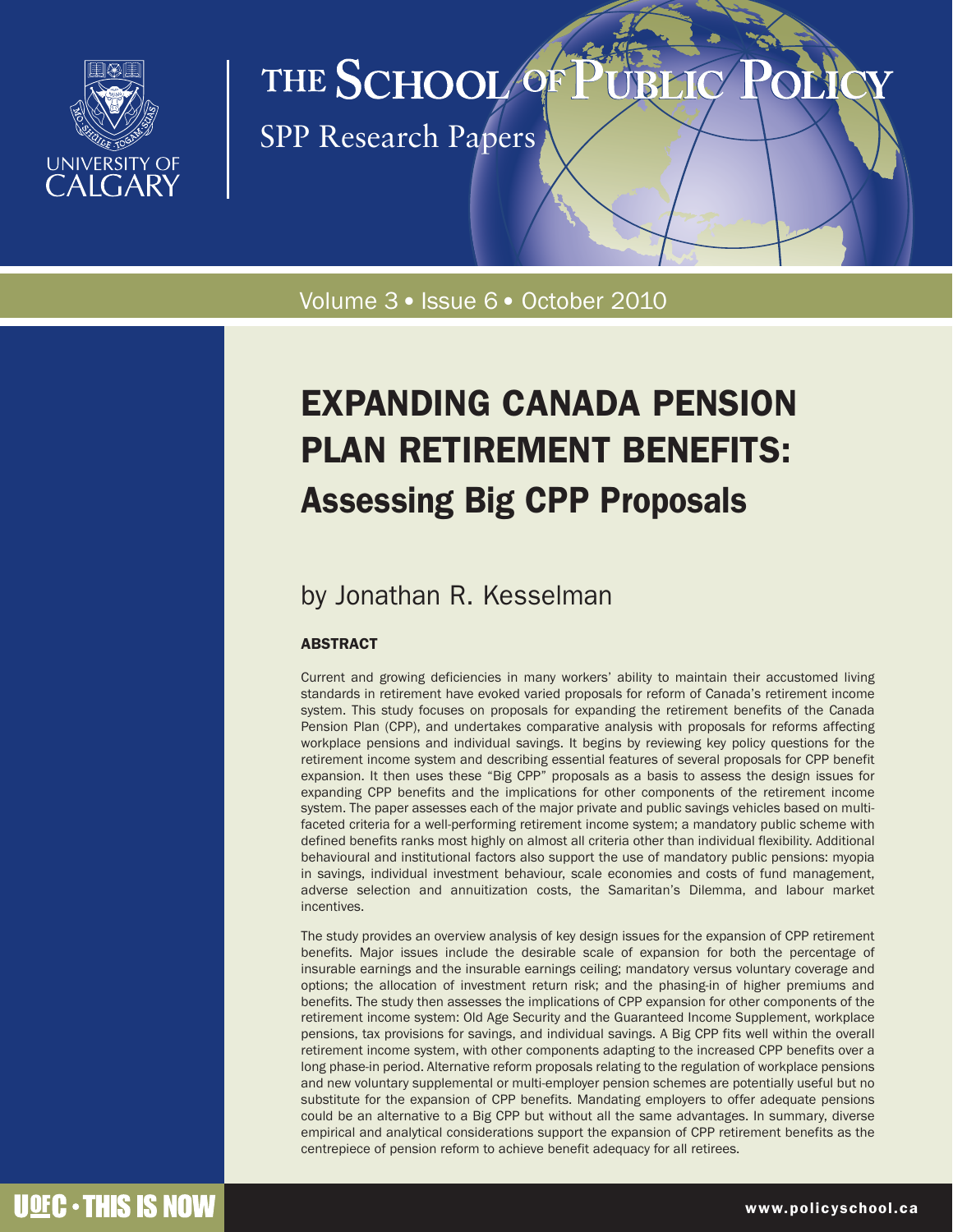#### INTRODUCTION\*

Canada's retirement income system has attracted widespread attention recently. Diverse parties have advanced many proposals for incremental improvements and major reforms of both private and public components of the system. One proposal has been a major expansion of Canada Pension Plan (CPP) retirement benefits as a centrepiece for reforms. Advocates of what I call a "Big CPP" include the Canadian Labour Congress, the Canadian Association of Retired Persons (CARP), former Finance Canada tax policy analyst Keith Horner, and former CPP chief actuary Bernard Dussault.*<sup>1</sup>* A Big CPP has also been discussed in generally positive terms by the CPP Investment Board's head,*<sup>2</sup>* although he has not endorsed it. But proposals for an enlargement of CPP benefits are not new, having been carefully examined and favourably assessed as early as 1979 by the Canadian government's Task Force on Retirement Income Policy.*<sup>3</sup>* Moreover, while some would characterize it as a radical reform for Canada, a Big CPP would merely approach retirement income policies long established in many other countries.

In this paper, I undertake an extensive assessment of proposals for a Big CPP and the major issues that confront an expansion of CPP benefits.*<sup>4</sup>* I begin by posing basic policy questions for the retirement income system that suggest a role for a Big CPP. I then summarize key features of Big CPP proposals and some foreign counterparts. I next enumerate criteria for a desirable retirement income system and apply them to an assessment of major public and private vehicles for personal savings. The analysis then turns to factors of individual behaviour and the incentives of alternative savings vehicles that tilt the choice toward a mandatory public plan; these factors are also found to tilt the choice toward a defined benefit as opposed to a defined contribution scheme. I proceed to outline and discuss the major design choices of a Big CPP. I then examine the implications of a Big CPP for other major components of the retirement income system: Old Age Security and the Guaranteed Income Supplement (OAS/GIS), workplace pensions, tax provisions, and individual savings. I also briefly review other major proposals for reform of the retirement income system and assess them relative to a Big CPP. I conclude with discussion of a Big CPP's potential role within overall reform of the retirement income system.

<sup>\*</sup> The author gratefully acknowledges helpful comments from Bob Baldwin, Bernard Dussault, Susan Eng, Keith Horner, Steven James, Kevin Milligan, Jack Mintz, Bill Robson, and two anonymous reviewers. Responsibility for all analysis and findings resides with the author. Original draft presented on April 13, 2010, at "A National Retirement Income Summit," University of Calgary, School of Public Policy.

*<sup>1</sup>* The leader of the New Democratic Party of Canada has stated publicly his party's intention to double CPP retirement benefits, and the Liberal Party leader has also pledged to increase CPP benefits (perhaps in a voluntary supplemental form), but neither has offered details of his proposal.

<sup>&</sup>lt;sup>2</sup> David Denison, "The Canadian Model: Moving from Sustainability to Sufficiency," notes for remarks at the 16th Annual International Conference of Social Security Actuaries and Statisticians, 16 September 2009 (Ottawa: CPP Investment Board).

<sup>&</sup>lt;sup>3</sup> The Task Force considered raising the benefit rate to between 40 and 45% of average lifetime insured earnings and raising the maximum covered earnings by 50%. Its detailed analysis and assessment of a Big CPP bear review by contemporary analysts; see Task Force on Retirement Income Policy, *The Retirement Income System in Canada: Problems and Alternative Policies for Reform*, vol. 1 (Hull, QB: Supply and Services Canada, 1980), pp. 242-259.

*<sup>4</sup>* For my earlier "popular" statement of circumstances favouring movement toward some form of Big CPP, see Jonathan R. Kesselman, "Who will pay to end the looming pension crisis?" *Globe and Mail*, 19 December 2009. Note that the current paper does not discuss issues relating to the Quebec Pension Plan (QPP) or the desirability of QPP reforms paralleling any movement toward a Big CPP in the rest of Canada.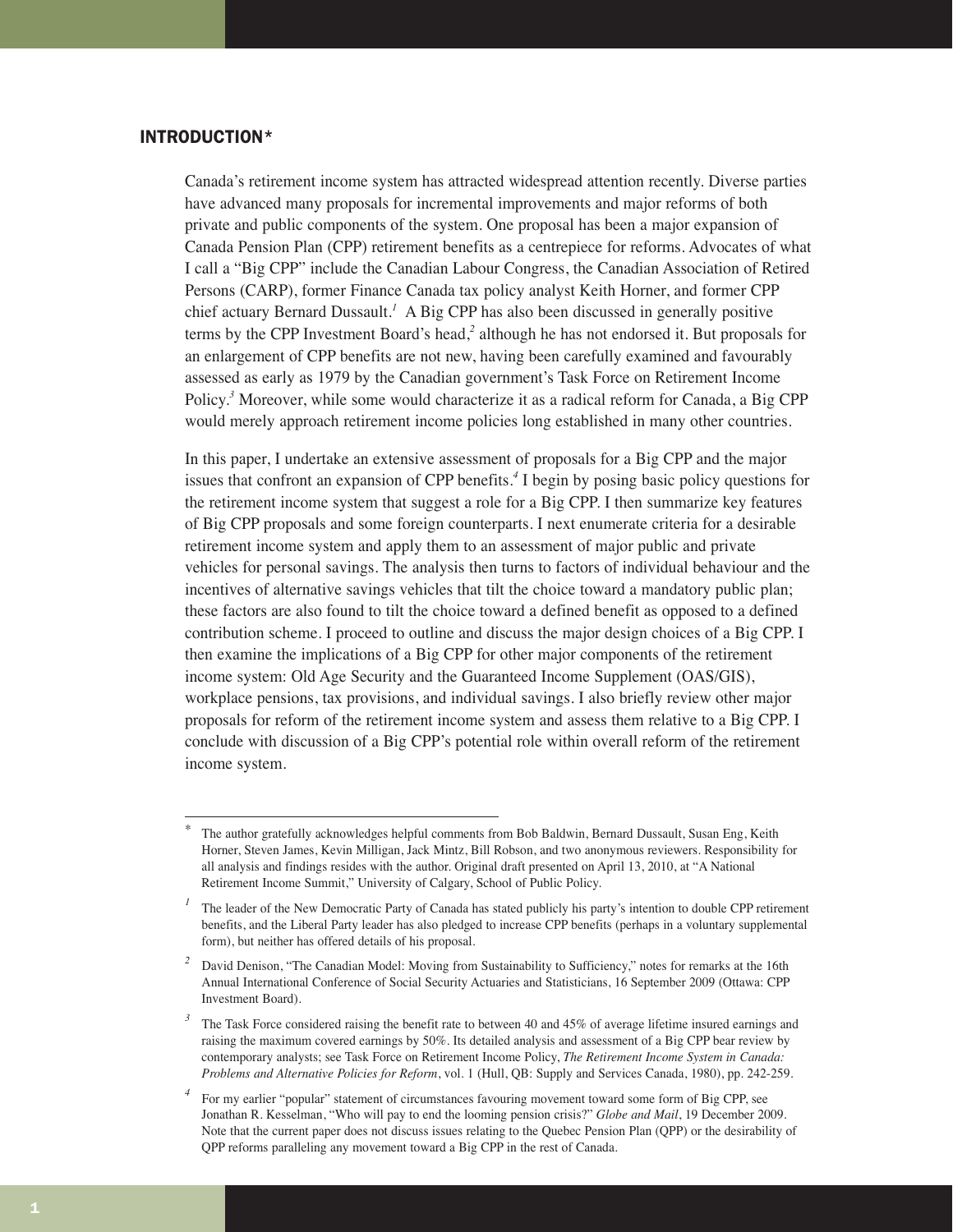#### RETIREMENT INCOME SYSTEM POLICY QUESTIONS

Numerous basic policy questions arise with respect to reform of the retirement income system that are relevant to assessing proposals for a Big CPP. For example, what are the gaps and deficiencies in the current system? How are these gaps likely to evolve for future cohorts of retirees? Even for groups that appear to be saving adequately for retirement (through all channels combined), would alternative policies better serve them through higher investment returns, lower costs, and/or reduced risks? To what extent should provision for retirement income be made through public versus private means? To what extent should saving for retirement be voluntary versus mandatory? What degrees of flexibility for saving, investment, and dissaving should be afforded individuals within mandatory schemes? What issues of coverage and options arise particularly for lifetime low earners and lifetime high earners? To what extent can various risks be reduced by public versus private provision? And how should the irreducible risks in public pension schemes be distributed across various cohorts of workers and retirees?

#### Benefit Adequacy and Replacement Rates

A primary goal of a well-designed retirement income system is to ensure that all workers will have retirement income that replaces enough of their pre-retirement income to maintain their accustomed living standards. The standard measure of retirement income adequacy is the replacement rate, which has been implemented in various ways.*<sup>5</sup>* One approach is income in retirement relative to pre-retirement earnings (the gross replacement rate); another is the consumption level in retirement relative to pre-retirement consumption level (the net replacement rate, which accounts for many factors that differ in the two periods, such as taxes, expenses, savings, and family size). Also commonly used are intermediate replacement rate measures that neglect some of the factors considered in the net replacement rate. Clearly, persons wishing to maintain their living standards desire a 100% net replacement rate, but depending on the other factors omitted in the gross replacement rate measure, this might correspond to a gross replacement rate of 70% or even less. For example, a survey of its members by the Canadian Association of Retired Persons (CARP) asked, "What percentage of your pre-retirement income do you need to live comfortably after you retire?" This question elicited a response of "70%" by 53% and "more than 70%" by another 14%.*<sup>6</sup>* Note that these figures relate to *gross* replacement rates and imply substantially higher *net* replacement rates on account of taxes and other factors.

*Methodological issues and applications related to replacement rates are discussed in Michael Baker and Kevin* Milligan, "Government and Retirement Incomes in Canada," paper prepared for the Research Working Group on Retirement Income Adequacy (Ottawa: Department of Finance, 2009), available online at http://www.fin.gc.ca/activty/pubs/pension/ref-bib/baker-eng.asp; Bob Baldwin, "Research Study on the Canadian Retirement Income System," prepared for the Ontario Ministry of Finance (November 2009), pp. 37-42; and Michael Wolfson, "On the Replacement of Canada's Retirement Income System: Estimates Using Statistics Canada's LifePaths Microsimulation Model" (paper prepared for the Institute for Research on Public Policy pension reform conference, Toronto, 4-5 May 2010).

*<sup>6</sup>* Canadian Association of Retired Persons, "Time for a Universal Pension Plan" (Toronto: CARP, 2009), appendix A; available online at http://www1.carp.ca/PDF/Universal%20Pension%20Plan%20FINAL.pdf.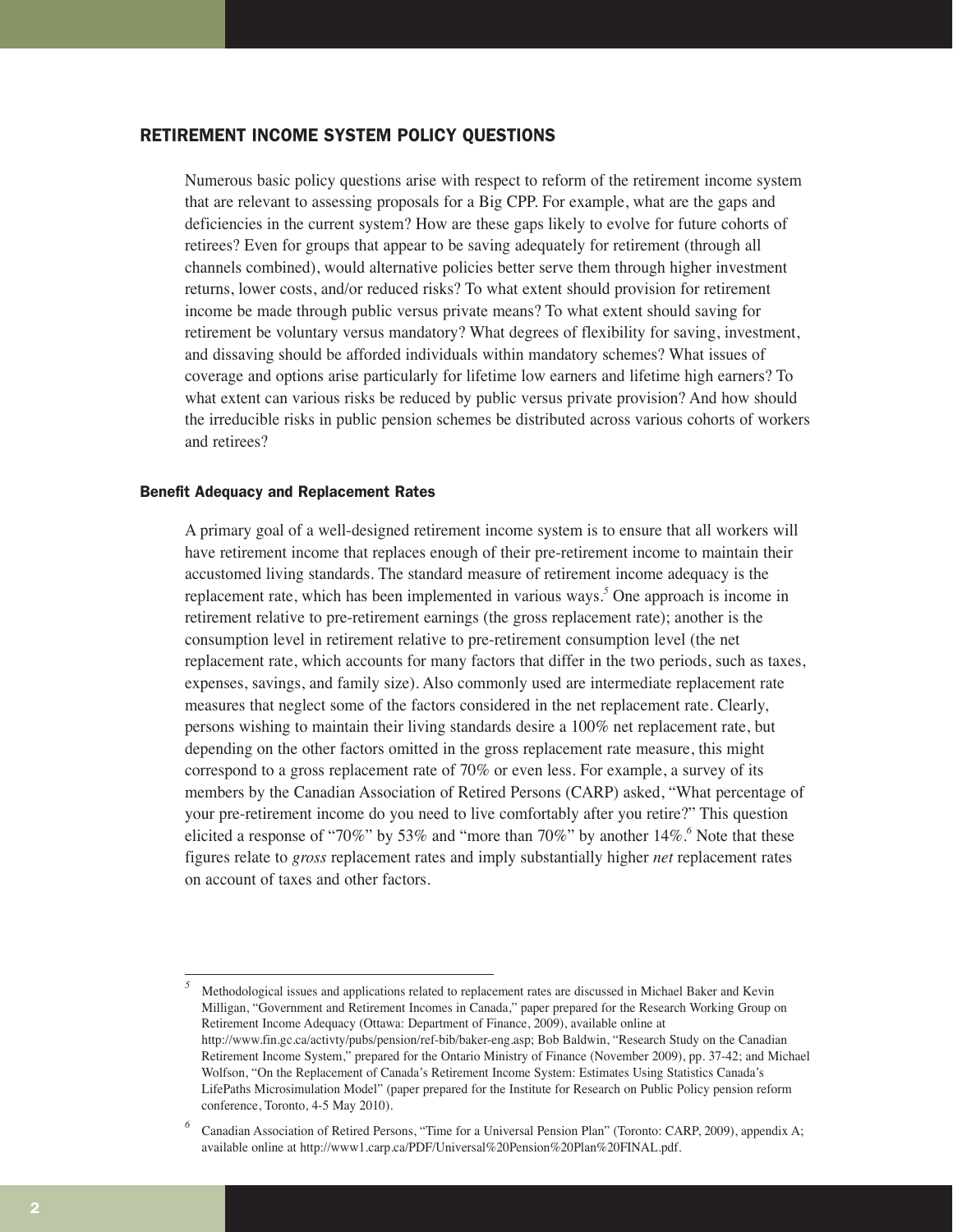Several studies have examined how well the Canadian retirement income system has been fulfilling the income replacement goal, and how well it is likely to perform in future years.*<sup>7</sup>* The studies reach varying conclusions on the adequacy and/or deficiencies of the current system. However, they agree that the system performs adequately for the lowest earners (mainly through the OAS/GIS and with some CPP benefits) in maintaining pre-retirement living standards. While most studies find adequate income replacement for most middleincome earners *on average*, they also find that a significant proportion of middle- and uppermiddle-income earners face deficiencies in sustaining pre-retirement living standards. And using varying assumptions on future savings rates, investment returns, and inflation, they tend to find that future cohorts of retirees will face increasing income deficiencies on account of secular trends.*<sup>8</sup>* One recent study of requisite savings rates finds that a gross replacement rate of 60% implies savings rates exceeding those of most workers at middle and higher incomes, and also that a replacement rate of 70% implies higher savings rates that sometimes exceed the 18% of earnings allowable for workplace defined contribution pension plans and Registered Retirement Savings Plans (RRSPs) with carryforwards.*<sup>9</sup>*

Most previous studies have used representative earners to test retirement income adequacy. Thus, their findings relate to the average person at a given earnings level, which obscures the issue of dispersion in experience among workers with differing saving, investing, and other conditions. Moreover, most studies ignore the experience of retirees beyond the post-retirement period into the later years of their lives, and they rely on numerous assumptions about individual behaviour and financial markets rather than on hard data. One exception to these limitations is a study that uses a longitudinal dataset to derive findings that are based on actual experience, including the heterogeneity of outcomes for each cohort and earnings group.*<sup>10</sup>* Similar to the findings in other studies, this study finds that replacement rates for the lowest earners are quite high, often approaching 100%. It further projects that mid-quintile earners in their mid-50s *on average* have adequate replacement rates (based on incomes) of 70 to 80% by their mid-70s. However, when examining the dispersion of outcomes, the study finds that onequarter of that group of middle earners experience replacement rates of less than 60% of their income from 20 years earlier. For top-quintile earners, more than one-third have replacement rates of less than 60% over the same periods.

*<sup>7</sup>* These studies include, among others, Baker and Milligan, "Government and Retirement Incomes in Canada; Baldwin, "Research Study on the Canadian Retirement Income System"; Keith Horner, "Approaches to Strengthening Canada's Retirement Income System," *Canadian Tax Journal* 57 (3, 2009): 419-459; idem, "Retirement Saving by Canadian Households," paper prepared for the Research Working Group on Retirement Income Adequacy (Ottawa: Department of Finance, 2009), available online at http://www.fin.gc.ca/activty/pubs/pension/ref-bib/horner-eng.asp; Sébastian LaRochelle-Côté, John Myles, and Garnett Picot, "Income Security and Stability during Retirement in Canada," in *Retirement Policy Issues in Canada* edited by Michael G. Abbott et al. (Montreal; Kingston, ON: McGill-Queen's University Press, 2009); and Wolfson, "On the Replacement of Canada's Retirement Income System." See also David A. Dodge, Alexandre Laurin, and Colin Busby, "The Piggy Bank Index: Matching Canadians' Saving Rates to Their Retirement Dreams," *e-brief* 95 (Toronto: C.D. Howe Institute, 2010). For a review of some studies of replacement rates and savings adequacy, see Jack M. Mintz, "Summary Report on Retirement Income Adequacy Research," prepared for the Research Working Group on Retirement Income Adequacy of Federal-Provincial-Territorial Ministers of Finance (Ottawa: Department of Finance, 18 December 2009); available online at http://www.fin.gc.ca/activty/pubs/pension/pdf/riar-narr-BD-eng.pdf.

*<sup>8</sup>* These trends include growing longevity, delayed labour force entry, lower personal savings rates, decreasing workplace pension plans in the private sector (and a shift of workplace plans from defined benefit to defined contribution), and lower real rates of return on capital with a shrinking labour force.

<sup>&</sup>lt;sup>9</sup> Dodge, Laurin, and Busby, "The Piggy Bank Index."

<sup>&</sup>lt;sup>10</sup> LaRochelle-Côté, Myles, and Picot, "Income Security and Stability during Retirement in Canada."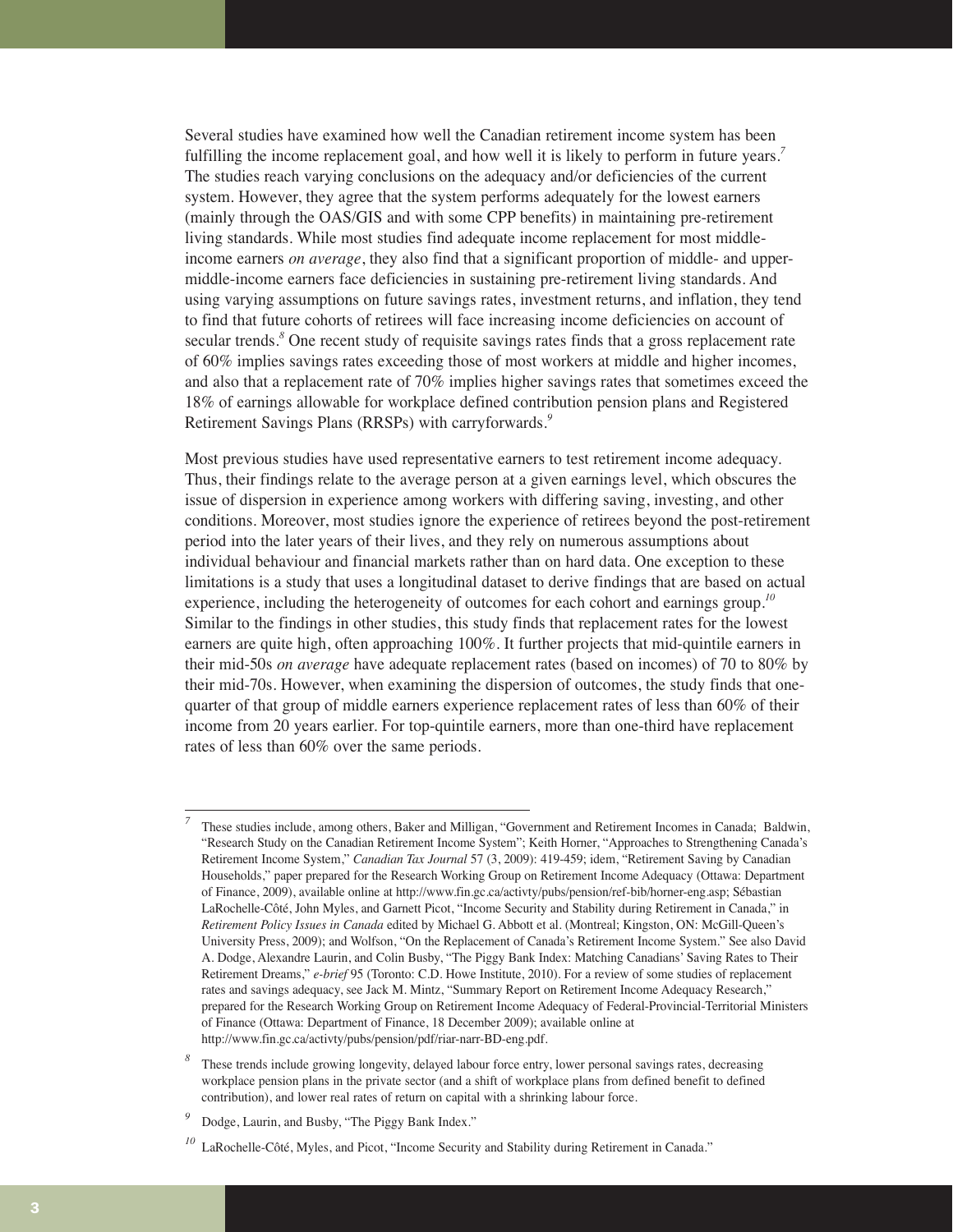A recent study employing sophisticated analytical methods and longitudinal data provides further evidence of income inadequacy for growing numbers of retirees.*<sup>11</sup>* Preliminary findings from the study indicate sizeable and secularly growing deficiencies in retirement income for a broad range of middle earners (\$35,000 to \$80,000 per annum). The study adjusts for factors such as changing family size in the pre- and post-retirement periods and tests for sensitivity to factors such as the times used for those periods and the presence of home equity. It finds that roughly half of middle-earning Canadians in the 1945-1960 birth cohort will face a decline of at least one-quarter in their living standards at age 70 (net replacement rates of 75% or less). Moreover, the proportions of both men and women in this range with net replacement rates below 75% are projected to rise sharply (by 25 to 30 percentage points, rising to between 75 and 90%) when moving from the early baby boom to later birth cohorts. The study also simulates the impacts of two Big CPP variants and finds they would significantly improve but not eliminate the incidence of declining living standards in retirement; because of the phase-in period, the impacts are greatest for the youngest cohorts.*<sup>12</sup>*

#### Voluntary or Mandatory?

A key policy issue in structuring components of the overall retirement income system is the extent to which individual savings should be voluntary or mandatory. This choice affects both the relative reliance on private versus public pensions and the provisions and options provided within each. Hence, this choice is important in any move to enlarge the CPP as well as any options for individual flexibility within a Big CPP design. Often this issue is fixed at the outset by one's philosophy or ideology relating to individuals' freedom to choose as opposed to collective decisions. However, pro-choice and pro-market rhetoric needs to confront empirical reality about how individuals actually behave in their savings and investment decisions and about the real-world operation of particular markets. My later review of evidence on individual savings and investment behaviour as well as deficiencies of investment management and annuity markets bears on the resolution of this policy issue. Mandatory pension schemes are a form of "forced savings," which remove some discretion from the individual about major savings and investment decisions. Chief among these decisions are when and how much to save, how to invest those savings, and when and how much to withdraw savings for needs in retirement or earlier.

The importance of mandatory versus voluntary provisions might differ as between lifetime low earners and lifetime high earners. Workers whose earnings are well above average do not need the same protections — either for themselves or for their potential drain on the public treasury in old age — as those with average or lower earnings. They are typically more astute in their financial knowledge and better able to access a wider range of investment vehicles. Moreover, the high earner who fails to save at a high rate or reap a good investment return will still have retirement income from public and private sources at a level that prevents dependence on income-tested public transfers. Thus, a mandatory public pension plan such as the CPP can sensibly set an upper limit, the year's maximum pensionable earnings (YMPE), above which

<sup>&</sup>lt;sup>11</sup> See Wolfson, "On the Replacement of Canada's Retirement Income System." This study omits financial assets other than pensions, RRSPs, and housing. This is a major deficiency for assessing the highest-income households but is of lesser concern for assessing the situation of lower- and middle-income households (the focus of the current study), since non-tax-sheltered financial assets are heavily concentrated at the very top of the income distribution.

<sup>&</sup>lt;sup>12</sup> The two Big CPP variants that Wolfson simulates are: 1) doubling the CPP benefit to 50% of average insured earnings, as proposed by the Canadian Labour Congress; and 2) a "wedge" scheme with a benefit rate of 40% between half the year's maximum pensionable earnings (YMPE; its value was \$47,200 in 2010) and twice the YMPE (leaving the 25% rate up to half the YMPE).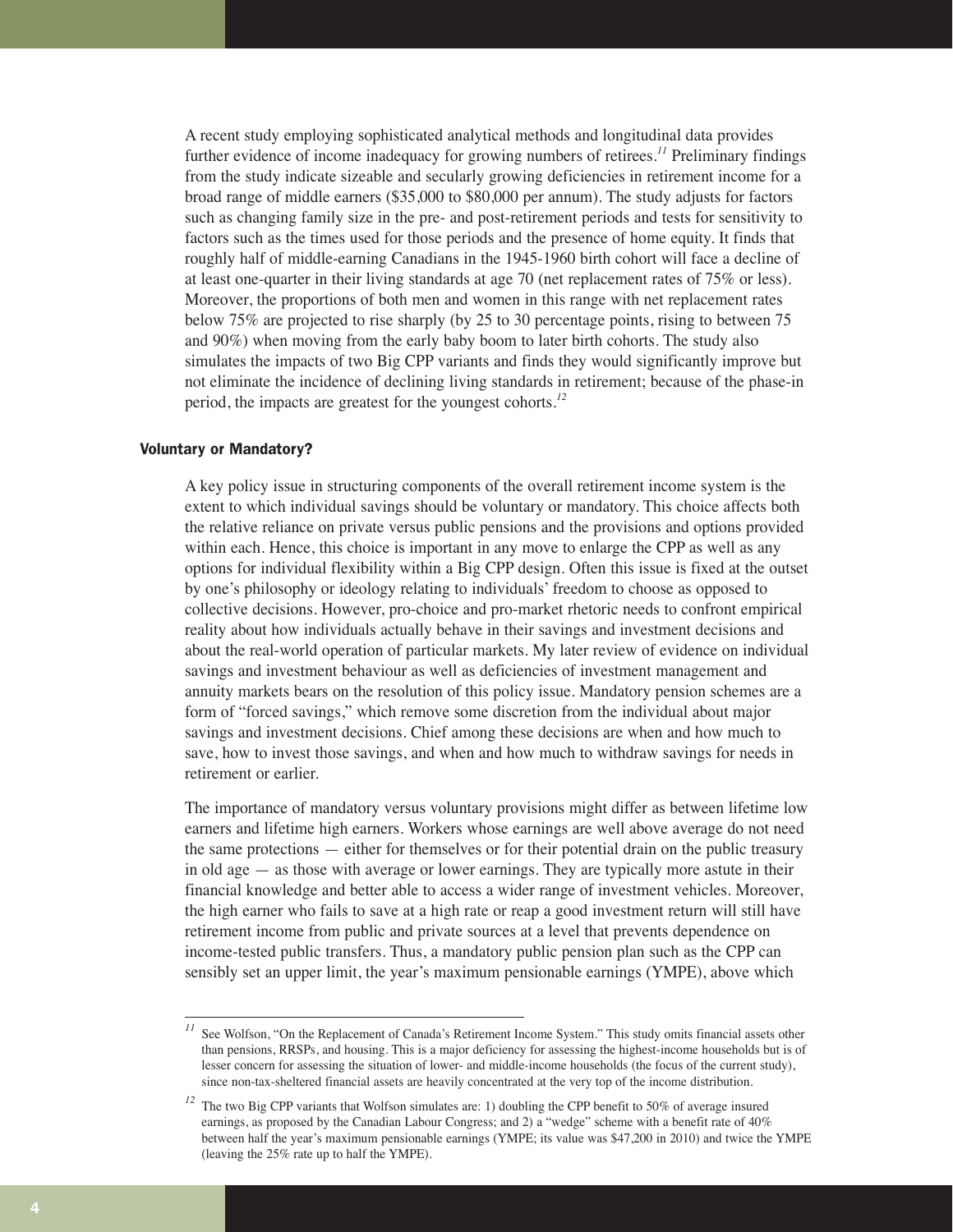no premiums are levied and no benefits are attributable.*<sup>13</sup>* That is, paternalistic constraints are less justified for the savings and investment decisions of high earners. At the same time, their incremental savings and investment returns face higher personal tax rates without deferral provisions. While the current YMPE is likely too low, as suggested by the cited studies, a Big CPP scheme should still retain some upper limit on earnings coverage.

For workers with low lifetime earnings, studies of current retirees (and projections for future retirees) suggest that replacement of their pre-retirement earnings is already very high. Moreover, forcing low earners to save more while working would subject their incremental pension benefits (whether through a Big CPP or mandatory workplace pensions) to the high tax-back rates of the GIS in retirement. Thus, their return on additional savings would be low or, in some instances, even negative.*<sup>14</sup>* The first \$3,500 of annual earnings is currently exempt from CPP premiums (the year's basic exemption, or YBE), which offers limited relief for low earnings. Should low earners, and perhaps all earners, be offered a larger YBE to shield them from the burden of higher premiums imposed to finance a Big CPP scheme? Such an approach would be a very crude way to relieve low earners, since earners at all levels access the YBE. Low earners are also large beneficiaries of general-revenue-financed redistributive public pensions such as OAS/GIS. Thus, the overall system of public pensions is highly redistributive, so that requiring lifetime lower earners to finance more of their own retirement income might be acceptable. This choice is mainly value based, though it does implicate some incentive effects, such as early retirement decisions.

#### Risks and Their Allocation in the Retirement Income System

An individual faces various risks in lifetime saving and investing and in converting the cumulative funds into a reliable income stream during retirement, including the risk on investment for a given rate of return (or, conversely, the rate of return for a given level of risk); the risk of the state of financial markets upon retirement ("timing risk"); longevity risk during retirement; inflation risk during retirement; and sponsor/plan risk (consisting of both the security of the funds and the durability of the savings vehicle). In a workplace defined benefit scheme, most of these risks are shifted from the worker and beneficiary to the employer or plan sponsor.<sup>15</sup> In a workplace or public defined contribution scheme and for individual savings (whether tax sheltered or not), more of these risks fall on the worker and retiree. The public defined benefit scheme does best at insulating the individual from most of these risks with the exception of that relating to investment returns; unanticipated variations in long-run investment returns must be distributed in some manner across the various cohorts of workers and retirees. My later analysis evaluates the various types of savings vehicles with respect to each type of risk, and I subsequently discuss some of the options for the sharing of investment return risk in a mandatory public defined benefit plan.

<sup>&</sup>lt;sup>13</sup> This analysis assumes public pension schemes operate on the "fair" basis that the lifetime premiums each individual pays balance (with investment returns) his or her expected benefits in retirement. Hence, no redistributive motive arises for compelling participation in the scheme on earnings above a specified level.

*<sup>14</sup>* See Keith Horner, "Savings Incentives and OAS/GIS Costs," *Canadian Public Policy* 34 (4, 2008): 127.

For an intriguing argument that some of the risks conventionally assumed to be borne by defined benefit plan sponsors (employers) might be transferred to plan members (employees) through various market processes, such as wage bargaining to compensate for variations in pension fund investment performance, see James E. Pesando, "Risky Assumptions: A Closer Look at the Bearing of Risk in Defined-Benefit Plans," *C.D. Howe Institute Commentary* 266 (Toronto: C.D. Howe Institute, 2008). These effects are of unknown magnitude and would take place only over the longer run. Limits on the reliability of private pension defined benefit "guarantees" are also described in David Laidler and William B.P. Robson, "Ill-Defined Benefits: The Uncertain Present and Brighter Future of Employee Pensions in Canada," *C.D. Howe Institute Commentary* 250 (Toronto: C.D. Howe Institute, 2007).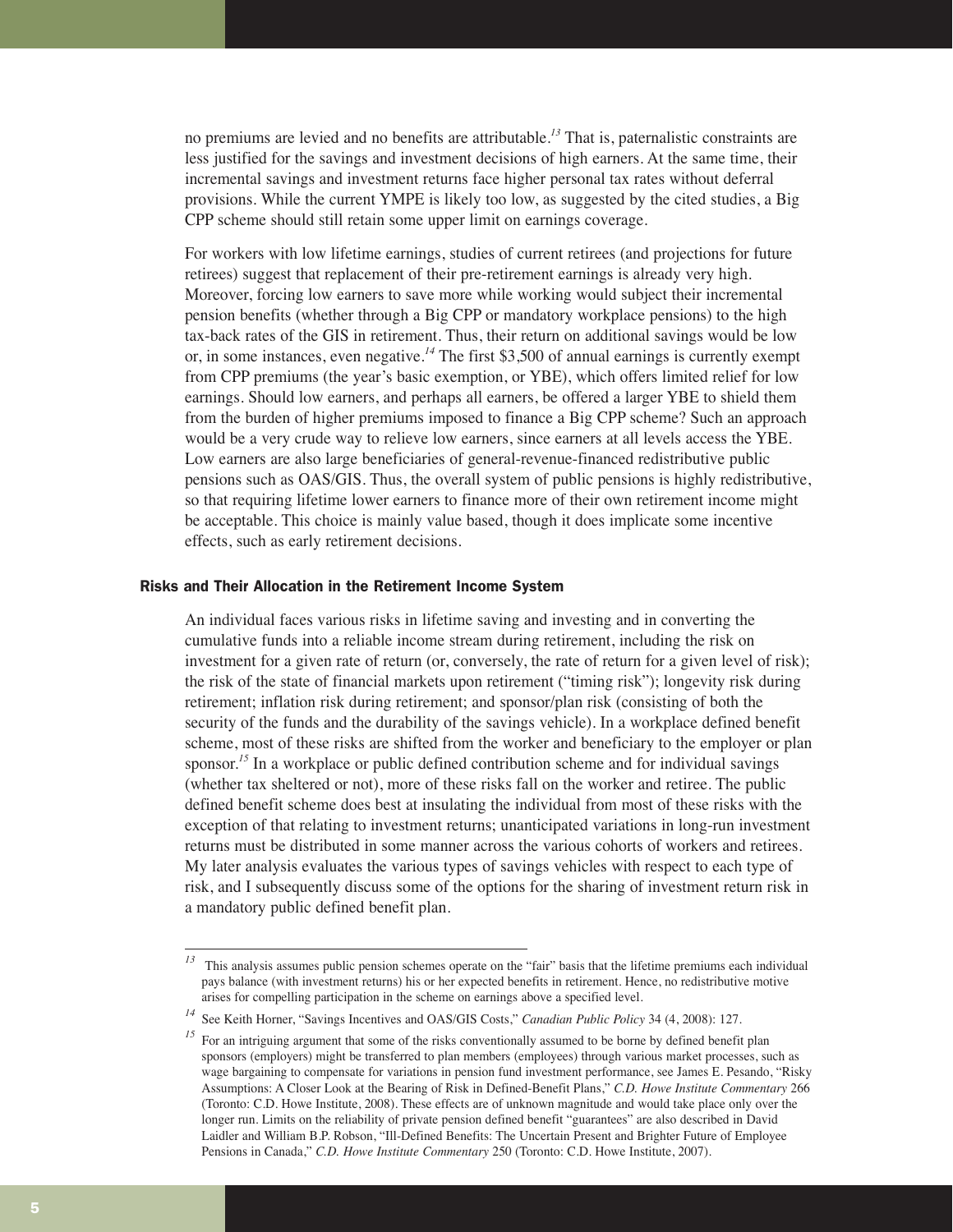#### RECENT BIG CPP PROPOSALS

Four recent proposals for expanding CPP retirement benefits illustrate the range of Big CPP concepts and also foreshadow the policy design issues that I discuss in greater detail later. These proposals include variants advanced by the Canadian Labour Congress (the CLC plan); CARP (a Universal Pension Plan, or UPP); Keith Horner, a tax policy analyst formerly with Finance Canada (the Horner plan); and Bernard Dussault, chief actuary of the CPP from 1992 to 1998 (a full-scale expansion of the CPP, or FSE-CPP). The proposals display many commonalities but also embody noteworthy conceptual design differences. Table 1 summarizes key features of the proposals alongside those of the current CPP. Note that most formulators of these proposals do not regard their specific features or parameters as definitive but rather as open to refinement. All proposals use defined benefits, but some state explicitly that they would include risk sharing similar to existing CPP provisions in the event that realized investment returns fell short of projected returns.*<sup>16</sup>* All schemes share the characteristic that their increased retirement benefits would be phased in very slowly, so that each worker's prospective benefits would balance the value of his or her lifetime additional contributions. Hence, none of the schemes addresses income inadequacy for current retirees, nor do any of the plans intentionally redistribute across cohorts.*<sup>17</sup>*

| Feature/Proposal                  | <b>CPP</b>                            | <b>CLC</b>                            | <b>UPP</b>                                  | <b>Horner</b>                                      | <b>FSE-CPP</b>                                         |
|-----------------------------------|---------------------------------------|---------------------------------------|---------------------------------------------|----------------------------------------------------|--------------------------------------------------------|
| YBE                               | \$3,500                               | \$3,500                               | \$3,500                                     | \$3,500                                            | \$0                                                    |
| <b>YMPE</b>                       | \$47,200                              | \$47,200                              | \$124,700                                   | \$94,400                                           | \$124,700                                              |
| Benefit replacement rate          | 25%                                   | 50%                                   | 60-70%                                      | 40%, \$3,500-\$47,200;<br>25%, \$47,200-\$\$94,400 | 70%                                                    |
| Premium rate<br>increase (level)* | $(9.9\%)$                             | 6.0%                                  | Not<br>specified                            | 3.6%, \$3,500-\$47,200;<br>6.0%, \$47,200-\$94,400 | 9.9%, \$0-\$47, 200;<br>15.4%, \$47, 200-<br>\$124,700 |
| Tax provisions                    | Unchanged                             | Unchanged                             | Unchanged                                   | Employee premiums<br>tax deductible                | Eliminate RPP &<br><b>RRSP</b> deductions              |
| Opt-out for<br>workplace pension  | No                                    | No                                    | Possibly                                    | No                                                 | No                                                     |
| Opt-out for individual            | No                                    | No                                    | No                                          | No                                                 | No                                                     |
| Fund management                   | <b>CPP Investment</b><br><b>Board</b> | <b>CPP</b> Investment<br><b>Board</b> | CPP Investment or<br>several regional funds | Not specified                                      | Provincial funds                                       |
| Implementation                    | In place                              | 7 to 10 years                         | Not specified                               | Not specified                                      | 2 stages,<br>each over 5 years                         |

| <b>TABLE 1: The Current CPP and Four Big CPP Proposals</b> |  |  |  |  |  |  |  |  |
|------------------------------------------------------------|--|--|--|--|--|--|--|--|
|------------------------------------------------------------|--|--|--|--|--|--|--|--|

\* All proposed schemes would maintain the 50-50 split of premiums between employer and employee; hence the rate increase for employer and employee would each be half of the tabulated figures.

<sup>&</sup>lt;sup>16</sup> While CPP retirement benefits are commonly described as pure defined benefit, they contain an element of risk sharing in the event that the steady-state premium rate is forecast to exceed the current 9.9%. If provincial and federal finance ministers do not agree on a premium rate hike, CPP legislation prescribes default consequences, including cessation of benefit indexation. For details, see *Canada Pension Plan Act*, subsections 113.1 (11.05) to (11.11).

<sup>&</sup>lt;sup>17</sup> Nevertheless, pre-funding does not necessarily ensure intergenerational fairness, since the precise methods used to phase in both the higher premiums and the higher benefits will affect outcomes.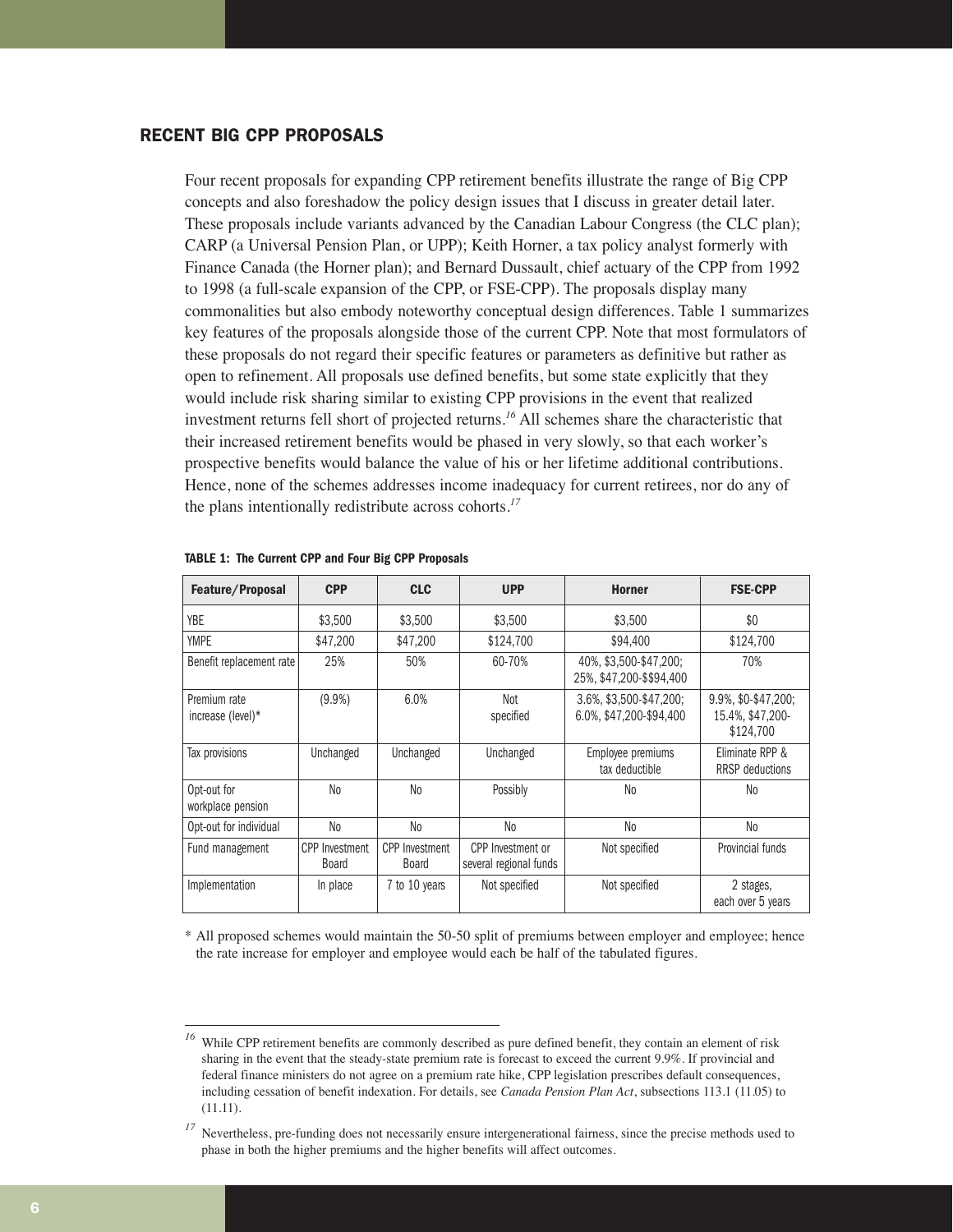The Canadian Labour Congress Plan. The CLC plan would retain both the CPP's existing YBE of \$3,500, frozen in nominal terms, and the YMPE of \$47,200, with indexing for future wage growth. Benefits would be computed at 50% (double the existing 25%) of the retiree's lifetime average insured earnings. The requisite total employer-employee premium rate would be 15.9%, an increase of 6 percentage points from the existing 9.9%.*<sup>18</sup>* The additional funds would be managed jointly with existing CPP funds by the CPP Investment Board, and tax provisions for retirement savings would be unchanged. The higher premium rates would be phased in over seven to ten years. Participation in the CLC plan would be mandatory and universal, like the current CPP, with no opt-out choices for workers, including those with adequate workplace pension plans.

A Universal Pension Plan. CARP's proposal for a UPP would be modeled on the CPP but not part of it or an extension of it.*<sup>19</sup>* Funds of the UPP would be managed by an independent central body similar to the CPP Investment Board or several regional or provincial bodies. The scheme would retain the existing YBE of \$3,500, while the YMPE would be increased to the tax limit for pensionable earnings (\$124,700 in 2010). The total (existing CPP and OAS plus UPP) replacement rate of an individual's pre-retirement earnings would be set in the range of 60 to 70%. Tax provisions for contributions to tax-deferred savings schemes would not be altered. Workers with an adequate workplace pension scheme might be allowed to opt out of UPP coverage; otherwise, participation would be mandatory for individuals and employers without qualifying workplace pension plans.

The Horner Plan. Keith Horner proposes a two-tiered benefit structure "to attempt to balance the benefits of higher saving in a cost-effective plan against the welfare costs of forced over-saving among some individuals or families."*<sup>20</sup>* As noted earlier, lower earners already enjoy high replacement rates in retirement, so forcing them to save more through much higher CPP contributions could lower their lifetime utility, since the GIS would claw back half of those savings in retirement. Horner's scheme would raise the CPP benefit rate by 15 percentage points (to 40%) for earnings between the existing YBE and the existing YMPE; it would provide a new 25% benefit rate for earnings between the existing YMPE and twice that figure (or \$94,400 in 2010). Total premium rates would rise by 3.6 percentage points for earnings up to the current YMPE and by 6 percentage points between the current YMPE and the new doubled YMPE. Tax treatment for employee CPP premiums would be changed from the current credits to full deductions.

The CLC documentation states that the requisite premium rate increase would be 5.4 percentage points, but correspondence with Bernard Dussault (who undertook computations for the CLC) reveals that that figure was predicated on a YBE of zero and that the larger rate hike would be needed with a \$3,500 YBE.

<sup>&</sup>lt;sup>19</sup> This description of the UPP departs in some details from official documentation and relies on private correspondence from Susan Eng of CARP.

<sup>&</sup>lt;sup>20</sup> Keith Horner, "Assessing Options for Pension Reform" (paper prepared for the Institute for Research on Public Policy pension reform conference, Toronto, 4-5 May 2010), p. 27. Another example of an expanded CPP benefit structure that seeks to avoid overburdening lower earners is the "wedge" scheme described in Wolfson, "On the Replacement of Canada's Retirement Income System."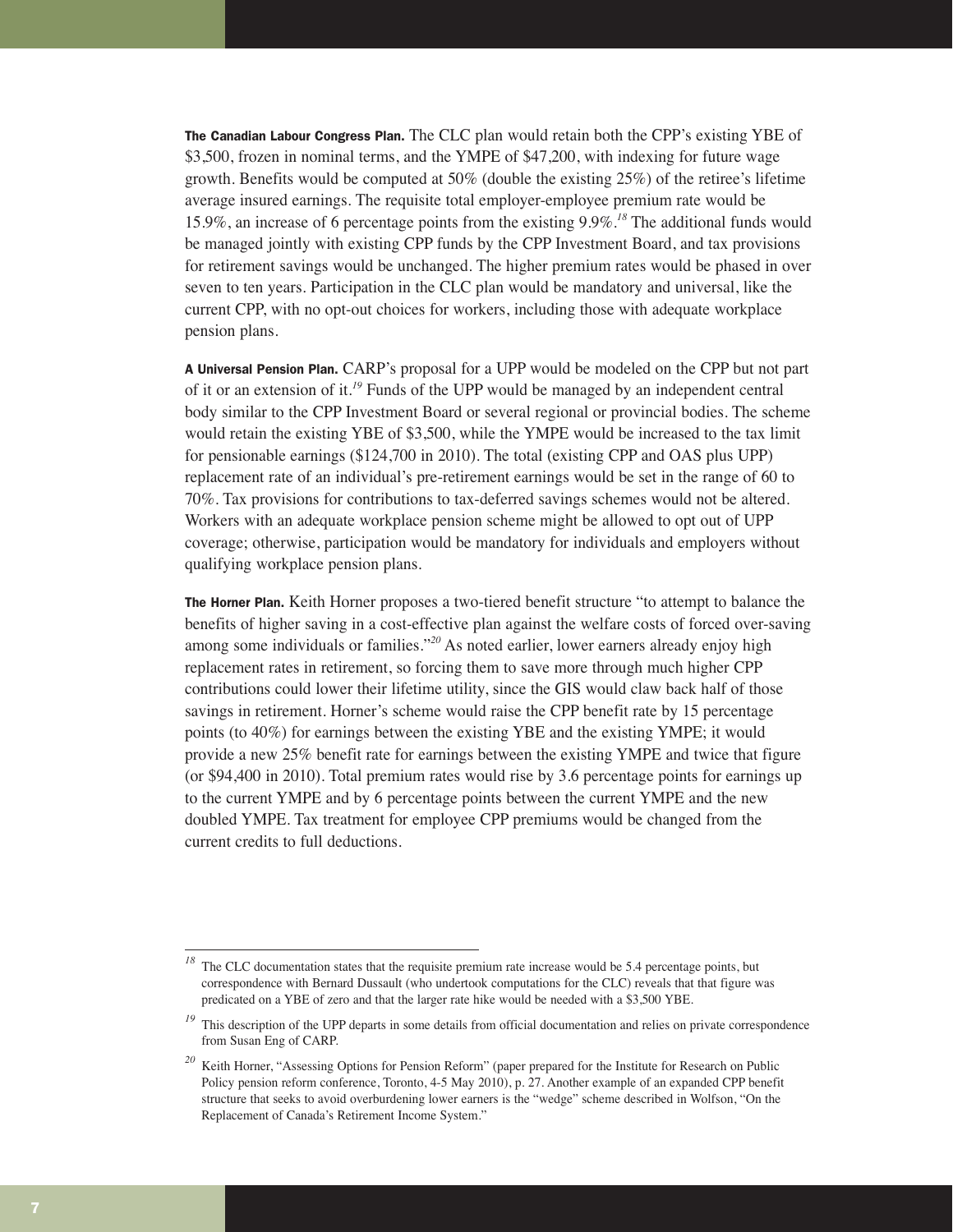A Full-Scale Expansion of the CPP. By far the most sweeping proposal for enlarging the CPP is Bernard Dussault's FSE-CPP (2010).*<sup>21</sup>* This plan, like the existing CPP, would impose mandatory, universal coverage without any opt-out choices either for workers and employers with adequate workplace pensions or for any other individuals, including the self-employed. The FSE-CPP would cover all earnings from the first dollar (that is, YBE would be reduced to zero) up to the income tax ceiling of \$124,700, which would also become the YMPE for benefit computation. Tax deductions for future contributions to Registered Pension Plans (RPPs) and RRSPs would be eliminated, as they would be superseded by forced savings via the FSE-CPP premiums. The total CPP premium rate from the first dollar up to the current YMPE of \$47,200 would double to 19.8%, and between the existing YMPE and the new higher YMPE the total premium rate would be 15.4%. Retirement benefits would be set to replace 70% of the individual's lifetime average insured earnings once the scheme was fully mature. The scheme's higher premiums would be initiated in two stages of five years each, and the funds above the current CPP amounts would be placed under the investment management of provincial bodies. In short, a fully mature FSE-CPP would displace almost all retirement savings through workplace pensions, RRSPs, and non-tax-sheltered vehicles; the sole exception would be very high income individuals, whose new savings would no longer receive any taxdeferral treatment.

#### Policies in Other Jurisdictions

Social insurance schemes for retirement income of the scale and mandatory nature of the FSE-CPP are not unusual in other jurisdictions. For example, the public contributory pension plans in many European countries equal or exceed the FSE-CPP benefit rates, and total premium rates in the range of 30 to 55% are common (though these premiums typically finance a range of benefits in addition to retirement).*<sup>22</sup>* The current US Social Security program covers annual earnings up to US\$106,800, and the total premium rate is 12.4% (15.3% including the medicare portion, and this additional 2.9% applies to all earnings without upper limit). Unlike the CPP, US Social Security retirement benefits are not a fixed proportion of the individual's average lifetime insured earnings; rather, the program uses a complex formula with a lower proportionate benefit for those with higher lifetime earnings. Still, the maximum retirement benefit in the United States is more than double the maximum CPP retirement benefit (the compensating factor in the Canadian retirement income system being the provision of a universal flat-rate OAS benefit). US Social Security is financed on a pay-as-you-go basis rather than pre-funded. Given the wide recognition that the US system will require much higher premium rates simply to maintain its solvency, benefit enhancement in the United States is very unlikely to occur.

*<sup>21</sup>* Bernard Dussault, "Global Solution to the Canadian Pension Crisis: A Full-Scale Expansion of the Canada Pension Plan (CPP)" (Ottawa, March 2010), mimeo. For an earlier version of this proposal, see Federal Superannuates National Association, "November 1, 2007 Submission to the Ontario Expert Commission on Pensions"; available online at http://www.pensionreview.on.ca/english/submissions/FSNA.pdf.

*<sup>22</sup>* The fact that European public pension schemes are often pay-as-you-go or inadequately funded despite their very high premium rates makes the Canadian situation look even more favourable.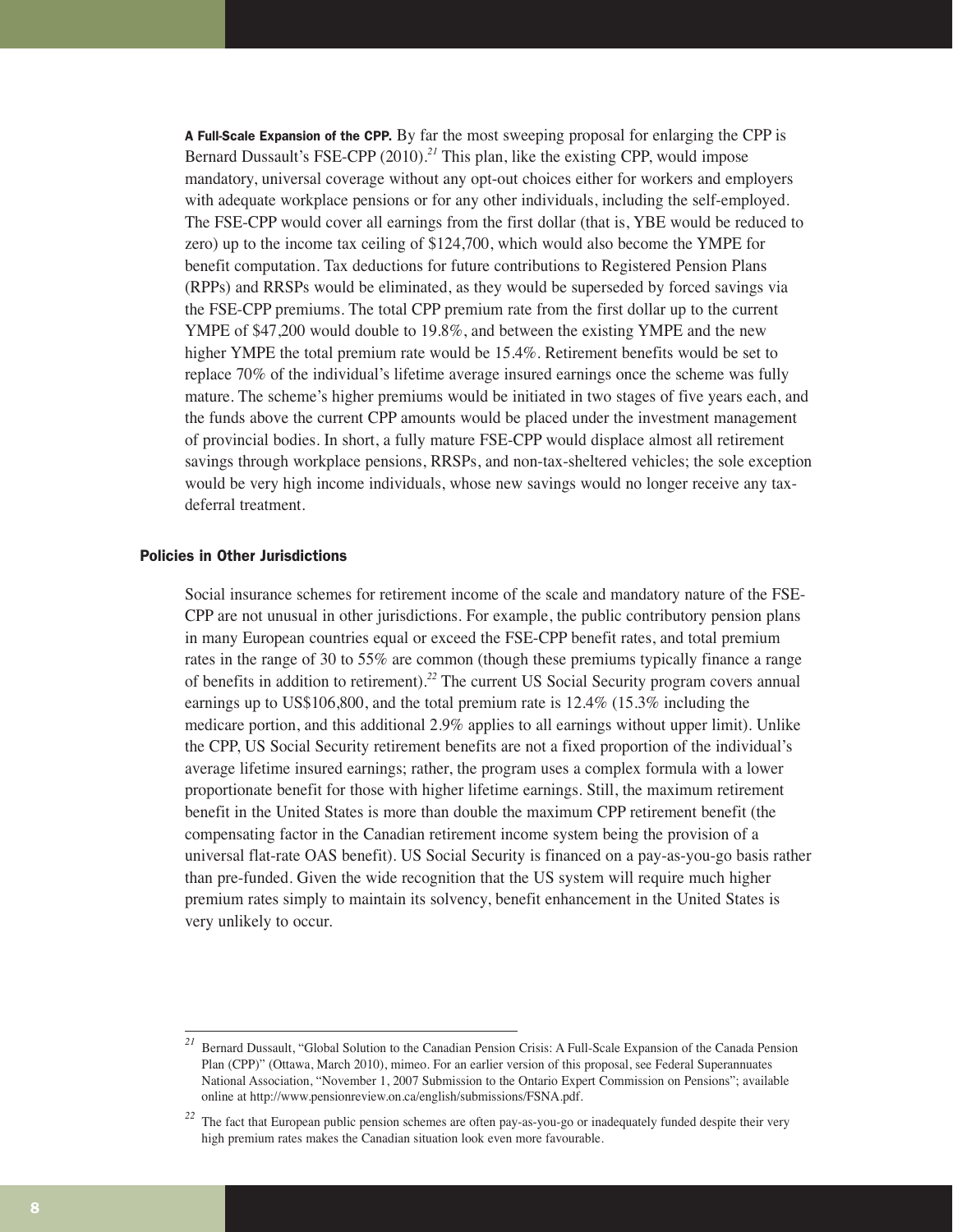#### CRITERIA FOR A RETIREMENT INCOME SYSTEM

To meet the needs of the full spectrum of workers, a retirement income system should satisfy a number of key criteria. Foremost is what might be termed "coverage adequacy," which means that the system ensures that everyone's income in retirement will be adequate. This criterion is a combination of universal coverage (by one or more components of the retirement income system) and total benefits that ensure each retiree an income (from all sources) adequate to maintain their pre-retirement living standards. However, the retirement income system could afford more flexibility for above-average earners to choose how much they wish to save, since they would be assured of a comfortable retirement by conventional standards.

The next set of criteria relate to investment returns and various risks workers face in saving for their retirement. The gross returns that can be achieved on lifetime savings are important in reaching any given retirement income target with the minimum cost to living standards during the working years. For savings vehicles over which the individual has discretion about asset mix, specific holdings, and timing, the investor's skills and temperament are essential in achieving good returns without undue risk. The criteria, therefore, should consider not only average investor skills and temperament but also below-average investor attributes. Costs associated with investing and converting lifetime savings into retirement income — including trading, commission, management, and advisory fees in both the pre- and post-retirement periods and converting lifetime savings into a steady income flow via a pension or annuity are also important in achieving universal adequacy. At retirement the individual faces "timing risk," which arises when equity and bond markets are adverse to converting savings into an annuity. For persons retiring during a recession, equity markets are depressed, the negative impact on lifetime savings of which is further exacerbated by the prevailing low interest rates that boost the cost of purchasing annuities. In the post-retirement period, the individual who chooses not to annuitize (hinging on the savings vehicle) faces longevity risk, and all retirees face inflation risk over the balance of their life if their pension or annuity is not indexed or their ongoing investments cannot hedge effectively for inflation.

Two other criteria affect the security of various savings vehicles for retirement income in ways other than the risk inherent in the investments. One is the security of the funds themselves or the commitment to finance defined benefits. This risk arises only for workplace defined benefit plans that are underfunded and where the employer faces some chance of insolvency before the plan is restored to full funding. All private savings vehicles, including workplace defined contribution plans, are inherently free of this risk by virtue of legal and trust arrangements. All public plans are also free of this risk, even if they are not fully funded, by virtue of their ability to tap future contributors or taxpayers to cover any financial shortfalls that might arise. The other factor potentially affecting the security of a savings vehicle is the risk to durability of the plan's commitments to pay benefits through administrative, financial, or political pressures that alter the commitment itself. This issue arises only with respect to defined benefit plans (whether private or public), however, because they alone embody commitments to pay out specific benefits in retirement.

The final criteria relate to labour market, demography, and life cycle issues. Some savings vehicles might distort individuals' decisions about how much to work, when to retire, and moving to another employer; other things being equal, neutrality in all of these decisions is deemed most desirable. Similarly, some savings vehicles might embody gender differentials in their treatment of retirees, such as offering women lower monthly payments per dollar of savings to reflect their longer expected longevity than men; in this case, gender neutrality is deemed most equitable.*<sup>23</sup>* Savings vehicles can also differ with respect to their constraints on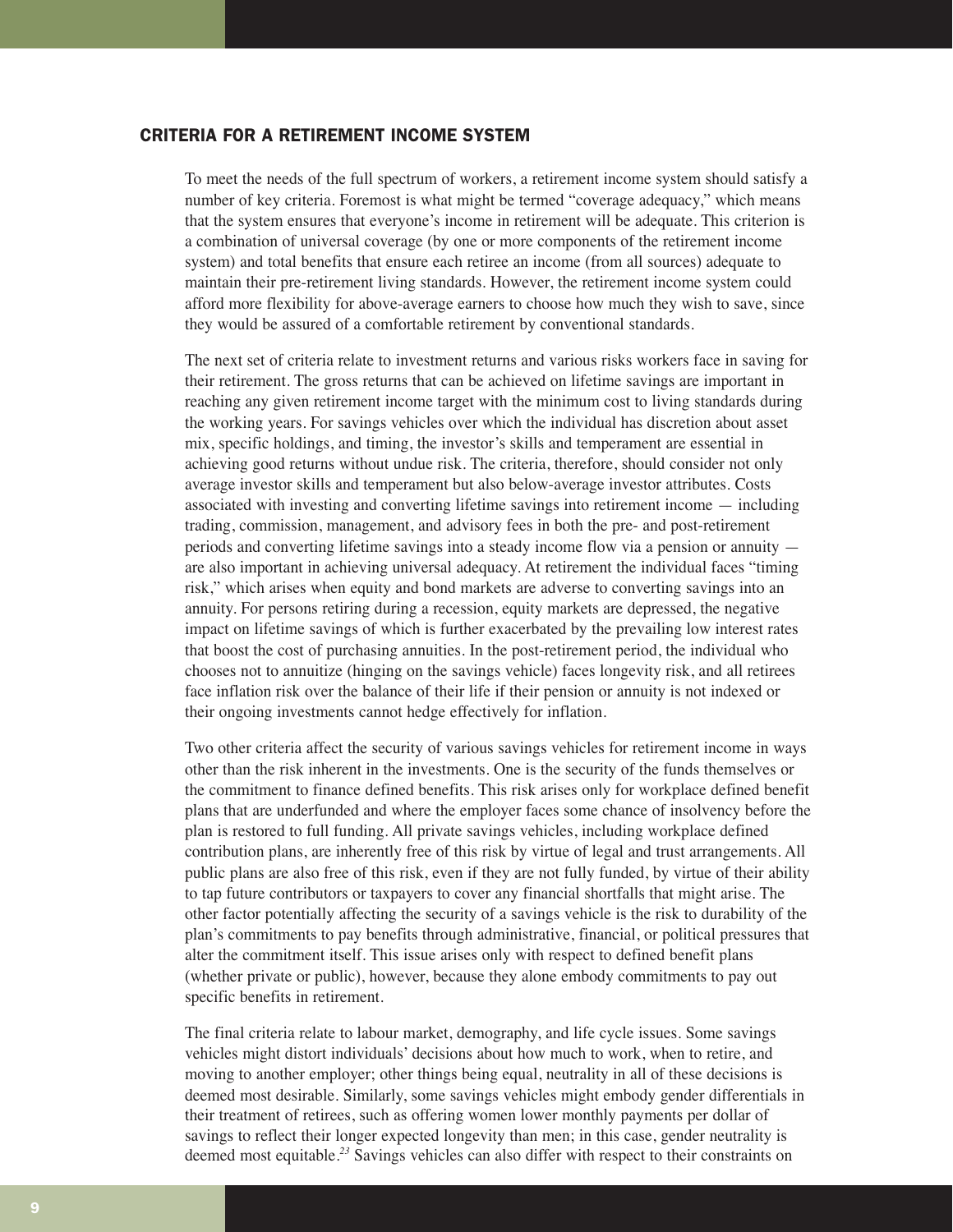individuals' flexibility in several respects: the amount and timing of savings, the amount and timing of drawing down savings to finance retirement, and investment decisions such as equities versus fixed income assets, the specific assets to hold, the portion of savings to invest in home ownership versus financial assets, and the timing of switches across asset classes. Given differences in individuals' needs and preferences, greater flexibility in all of these choices is deemed desirable, other things being equal.

#### AN EVALUATION OF SAVINGS VEHICLES

Using the criteria described in the previous section, I next evaluate several generic types of savings vehicles: workplace defined benefit plans (RPPs), workplace defined contribution plans (RPPs and Deferred Profit Sharing Plans), individual savings (RRSPs, Tax Free Savings Accounts, non-tax-sheltered assets, and home equity), voluntary public defined contribution plans, mandatory public defined contribution plans, voluntary public defined benefit plans, and mandatory public defined benefit plans (the existing CPP and a Big CPP). Table 2 summarizes the rating of each savings vehicle for each criterion using a scale of H ("high") for the best rating, M ("medium") for an intermediate rating or where the rating varies hinging on the plan's precise structure or options, and L ("low").*<sup>24</sup>* In the following summaries, I describe key findings for each savings vehicle but do not cover all of the findings shown in the table.*<sup>25</sup>*

|                              | <b>Workplace</b> |                       | <b>Individual Savings</b> | <b>Public</b>               |                  |                        |                  |  |
|------------------------------|------------------|-----------------------|---------------------------|-----------------------------|------------------|------------------------|------------------|--|
|                              | <b>Defined</b>   | <b>Defined</b>        | (Defined                  | <b>Defined Contribution</b> |                  | <b>Defined Benefit</b> |                  |  |
| <b>Performance Criterion</b> | <b>Benefit</b>   | <b>Contribution</b>   | <b>Contribution</b> )     | <b>Voluntary</b>            | <b>Mandatory</b> | <b>Voluntary</b>       | <b>Mandatory</b> |  |
| Coverage adequacy            | M                |                       |                           |                             | M                |                        | н                |  |
| Investment returns           | н                | M                     |                           | M                           | н                | н                      | н                |  |
| Investor skills/ temperament | н                | M                     |                           | M                           | M                | н                      | н                |  |
| Investment costs             | н                | M                     |                           | M                           | н                | н                      | н                |  |
| Inflation risk               | M                |                       |                           | M                           | M                | н                      | н                |  |
| Longevity risk               | н                | M                     | L                         | M                           | M                | н                      | н                |  |
| Timing risk                  | Н                | M                     | M                         | M                           | M                | н                      | н                |  |
| Security of funding          | M                | н                     | Н                         | н                           | н                | н                      | н                |  |
| Plan durability              | M                | н                     | н                         | н                           | н                |                        | н                |  |
| Work/retirement incentives   |                  | н                     | н                         | н                           | н                | н                      | н                |  |
| Portability/mobility         |                  | M                     | н                         | н                           | н                | н                      | н                |  |
| Gender neutrality            | н                |                       |                           | M                           | н                | M                      | н                |  |
| Individual flexibility       |                  | M                     | н                         | н                           |                  | н                      |                  |  |
| Program Examples             | <b>RPPs</b>      | RPPs, Deferred        | RRSPs, Tax Free           | Canada                      |                  |                        | CPP              |  |
|                              |                  | <b>Profit Sharing</b> | Savings Accounts,         | Supplementary               |                  |                        | Big CPP          |  |
|                              |                  |                       | non-sheltered.            | Pension Plan                |                  |                        |                  |  |
|                              |                  |                       | home equity               |                             |                  |                        |                  |  |

**TABLE 2: Savings Vehicles Evaluated by Performance Criteria**

**H** = high rating (for items such as investment costs, skills, and various risks, H means low cost, skills, and risks).

**M** = medium rating or variable depending on plan structure and options.

 $L =$  low rating.

<sup>&</sup>lt;sup>23</sup> I choose the term "gender neutrality," rather than "gender equity," since alternative views might deem gender a valid and "equitable" basis for differentiating annuity payments. The essential point is that private annuity markets do differentiate by gender (unless restricted by legislation), whereas mandatory schemes such as public pension programs need not differentiate because they avoid adverse selection.

<sup>&</sup>lt;sup>24</sup> Note that, in Table 2, I do not discuss or include group RRSPs, which share some attributes of workplace defined contribution plans and individual savings. Another policy approach not included here is mandatory workplace plans (either defined benefit or defined contribution), which I discuss later in the analysis.

<sup>&</sup>lt;sup>25</sup> For a related table showing how the various types of risks are allocated between participants and employers for workplace defined benefit and workplace defined contribution pension plans, see James Pierlot, "A Pension in Every Pot: Better Pensions for More Canadians," *C.D. Howe Institute Commentary* 275 (Toronto: C.D. Howe Institute, 2008), p. 17.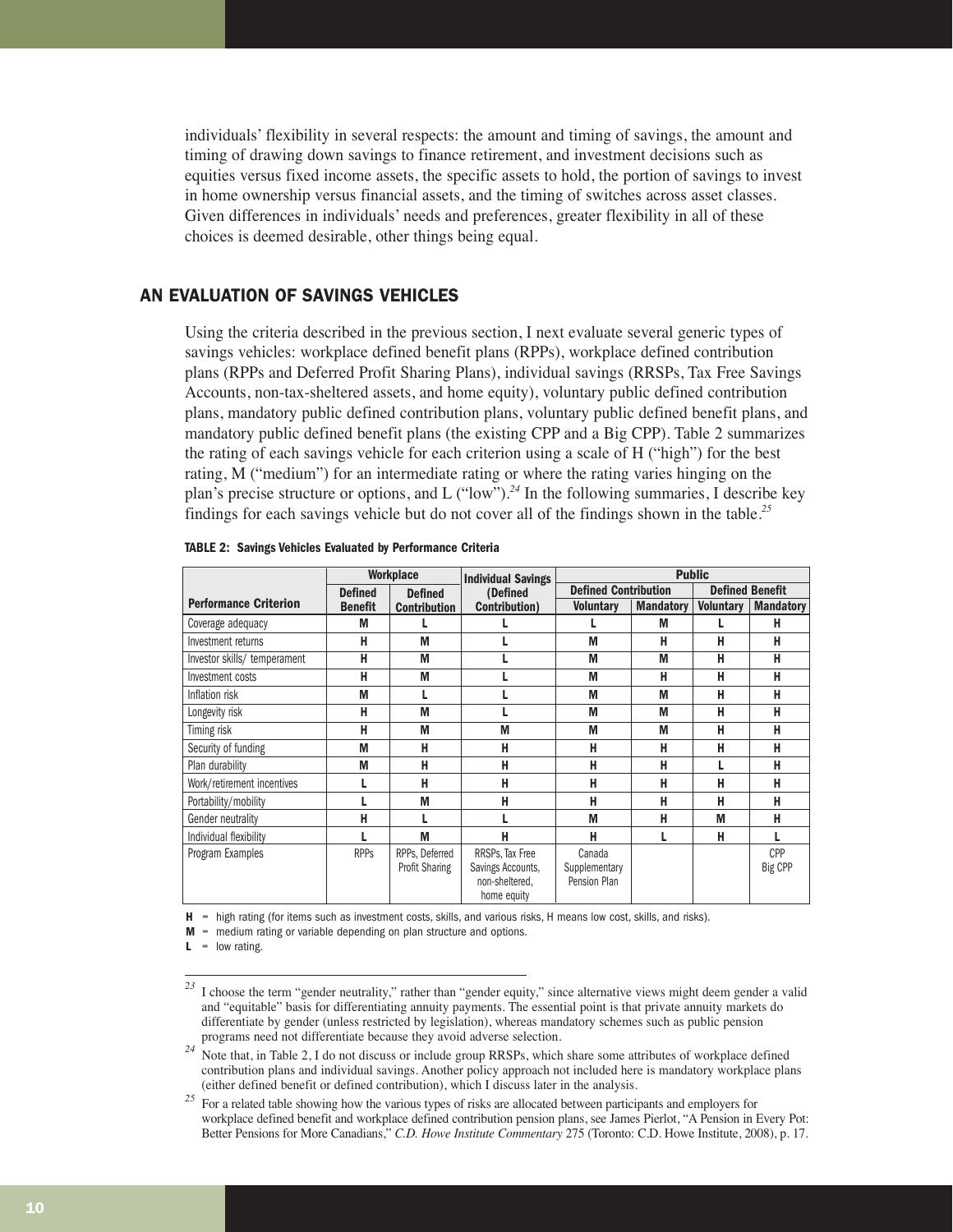Workplace Defined Benefit Plans. These rate at best M on the key criterion of coverage adequacy, because they cover only a small and declining proportion of the private-sector workforce.*<sup>26</sup>* They perform well on most of the criteria related to investment returns and costs (for large plans), longevity and timing risks, and gender neutrality. Their rating on inflation risks hinges on the extent of assured benefit indexation provided by a particular plan. These plans rate M for their funding security and plan durability, based on the potential risks arising from underfunding and financial solvency of the sponsor. Workplace defined benefit plans rate L, however, on several criteria: work/retirement incentives, portability/mobility, and individual flexibility.*<sup>27</sup>* For workers who have "maxed out" their pension benefit entitlement, a strong incentive to retire arises. For those plans with a benefit structure based on years of work times 2% times annual earnings in the final or highest-earning years, a strong incentive to stick with the same employer arises, which induces immobility within the labour force.*<sup>28</sup>*

Workplace Defined Contribution Plans. Overall, these plans rate worse than workplace defined benefit plans, mainly because their benefit structure cannot guarantee an adequate level of retirement income. Issues of investment returns and investor skills and temperament might arise, unlike in defined benefit schemes, to the extent that plan participants are provided options on the form of their plan investments. Large workplace defined contribution plans can achieve the low investment costs of large workplace defined benefit plans, though these costs could rise if members have many investment options. Risks of inflation, longevity, and timing arise in that members have to deal with them through their investment or annuitization choices at retirement. Timing risk can be somewhat mitigated  $-$  as with individual savings and public defined contribution plans — through options to convert to a Life Income Fund or Registered Retirement Income Fund that allows phased withdrawals or annuitization. Also like individual savings and public defined contribution plans, workplace defined contribution plans rate H for funding security, plan durability, and work/retirement incentives since all these vehicles operate as individual accounts. Finally, workplace defined contribution plans rate M with respect to the criteria of portability/mobility and individual flexibility and L with respect to gender neutrality.

Individual Savings Vehicles. These vehicles — whether tax-favoured RRSPs and Tax Free Savings Accounts or non-sheltered financial investments or housing — rate even more poorly than workplace defined contribution plans in several important respects. They score L on coverage adequacy both because they rely on individual savings choices and because they offer no ensured levels of retirement income. The individual nature of investment activities produces an L rating with respect to investment returns, investor skills and temperament, investment costs, and risks related to inflation and longevity. Because the individual saver must purchase annuities in private markets, which reflect gender longevity differentials in pricing, gender neutrality is sacrificed. Offsetting these disadvantages, the individual nature of savings and accounts implies high funding security and plan durability as well as an H rating for work/retirement incentives, portability/mobility, and individual flexibility in almost all respects (amounts and timing of savings and withdrawals as well as forms of investment).

*<sup>26</sup>* For an assessment of the decline in workplace defined benefit plans and the increasing use of workplace defined contribution plans and group RRSPs as employers seek to reduce their risks and liabilities, see Bob Baldwin, "The Shift from DB to DC Coverage: A Reflection on the Issues," *Canadian Public Policy* 34 (supplement, 2008): 29-37.

*<sup>27</sup>* Less common forms of workplace defined benefit plans (without any maximum pension and where the net present value of the individual's benefit entitlement can be transferred to another RPP or a locked-in RRSP) do not suffer these deficiencies.

*<sup>28</sup>* This outcome assumes that a worker's annual earnings rise over his or her career, so that moving to another employer with a similar defined benefit structure would yield a lower total benefit in retirement (the highest-earning years would enter the formula with a smaller number of work years).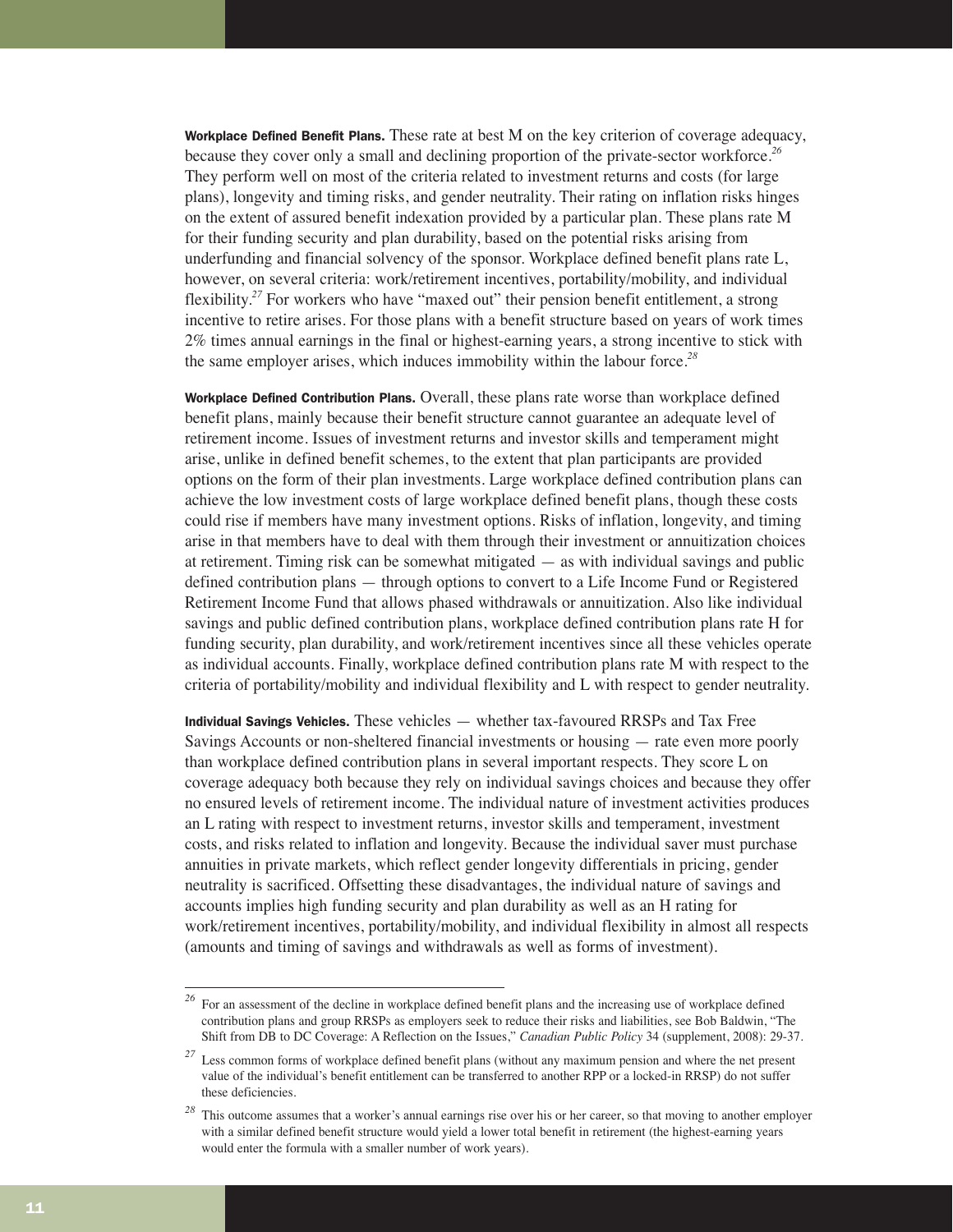Voluntary and Mandatory Public Defined Contribution Plans. Voluntary and mandatory forms of these plans can be considered jointly since they bear many similarities. They both rate M in terms of investor skills and temperament (assuming that the voluntary version offers few if any investment options) and risks relating to inflation (assuming similar indexation of benefits), longevity, and timing. They also similarly rate H in terms of funding security, plan durability, work/retirement incentives, and portability/mobility. Investment costs might be higher for voluntary than for mandatory plans on account of the former's smaller funding pool and possible investment options. Gender neutrality can be ensured in the benefits of a mandatory plan but not in a voluntary plan if the members have the option to shift their funds outside the plan. Not surprisingly, on the coverage adequacy criterion, the mandatory variant rates higher (at M) than the voluntary variant (at L), but this advantage is offset by the mandatory variant's L rating for flexibility versus an H rating for the voluntary variant.

Voluntary and Mandatory Public Defined Benefit Plans. Voluntary and mandatory forms of these plans have extensive similarities, with the main exception being coverage adequacy (where voluntary rates L and mandatory rates H) and the flipside of individual flexibility (where voluntary rates H and mandatory rates L). Adverse selection issues confer an L rating for the durability of a voluntary scheme, since the benefit provisions will have differential attractions based on individual characteristics.*<sup>29</sup>* In contrast, a mandatory scheme garners an H for durability since adverse selection cannot arise. Also because of potential adverse selection, the voluntary variant rates M for gender neutrality, while the mandatory variant rates H. On all of the other criteria relating to investment returns and costs, handling of various risks, funding security, work/retirement incentives, and portability/mobility, both variants of public defined benefit plans score a rating of H. One might think that the higher premiums required to finance an enlarged mandatory plan would have payroll tax-like disincentives for labour supply and/or demand. However, to the extent that workers value their enlarged future pension benefits, and to the extent that enlarged public benefits allow some workplace pension plans to contract, any such labour market distortions would be muted. Moreover, this kind of reform also would reduce the need for future revenues to finance GIS and other income-tested benefits for seniors, thus reducing future income tax rates and improving incentives for future workers. With an H score for all criteria except individual flexibility, the mandatory public defined benefit scheme — a Big CPP — performs by far the best of all savings vehicles.

#### FACTORS FAVOURING A MANDATORY PUBLIC PLAN

My preceding evaluation of alternative savings vehicles based on key performance criteria supported a mandatory savings approach (public or private). In this section, I examine several factors related to individual behaviour, incentives, and institutions. I consider the following factors: savings behaviour and myopia; individual investment behaviour; scale economies and costs of fund management; adverse selection and annuitization costs; the Samaritan's Dilemma;

*<sup>29</sup>* For a similar assessment, see Keith Ambachtsheer, "Pension Reform: How Canada Can Lead the World," *Benefactors Lecture 2009* (Toronto: C.D. Howe Institute, 2009).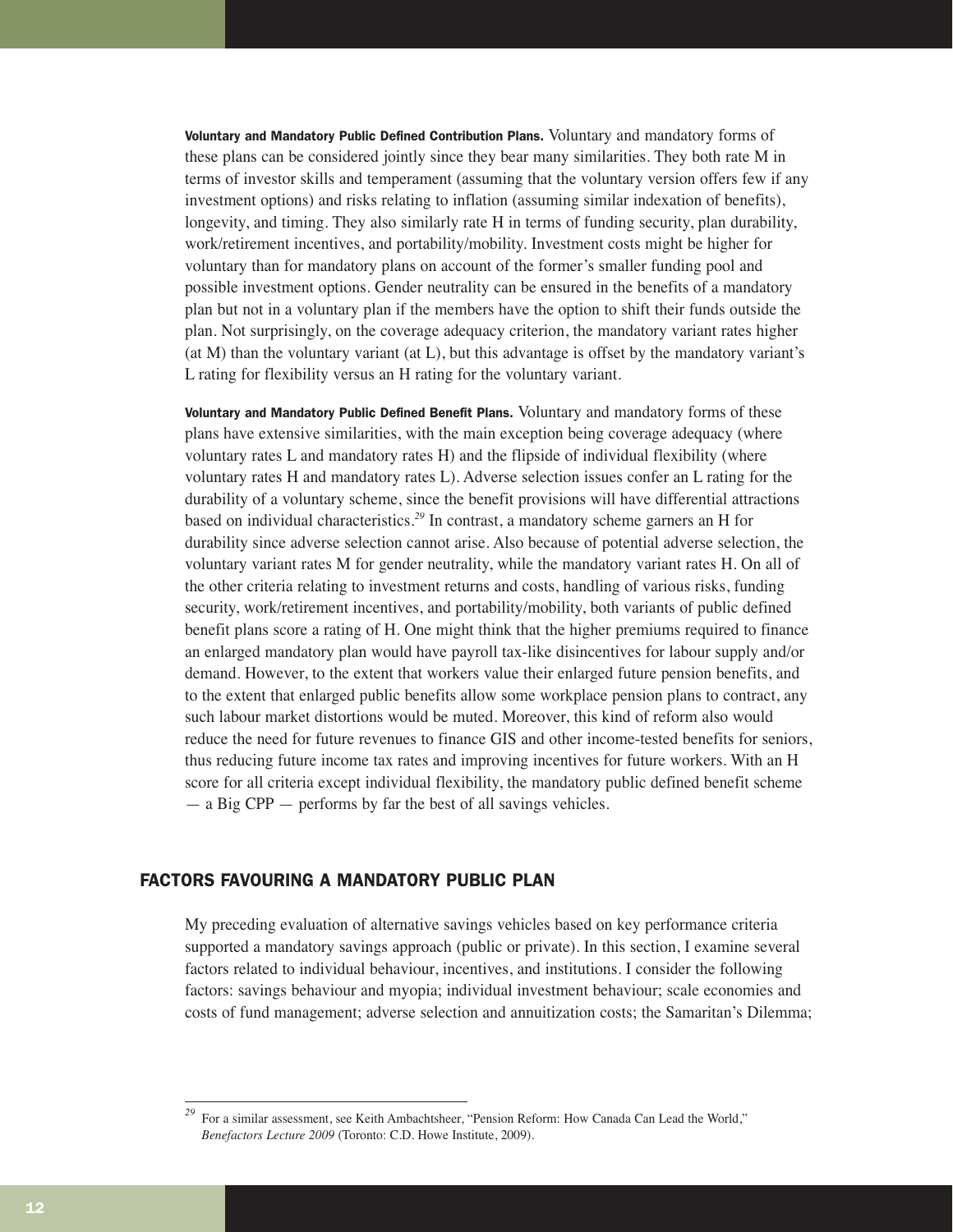and labour market incentives.*<sup>30</sup>* Findings in all of these areas reinforce my previous ranking of savings vehicles and further tilt the choice toward the defined benefit version of a mandatory public plan.

#### Savings Behaviour and Myopia

The standard model of rational economic behaviour portrays individuals as making decisions about how to allocate their lifetime resources over time. They are assumed to have full information about and understanding of financial markets and public policies, including taxes and pensions. Moreover, they are assumed to have foresight about many aspects of their future, including earnings levels and health, marital, and dependency status. Based on all of this information, individuals are assumed to make rational choices about consumption and saving in each period, with the goal of maximizing their perceived lifetime utility. This process yields a smoothed consumption pattern, with saving in the working years and dissaving when retired. However, the assumed information, understanding, and foresight are far beyond the capabilities of virtually all individuals. Moreover, economic analysis finds that, even with major simplifying assumptions, a significant proportion of people simply do not follow this rational model of behaviour. They save substantially less than the sums needed to maximize lifetime utility and are characterized as suffering from self-control problems or "myopia."*<sup>31</sup>* As a result, such individuals enter old age with fewer savings than they need to maintain anything approaching their accustomed living standards, and they experience regret over their failure to save adequately. An effective remedy for this myopia is forced savings over the lifetime via mandatory pension schemes.

#### Individual Investment Behaviour

Most individuals other than the professionally advised and wealthy make their investment decisions based on hunches about the course of equity and bond markets; in short, they engage in market timing in an attempt to secure better returns. These efforts usually work against the investor by the tendency to "buy high" (when enthusiasm reigns in markets) and to "sell low" (when gloom predominates). In addition to the higher investment costs individual investors face through high management expense rates on mutual funds and relatively high transaction costs on small retail orders, market timing incurs further penalty for many.

Graphic evidence of the size of this penalty emerges from a study of mutual fund inflows and outflows, which simulate the investment behaviour of the "average" investor in each asset class. Figures from the United States for the 20-year period ending December 31, 2009, show

For a discussion of some of these issues and additional references to the research literature, see Baker and Milligan, "Government and Retirement Incomes in Canada." For accessible, non-technical reviews of the economic analytics of pensions, see Nicholas Barr and Peter Diamond, "The Economics of Pensions," *Oxford Review of Economic Policy* 22 (1, 2006): 15-39; and David McCarthy, "The Rationale for Occupational Pensions," *Oxford Review of Economic Policy* 22 (1, 2006): 57-65.

*<sup>31</sup>* See Peter Diamond, "A Framework for Social Security Analysis," *Journal of Public Economics* 8 (3, 1977): 275-298.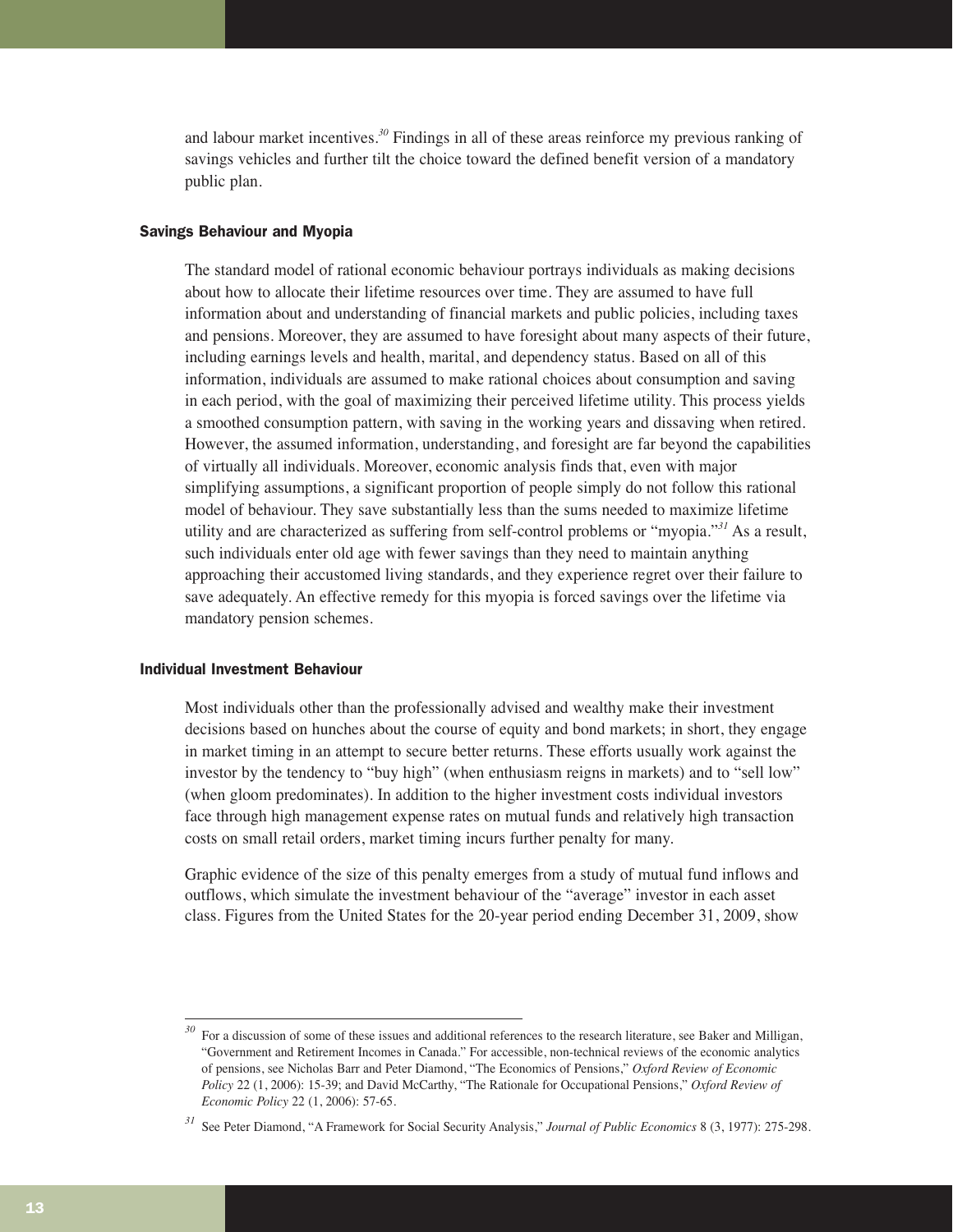that investors in equity mutual funds achieved an average annual return net of fees of just 3.17%, more than 5 percentage points less than the S&P 500's 8.20% for that period. The corresponding figure for fixed income mutual fund investors was a 1.02% annual return versus 7.01% for the benchmark Barclays Bond Index, an equally astonishing shortfall of 6 percentage points per year.*<sup>32</sup>* Precisely comparable figures are not available for Canadian individual investors, though they do display a similar pattern of sub-market performance.*<sup>33</sup>* This penalty also affects participants in workplace defined contribution plans who have investment options*<sup>34</sup>* as well as RRSP investors and non-tax-sheltered investors; the gainers are large institutional investors (including private and public defined benefit pension funds) and wealthier investors. None of these findings denies that a few smaller investors can — through some combination of skill, temperament, and luck — significantly outperform the market.

#### Scale Economies and Costs of Fund Management

The scale and nature of funds used to invest retirement savings have a sharp impact on the costs of management—including both administration and investment. Larger scale can significantly reduce these costs by spreading fixed costs and improving governance and administrative practices. By far the highest costs are incurred by individual investors who use mutual funds, whether through RRSPs or non-sheltered investments. In a comparative analysis of management costs for mutual funds in 20 countries that controlled for fund characteristics, Canada ranked dead last, with annual costs at nearly 2% of assets.*<sup>35</sup>* By contrast, large managed defined contribution pension plans can achieve costs as low as 0.5% and large defined benefit plans still lower at 0.25 to 0.45% (costs are higher for smaller pension plans),*<sup>36</sup>* while the CPP Investment Board's investment management costs were just 0.17% of assets for fiscal year 2008/09.*<sup>37</sup>* These findings suggest that any kind of large-scale operation of pension funds other than individual accounts promotes economy and that a large public scheme can be at least as cost-effective as a large privately operated fund.*<sup>38</sup>*

*<sup>32</sup>* DALBAR Inc., *2010 QAIB: Quantitative Analysis of Investor Behavior* (Boston, 2010), p. 7.

*<sup>33</sup>* Canadian findings from an earlier period show that the average household using a discount broker underperformed the broad securities market by 3.7 percentage points annually (after accounting for commissions, bid-ask spreads, and risky stock choices) and that the average household turned over about 75% of its common stock portfolio annually; see Vijay Jog, "Investment Performance and Costs of Pension and Other Retirement Savings Funds in Canada: Implications on Wealth Accumulation and Retirement," paper prepared for the Research Working Group on Retirement Income Adequacy (Ottawa: Department of Finance, 2009); available online at http://www.fin.gc.ca/activty/pubs/pension/ref-bib/jog-eng.asp.

*<sup>34</sup>* Even with limited but efficient investment options given to employees under US workplace defined contribution plans, workers make inefficient portfolio choices that can reduce their retirement wealth by one-fifth relative to what would be achieved by efficiently diversified portfolio allocations; see Ning Tang et al., "The Efficiency of Sponsor and Participant Choices in 401(k) Plans," Working Paper 15317 (Cambridge, MA: National Bureau of Economic Research, September 2009).

*<sup>35</sup>* Ajay Khorana, Henri Servaes, and Peter Tufano, "Mutual Fund Fees around the World," *Review of Financial Studies* 22 (3, 2009): 1279-1310. Individual investors in Canada can use index funds and exchange traded funds to secure considerably lower management expense rates, but actively managed mutual funds are still the most popular holding on account of marketing factors and how financial advisors are compensated through loading and trailer fees.

*<sup>36</sup>* Jog, "Investment Performance."

*<sup>37</sup>* Canada Pension Plan Investment Board, *2009 Annual Report* (Toronto, 2009).

*<sup>38</sup>* Clearly, measurement issues might arise in comparing investment management costs across various types of funds, so that the cited figures should be taken as rough indications of relative magnitudes.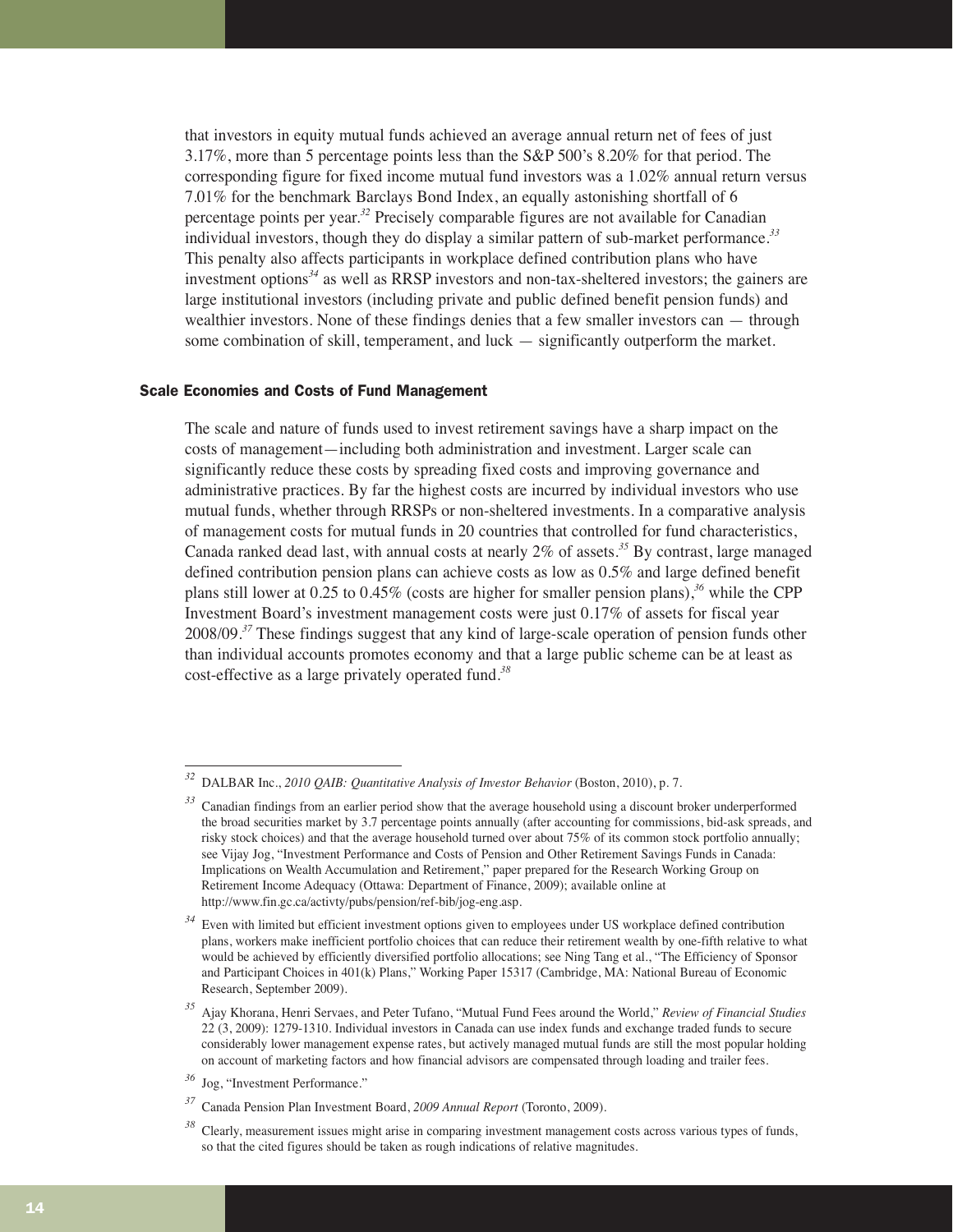#### Adverse Selection and Annuitization Costs

To convert savings at retirement into a stream of income at a constant (or inflation-indexed) level ensured to last a lifetime, an individual must purchase an annuity. Otherwise the individual risks outliving their savings or, alternatively, sacrificing income to reduce the peril of doing so. However, private markets for annuities offered by insurance companies are beset by a problem known as "adverse selection." If the insurer cannot distinguish individuals with above- and below-average life expectancies, the annuities need to be priced uniformly for all buyers.*<sup>39</sup>* Purchasers often have better knowledge of their life expectancy, so that those who expect to live longer than average tend to buy annuities; this process, in turn, pushes up the price of annuities, thus discouraging purchases by those with shorter expected lives. As a result, many individuals choose rationally not to purchase annuities but to bear the risk of outliving their savings or leaving an unintended estate. One study estimates that adverse selection accounts for half of the excess price of an annuity over its "fair" value, which is the present value of the payments it guarantees.*<sup>40</sup>* Making annuitization mandatory over a large group of retirees through a workplace defined benefit pension could mitigate the adverse selection penalty, since individuals would not be able freely to select into or out of annuities, while a large mandatory public pension plan would virtually eliminate the problem.*<sup>41</sup>* If the CPP faced the higher adverse selection and administrative costs of private insurers, the plan would need to charge premium rates of 11.5 to 13.0% as against its current 9.9%.*<sup>42</sup>*

#### The Samaritan's Dilemma

The GIS is Canada's way of targeting public pensions to retirees with the lowest incomes and thereby alleviating poverty. However, the GIS's 50% effective tax rate on the income of beneficiaries poses disincentive effects, including discouraging savings during any prospective beneficiary's working life. This phenomenon of a public program that seeks to help people but actually worsening their dependency through disincentives is known as the Samaritan's Dilemma. The GIS invokes the Samaritan's Dilemma for the lowest lifetime earners, who can have a replacement rate approaching or exceeding 100% and thus have no incentive to save while working. More notably, the GIS can also invoke savings disincentives for individuals whose lifetime earnings tracked the full average wage (as measured by the CPP's YMPE). For example, in the second quarter of 2010, the maximum GIS benefit was \$652.51 per month, or \$7,830 per year; applying its 50% reduction rate to other income (aside from OAS), the GIS has a "break-even income" of twice that amount, or \$15,660 per year. Individuals who have

<sup>&</sup>lt;sup>39</sup> Thus, annuities with unisex pricing also yield adverse selection in private markets, because women have a longer life expectancy than do men. Unconstrained private insurers will charge women more than men for equivalent life annuities; mandatory coverage in a public pension plan could eliminate this gender bias.

*<sup>40</sup>* Olivia S. Mitchell et al., "New Evidence on the Money's Worth of Individual Annuities," *American Economic Review* 89 (5, 1999): 1299-1318.

*<sup>41</sup>* Adverse selection could still occur even with mandatory annuitization, however, if the individual has a choice over the timing of the annuitization. In the United Kingdom, which has long required the annuitization of pension accounts by age 75, adverse selection alone is estimated to cost 90 basis points, or nearly 1% per year, in yield. See Mamta Murthi, J. Michael Orszag, and Peter R. Orszag, "Annuity Margins in the UK" (Cambridge, UK: Cambridge University, Clare Hall, 2000), mimeo.

*<sup>42</sup>* Steven James et al., "The Fair Value of a Public Defined-Benefit Pension Plan: The Case of the Canada Pension Plan" (Toronto: Canada Pension Plan Investment Board, 23 February 2010).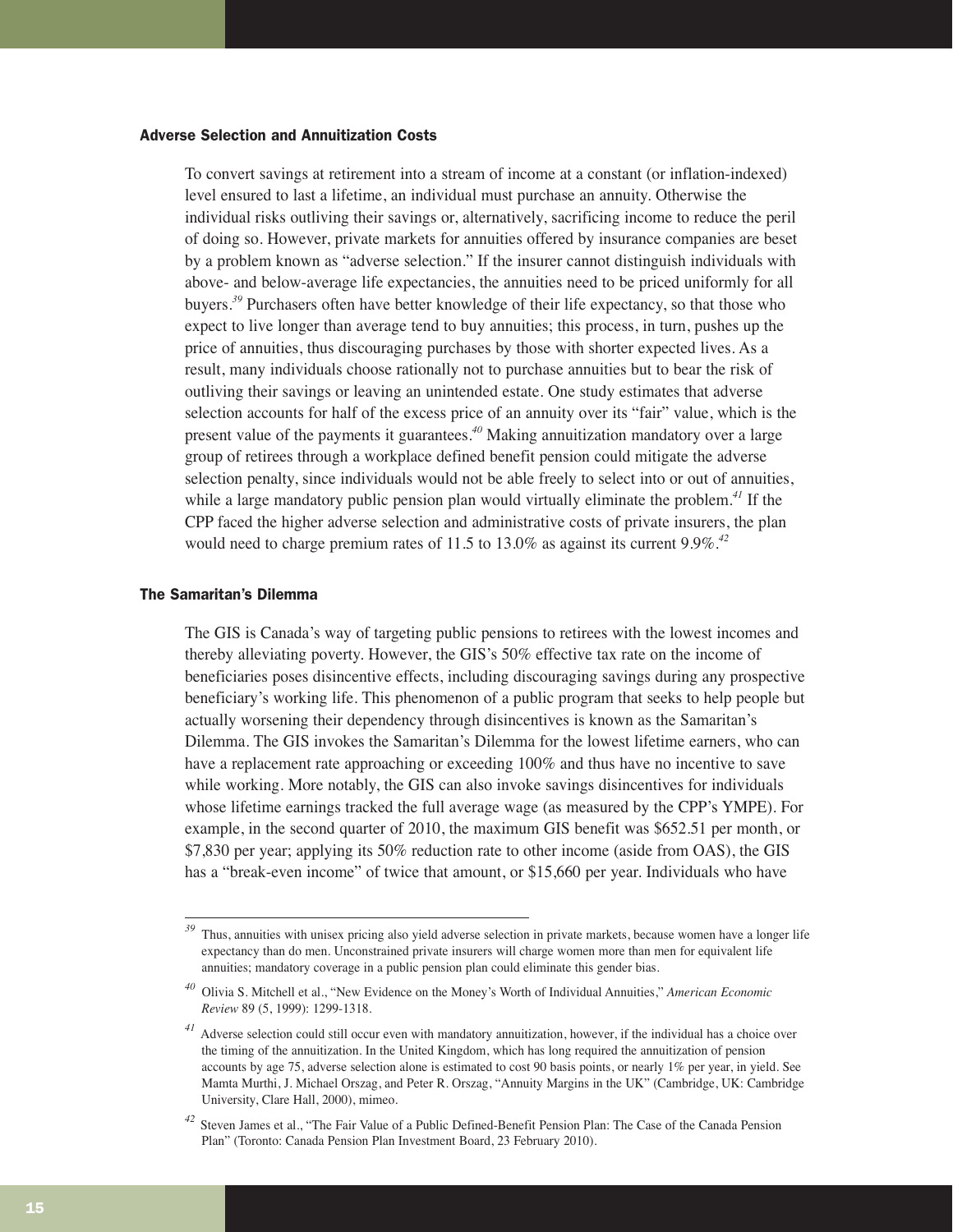earned the full average income throughout their lives*<sup>43</sup>* and retire at age 65 in 2010 will receive the maximum CPP benefit of \$934.17 per month, or \$11,210 per year. Thus, lifetime average and above-average earners who have not saved significant amounts either through the workplace or individually will also be affected by the Samaritan's Dilemma.*<sup>44</sup>* If the CPP benefit rate were increased from its current 25% of average insured earnings to even as little as 35%, the Samaritan's Dilemma would be eliminated for this group.*<sup>45</sup>* Raising the CPP benefit rate further, to 50% or more of average insured earnings, would eliminate both the savings disincentives and the Samaritan's Dilemma for workers earning below the average. At the same time, this change would improve efficient savings behaviour and reduce burdens on future taxpayers (thereby improving efficient work incentives).

#### Labour Market Incentives

For many reasons relating to risk minimization, workers' limited investment skills and temperament, costs of investment and annuitization, and the primary goal of ensuring adequate incomes in retirement, defined benefit arrangements are much preferable to defined contribution benefits. However, defined benefit structures common in workplace pension plans have notable deficiencies with respect to important labour market incentives that are absent from the provisions of a mandatory public defined benefit scheme such as the CPP.*<sup>46</sup>* First, workplace pensions might have vesting conditions that bias a worker's decision to stay or seek a better position (a more efficient match) with another employer; with the CPP all contributions from both the employer and employee vest immediately without any restrictions. Second, as described in the earlier section evaluating workplace defined benefit plans, the common structure of pensions based on highest-earning years or final years' earnings can inhibit workers' mobility; it can also deter phased retirement and thereby induce earlier retirement. While the standard economic argument is that this form of deferred compensation facilitates efficient incentives within the firm, this immobility also inhibits efficiency-augmenting moves of workers to other firms or types of work where they would be more productive.*<sup>47</sup>*The defined

They could have earned incomes below average, or even zero, during the seven years of lowest earnings that can be "dropped out" from lifetime average earnings for calculating CPP benefit entitlement.

*<sup>44</sup>* That follows if their CPP benefits of \$11,210 plus small amounts of income from other sources fall below the GIS break-even income of \$15,660.

<sup>&</sup>lt;sup>45</sup> The calculation is as follows:  $35/25 \times $11,210 = $15,694$  as the new maximum CPP benefit (once the new system is fully mature), which exceeds the GIS break-even income of \$15,660; and I assume that the parameters of all programs are kept constant in relative terms while the CPP expansion matures.

*<sup>46</sup>* For a theoretical economic analysis of the labour market incentives of alternative defined benefit structures, with predictions relating to worker tenure and turnover, work effort, retirement, and employer investment in worker skills, see Edward P. Lazear, "Incentive Effects of Pensions," in *Pensions, Labor, and Individual Choice*, edited by David Wise (Chicago: University of Chicago Press, 1985). Doubt is cast on parts of Lazear's analysis, however, in a critique by Roger Gordon, "Comment," in idem. For a more recent applied analysis of the labour market incentives of defined benefit structures, see Alan L. Gustman, Thomas L. Steinmeier, and Nahid Tabatabai, *Pensions in the Health and Retirement Study* (Cambridge, MA: Harvard University Press, 2010). For a study that finds that RPP members retire earlier on average than non-members, see Yuri Ostrovsky and Grant Schellenberg, "Pension Coverage, Retirement Status, and Earnings Replacement Rates among a Cohort of Canadian Seniors," Analytical Studies Research Branch Research Paper 321, cat. 11F0019M-321 (Ottawa: Statistics Canada, 2009).

For the classic statement of this phenomenon, see the economic argument for allowing mandatory retirement, based on the asserted role of deferred compensation by Edward P. Lazear, "Why Is There Mandatory Retirement?" *Journal of Political Economy* 87 (6, 1979): 1261-1282; I rebut that argument in Jonathan R. Kesselman, "Challenging the Economic Assumptions of Mandatory Retirement," in *Time's Up: Mandatory Retirement in Canada*, edited by C.T. (Terry) Gillin, David MacGregor, and Thomas R. Klassen (Toronto: James Lorimer and Canadian Association of University Teachers, 2005).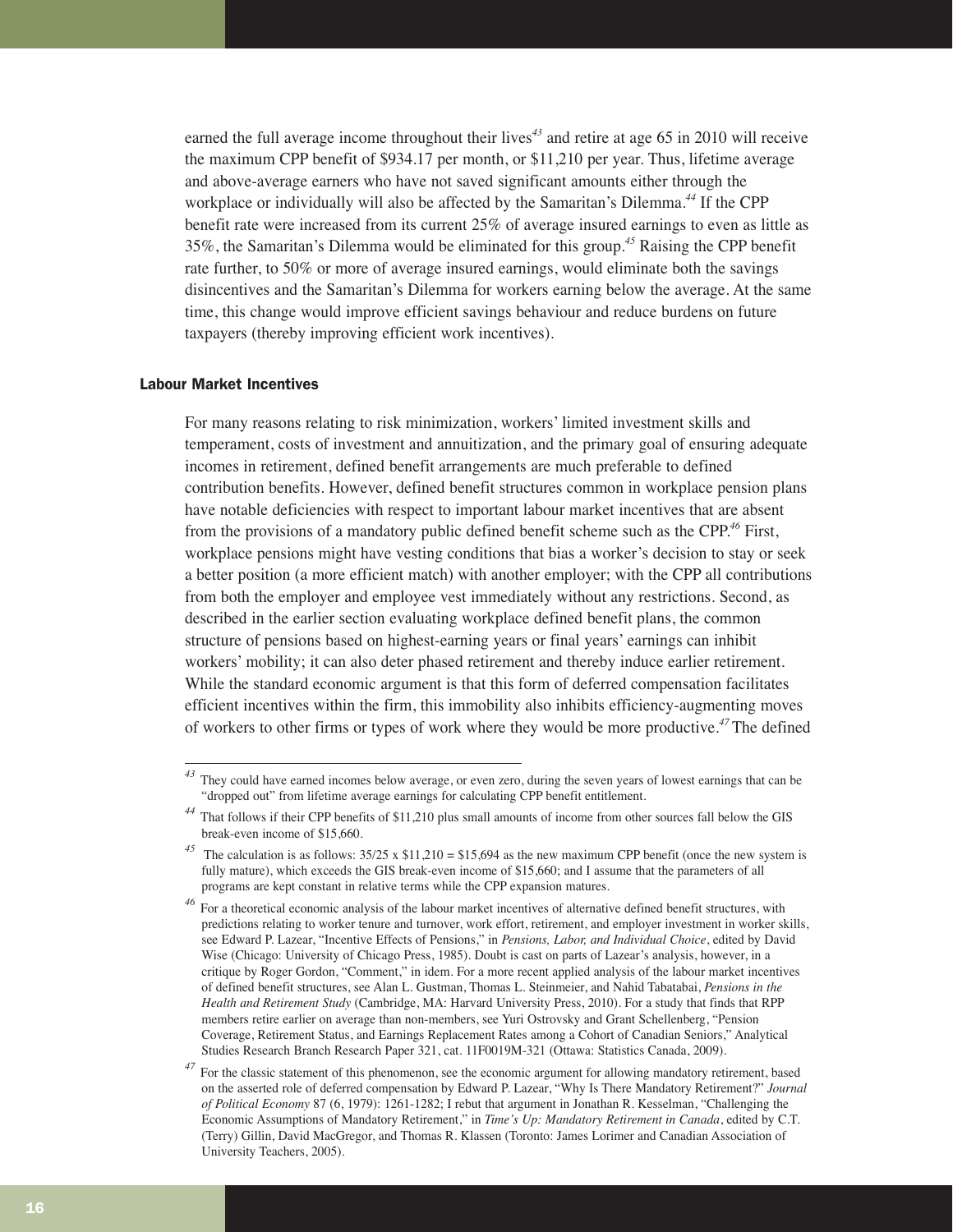benefit structure of the CPP, however, creates no such worker immobility or retirement biases because all contributions to the plan and associated credits count equally toward future benefit entitlements. Third, ceilings on benefits under workplace defined benefit schemes (so-called "maxing out" on benefits) can induce inefficient early retirement decisions by workers who would get no higher monthly pension by working longer but would receive a pension for a shorter period prior to death. With the CPP's actuarial adjustment of benefits for early (down to age 60) and late (up to age 70) retirement decisions, no such inducements toward early retirement arise.

#### DESIGN ISSUES OF A BIG CPP

If reform of the retirement income system were to involve a major expansion of CPP retirement benefits, several key issues would arise in the design of such a Big CPP. First, how much expansion would be desirable, with respect to both the level of covered earnings and the percentage of average insured earnings paid in benefits? Second, to what extent should a Big CPP offer choices for opting out of the expanded benefits by workers with adequate workplace pension coverage or by any other individuals? Third, how should a Big CPP deal with issues of allocating risk among retirees and various cohorts of workers for varying investment returns and inflation? Fourth, how quickly should the higher premiums and the higher benefits of a Big CPP be phased in? My discussion of these design issues is not intended to be exhaustive or conclusive but rather to identify some of the major considerations.

#### How Much Expansion?

A key element in any Big CPP scheme would be to increase benefits as a percentage of an individual's lifetime average insured earnings. The choice of how much to raise CPP benefits would hinge on considerations covered earlier and summarized in Table 3. It would also hinge on views about paternalism versus allowing individuals to make their own choice and bear the consequences. For persons with relatively low average lifetime earnings, raising that percentage would decrease their reliance on GIS benefits, thus addressing the Samaritan's Dilemma. At the same time, a higher CPP benefit percentage would mean that lower earners would pay more for their total public pension benefits, thus reducing vertical redistribution of the overall fiscal system. A higher benefit percentage would also aggravate distortions of retirement age decisions for individuals who would receive the GIS. If the benefit percentage were pushed too high, this would constrain individuals who wished to undertake some of their lifetime savings in more accessible forms than increased payments under a Big CPP. Such discretionary savings would better serve individuals who wanted or needed funds earlier than provided by a defined benefit stream; they would also facilitate transfers to others through gifts or bequests. The welfare cost of choosing a benefit rate that is too high for some individuals would depend on how easily they could substitute by reducing other forms of savings. Conversely, the social cost of choosing too low a benefit percentage would be the continued existence of many individuals who live out their retirement years with inadequate income relative to what their lifetime resources could provide.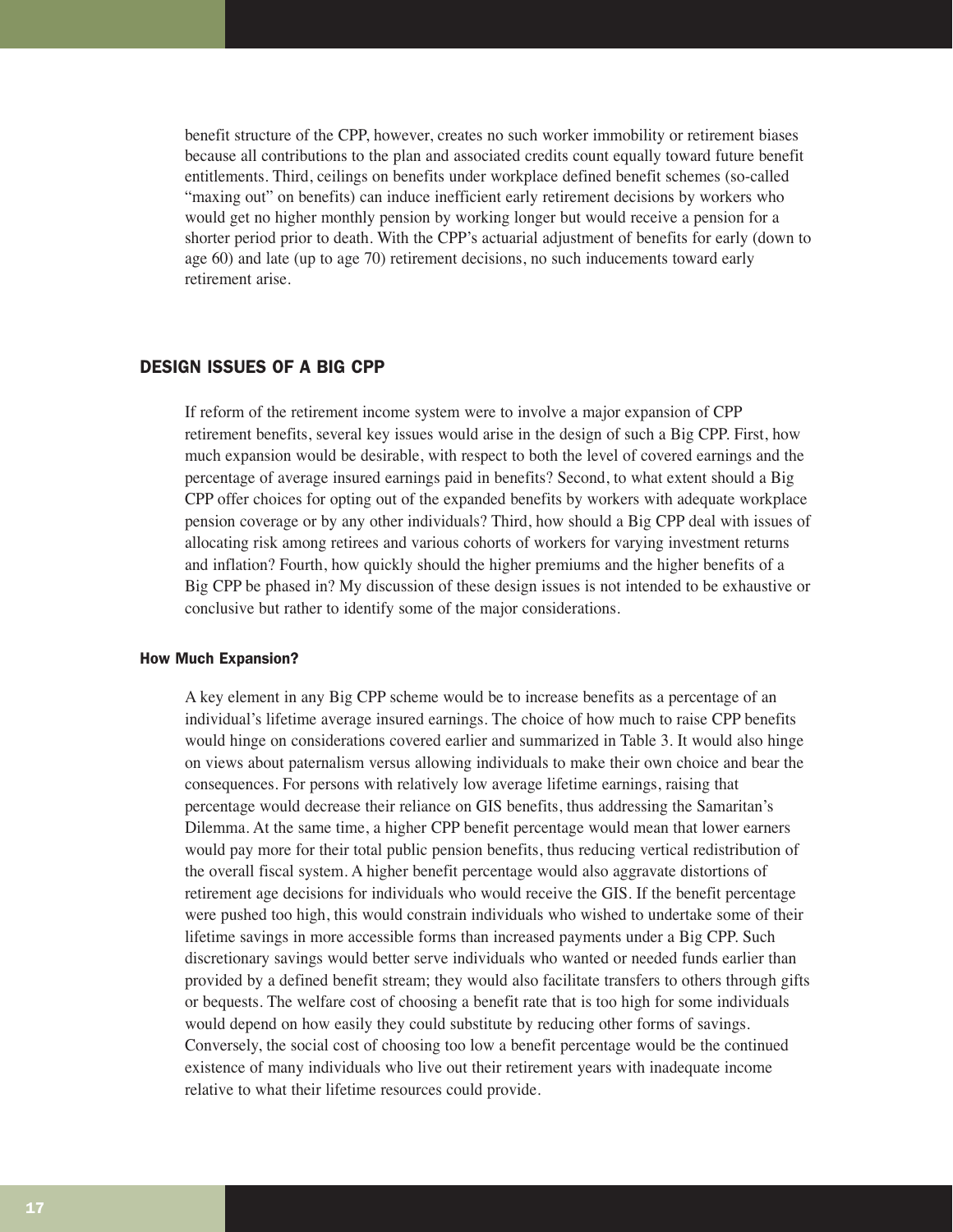|  |  |  |  |  |  |  | <b>TABLE 3: Factors Affecting the Size of CPP Benefit Expansion</b> |
|--|--|--|--|--|--|--|---------------------------------------------------------------------|
|--|--|--|--|--|--|--|---------------------------------------------------------------------|

| <b>Limiting Factors</b>                                                                                | <b>Enlarging Factors</b>                                                                                                                                               |  |  |  |  |
|--------------------------------------------------------------------------------------------------------|------------------------------------------------------------------------------------------------------------------------------------------------------------------------|--|--|--|--|
| Welfare costs of forced "over-saving" (especially<br>on lifetime low earners)                          | Welfare and social costs of "under-saving"                                                                                                                             |  |  |  |  |
| Constraints on timing and amounts of savings                                                           | Extent of individual misinformation and savings myopia:<br>low savings, begin savings too late in life                                                                 |  |  |  |  |
| Constraints on forms of saving: home purchase,<br>business equity, financial portfolio                 | Weaknesses of private saving vehicles (RRSPs and<br>defined contribution plans): high cost, high risk, weak<br>investor skills                                         |  |  |  |  |
| Constraints on timing and amounts of dissaving:<br>major purchases, emergency needs, bequests          | High cost of annuitization in private markets: avoids<br>adverse selection and gender biases                                                                           |  |  |  |  |
| Displacement of existing savings vehicles:<br>workplace pensions (RPPs), individual savings<br>(RRSPs) | Low cost, high return, risk pooling of mandatory scheme                                                                                                                |  |  |  |  |
|                                                                                                        | Eliminates immobility and retirement biases of workplace<br>defined benefit plans                                                                                      |  |  |  |  |
|                                                                                                        | Avoid cost shifting to lifetime low savers, alleviate<br>Samaritan's Dilemma                                                                                           |  |  |  |  |
|                                                                                                        | Potential for fiscal savings, reduced taxes, improved<br>efficiency via effects on GIS and OAS; offset part of<br>increased GIS costs due to Tax Free Savings Accounts |  |  |  |  |

The extent and structure of enlarged CPP benefits would also carry significant fiscal implications, both directly and operating through behavioural responses.<sup>48</sup>Higher CPP benefits are a form of forced saving that would reduce many retirees' dependence on GIS benefits. Since the GIS is financed out of general revenues, this would imply a lower tax burden on future taxpayers, which, given Canada's evolving demographics, would also improve intergenerational equity. Additional effects would arise through reduced private savings in RRSPs and RPPs induced by increased CPP premiums and benefits. The immediate impact of adopting a Big CPP scheme would be to increase premium collections much more than benefit disbursements. The net effect on current tax revenues likely would be negative, since CPP premium hikes would be only partially offset by reduced contributions to tax-deferred savings plans — particularly if employee CPP premiums were made tax deductible rather than creditable. Conversely, when the increased CPP benefits are disbursed in future years, aggregate income tax revenues would rise relative to the path they would have taken without an expansion of the CPP. Finally, the introduction of Tax Free Savings Accounts has been projected to increase future GIS dependence and costs very sharply.*<sup>49</sup>* Adopting a Big CPP scheme could serve to moderate the rise in GIS costs since higher CPP premiums would reduce current contributions to Tax Free Savings Accounts and higher future CPP benefits would bear the GIS clawback.

*<sup>48</sup>* Much of this discussion draws on Horner, "Assessing Options for Pension Reform," who also provides estimates of behavioural responses.

*<sup>49</sup>* Ibid.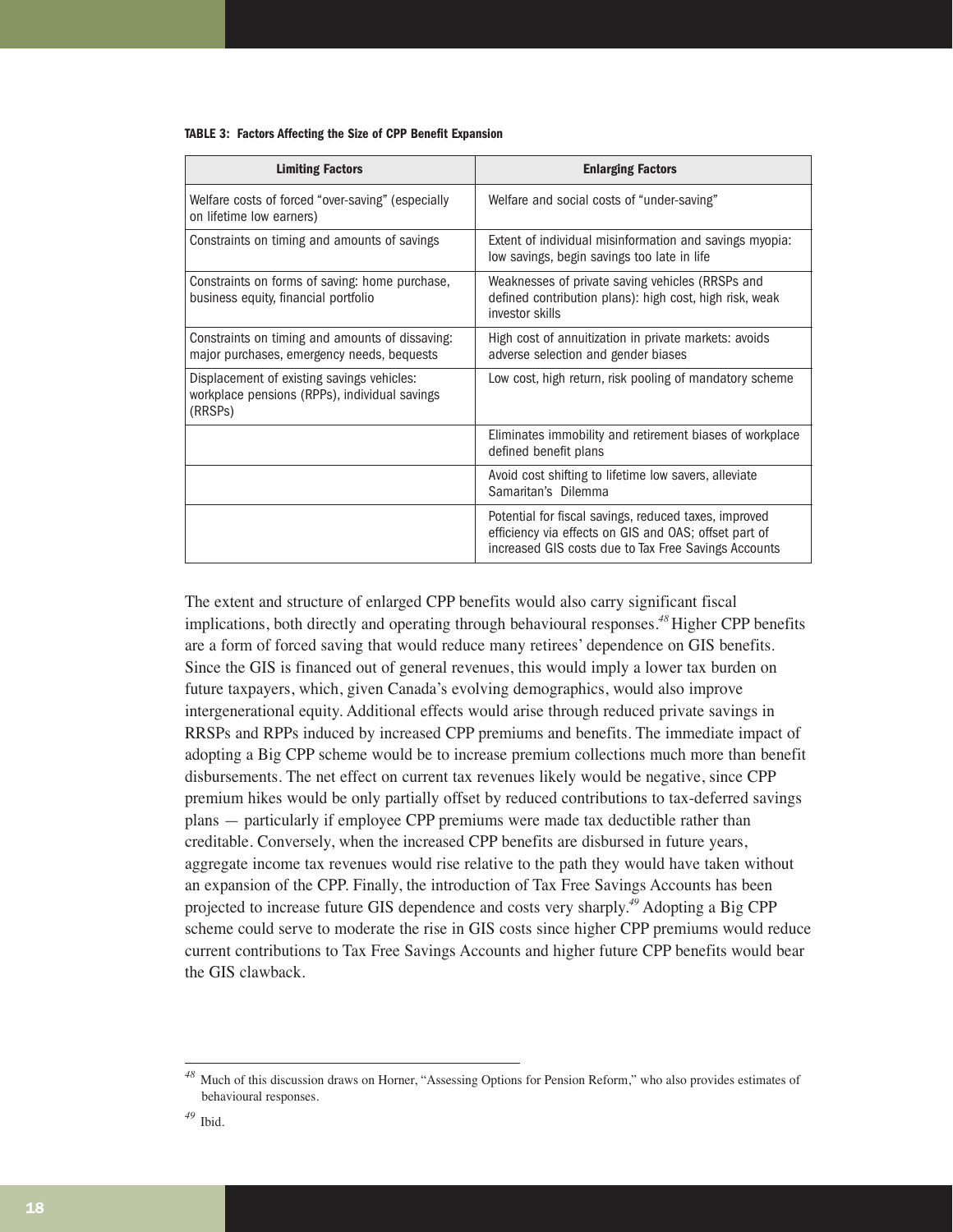Another key choice in expanding the CPP is whether and by how much to raise the YMPE. Big CPP proposals vary in their choices for this parameter from leaving the YMPE at its current \$47,200 to doubling it to \$94,400 to increasing it sharply to the income tax pensionable ceiling of \$124,700. Some studies assessing the adequacy of Canada's total retirement income system identify middle- to above-middle lifetime earners as posing a significant gap in the adequacy of the system. As explained earlier, at the current level of YMPE, even an individual who retires with the maximum CPP benefit and limited other savings would become a GIS beneficiary, thus raising concerns about the Samaritan's Dilemma. Indeed, such a person who lives in a larger city would be barely above the poverty line. Raising both the YMPE and the percentage used for calculating CPP benefits would reduce the proportion of retirees dependent on the GIS (now about three out of eight). Again, the policy choice would be affected significantly by one's view of paternalism versus voluntarism. The current YMPE is probably too low; raising it by half would yield about \$70,000, while some might see raising it to \$124,700 as tilting too far in a paternalistic direction for individuals who can fend for themselves and are unlikely to impose a burden on the public treasury in old age.

The other parameter for determining CPP premiums and insurable earnings is the YBE. While much less important than the YMPE in determining benefit adequacy, the YBE would have an impact on lower earners that Big CPP proposals need to consider. The two opposing considerations are relief for lower earners (for whom a higher YBE would be relatively more valuable than for higher earners) versus the effect on requisite premium rates with a higher YBE. Note that, in the current formula for calculating CPP retirement benefits, the YBE does not accord any redistribution toward retirees who have had lower lifetime average earnings; earnings below the YBE are not considered in the benefit computation. Three of the cited four Big CPP proposals would leave the YBE unchanged at its nominally frozen \$3,500 level; the FSE-CPP would even eliminate the YBE, exposing all earnings to premiums. Michael Wolfson's Big CPP "wedge" proposal,<sup>50</sup> however, would at least not increase premiums or benefits attributable to earnings below half the YMPE, thus sparing low earners any additional burden.*<sup>51</sup>* The choice of YBE might be affected by the issue of the interaction between CPP benefits and the GIS and how that is resolved.

#### Mandatory versus Voluntary and Options

Another key issue in the design of a major expansion of the CPP is the extent to which participation in the enlarged benefits and premiums should be mandatory or voluntary. The existing CPP is mandatory and universal in its coverage of the entire workforce — all adult employees and the self-employed — for annual earnings between the YBE and the YMPE. It provides no choice for individuals or employers to opt out regardless of their preferences or circumstances. An expanded CPP, in contrast, would raise issues of mandatory versus voluntary coverage, issues that would become more salient the larger the benefit expansion. The principal kinds of alternatives include: 1) automatic enrollment of all workers, with the ability to opt out on an individual or employer basis; 2) mandatory coverage of all workers who lack an adequate workplace pension, with the ability of others to opt in; and 3) mandatory coverage of all workers with no provision for opting out. The CLC, Horner, and FSE-CPP proposals for a Big CPP embrace the fully mandatory approach (3), while the UPP proposal suggests a combination of approaches (1) and (2).

*<sup>50</sup>* Wolfson, "On the Replacement of Canada's Retirement Income System."

Setting the YBE above zero would not be necessary to insulate part-time teenage workers from the burden of CPP premiums, since contributions apply only after an individual attains age 18.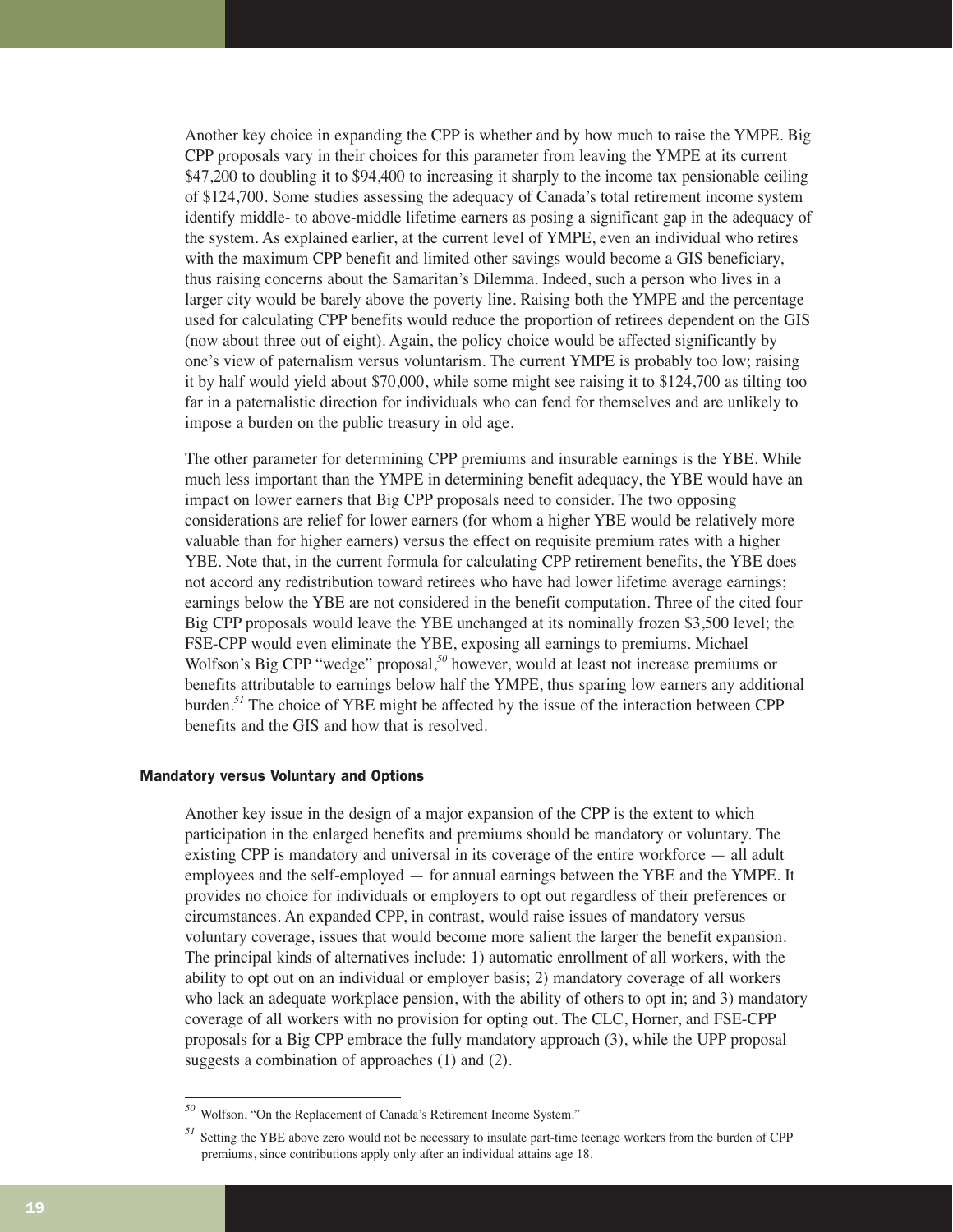Any decision on the extent of mandatory versus voluntary coverage in a Big CPP is likely to rely as much on personal ideology and pragmatic politics as on objective analysis. Yet the *prima facie* presumption for a Big CPP should be mandatory coverage in the expanded benefits with no opting-out choice. This assertion follows from my earlier treatment of issues relating to individual myopia and undersaving; deficient individual investing skills and temperaments; relative costs of investing and annuitization in employer, individual, and public schemes; and public external costs of individual behaviour embodied in the Samaritan's Dilemma. And to the extent that a Big CPP would displace workplace pensions — even relatively generous defined benefit plans — incentives for working and labour mobility would be improved, as discussed earlier. Arguments for allowing opting out must succeed (or fail) on the basis of evidence and judgments concerning the need for flexibility to address variations in individual needs and preferences. Exactly which needs or preferences would allowing opting out serve, how widespread are they, and what would be the tradeoff in terms of compromising the objective of universal benefit adequacy? Additionally, the policy decision on opting out should not give undue consideration to short-run effects of compulsory coverage, since the full phase-in of increased benefits could be as long as 47 years, while higher premium rates would be phased in over five or more years.

#### Risk Allocation Issues

Important issues would also arise in the design of a Big CPP scheme in terms of allocating risk among all concerned parties.*<sup>52</sup>* For a fully funded Big CPP, these parties would constitute all covered individuals at the various stages of their working (contributing) and retired (beneficiary) lives; general taxpayers would not be part of the equation. The main risks pertain to real investment returns in both the pre- and post-retirement periods and inflation.*<sup>53</sup>* For a large, mostly mandatory public plan, the risk of varying rates of inflation for indexing of benefits could be hedged via the scheme's contribution base, since wages tend to keep pace with (or slightly exceed) inflation rates over the long run. The essential goal of a Big CPP would be much like that of the best workplace pensions: to provide an adequate and assured benefit in retirement, as close as feasible to a defined benefit. However, a public pension scheme differs from a private or employer scheme in that the risk relating to long-run average returns on investment cannot be shifted to a "third" party such as the employer. Rather, in a public scheme, that risk must fall on the insured individuals themselves at various points in their lifecycles.*<sup>54</sup>* The policy design issue is precisely how to allocate non-diversifiable risk across individuals, life periods, and cohorts.

*<sup>52</sup>* One study finds that "well-structured intergenerational risk sharing can be welfare-enhancing…[and]…the expected welfare gain of the current entry cohort is not at the cost of the older and future cohorts"; see Jiajia Cui, Frank de Jong, and Eduard Ponds, "Intergenerational Risk Sharing within Funded Pension Schemes" (Tilburg University, Department of Economics, 2009), abstract; available online at http://papers.ssrn.com/sol3/papers.cfm?abstract\_id=989127.

*<sup>53</sup>* Longevity risk for all plan participants in the aggregate would be relatively small and would relate to departures of average longevity for various cohorts from projected figures. These departures would emerge slowly over time and could be accommodated, if necessary, by periodic changes in the structure of premiums or benefits.

*<sup>54</sup>* Timing risk for individuals could be spread across all participants in the plan, since different individuals would be retiring at various points in ongoing business cycles.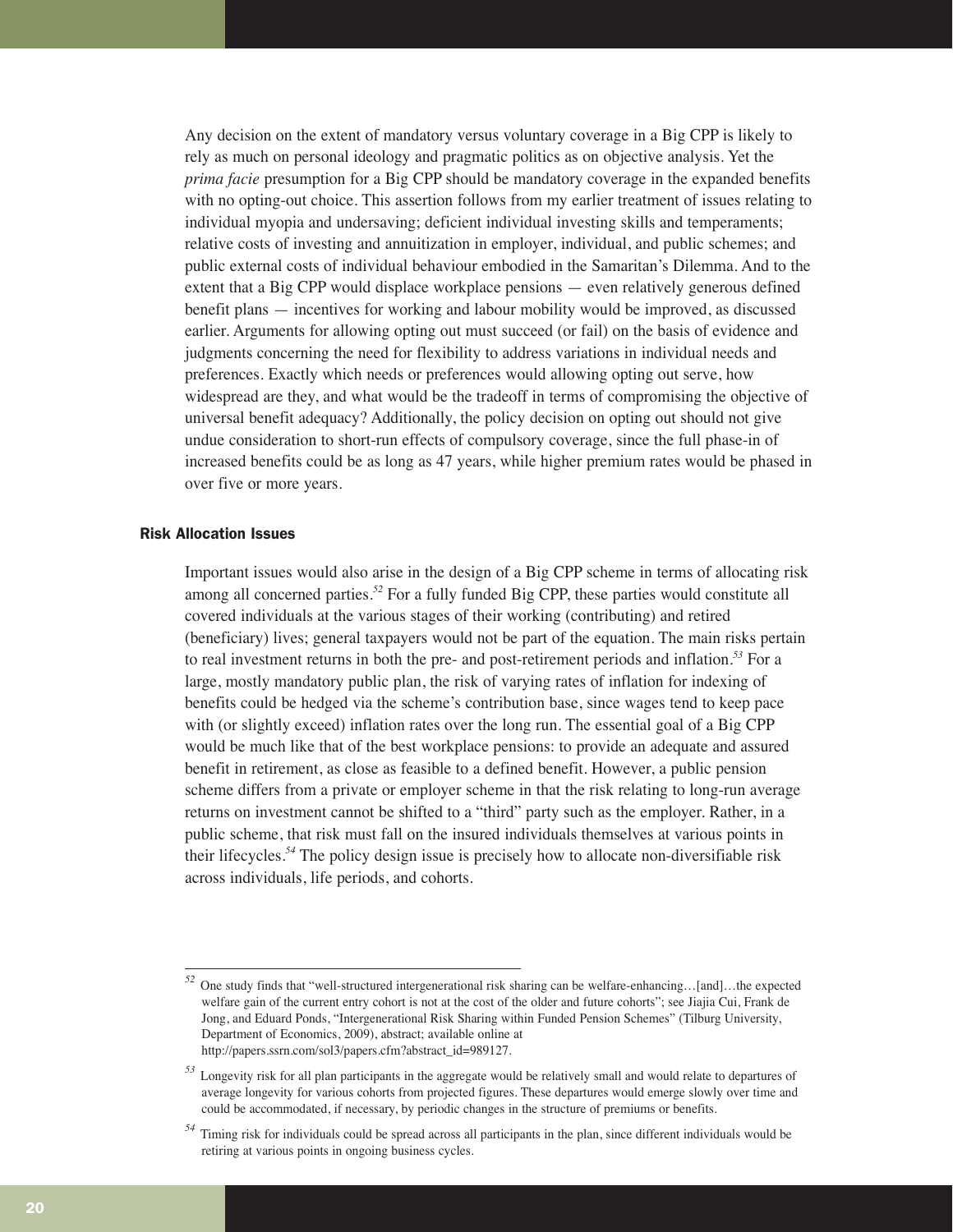A wide range of risk-sharing approaches could be undertaken, with differing effects on plan participants at varying life stages and in different cohorts.*<sup>55</sup>* One method would work on the premium side by making periodic small adjustments in premium rates to reflect changing realized average investment returns that departed from the scheme's initial projected rate of return. This approach would yield *ex post* redistributions across various cohorts of workers, but so long as the initial and periodically revised rate-of-return estimates were unbiased based on relevant experience, they would not be unfair in the *ex ante* sense. This approach would allow a Big CPP investment fund to pursue higher-return, riskier portfolios than a private pension plan could prudently pursue; over the very long term, this strategy could provide pensions at the lowest cost relative to risk.

Other methods would operate on the benefits side by spreading some of the risk to current and/or future beneficiaries, so that benefits would share some attributes of defined contribution and defined benefit plans. Diverse variants of this method would be feasible, including a defined benefit based on a below-expected rate of return (a guaranteed but lower benefit, with the chance of realizing a higher benefit); a nominal defined benefit with inflation indexing of the benefit contingent on investment performance; a specified allocation of investment return risk to various cohorts; and phasing annuitization of the individual's contributions over many pre-retirement years. The scheme could also offer each participant some choice over how much risk to assume with respect to the level of his or her retirement benefits via a small set of well-defined options, such as full or partial annuitization over specified pre-retirement periods. Any scheme that provided options, however, would also need to provide educational outreach and a simple default.

#### Phase-in of Higher Premiums and Benefits

All four of the Big CPP schemes discussed are structured as fully funded social insurance without intentional interpersonal or intercohort redistribution. That is, each plan participant would receive a stream of pension payments closely approximating the value of his or her stream of lifetime contributions;*<sup>56</sup>* these values would need to reflect both investment returns and mortality expectations. Therefore, in concept, the scheme could phase in its higher premiums and benefits as quickly or slowly as desired. However, raising the benefit rate to 50% or more of average insured earnings over a few years would require dramatically, even unfeasibly, sharp hikes in premium rates. That approach would also require the application of different premium rates for workers of different ages, thus complicating the program's operation.*<sup>57</sup>* The more common proposal is to phase in the increased benefit percentage over a much longer period  $-$  as long as the 47 years between the CPP's charging of premiums at age 18 and the "normal" age 65 for an unreduced benefit claim. The program could undertake a somewhat faster phase-in of the higher benefits, but this would complicate its operation if intercohort redistributions were to be eschewed.

<sup>&</sup>lt;sup>55</sup> For a description of other "hybrid [defined benefit-defined contribution] pension arrangements" for risk sharing, see Horner, "Approaches to Strengthening Canada's Retirement Income System," pp. 440-442; for further discussion of such hybrid provisions, see also Pierlot, "A Pension in Every Pot."

*<sup>56</sup>* Intergroup redistributions would arise with respect to gender, in that a Big CPP benefit structure would be gender neutral despite differing average longevity for men and women; they would also arise with respect to individual differences in health status or other factors that affect life expectancy.

*<sup>57</sup>* For a discussion of related issues, see Roderick Molenaar, Roderick Munsters, and Eduard Ponds, "Towards Age-Differentiation in Funded Collective Pensions" (All Pensions Group, Tilburg University, and Netspar, 2008).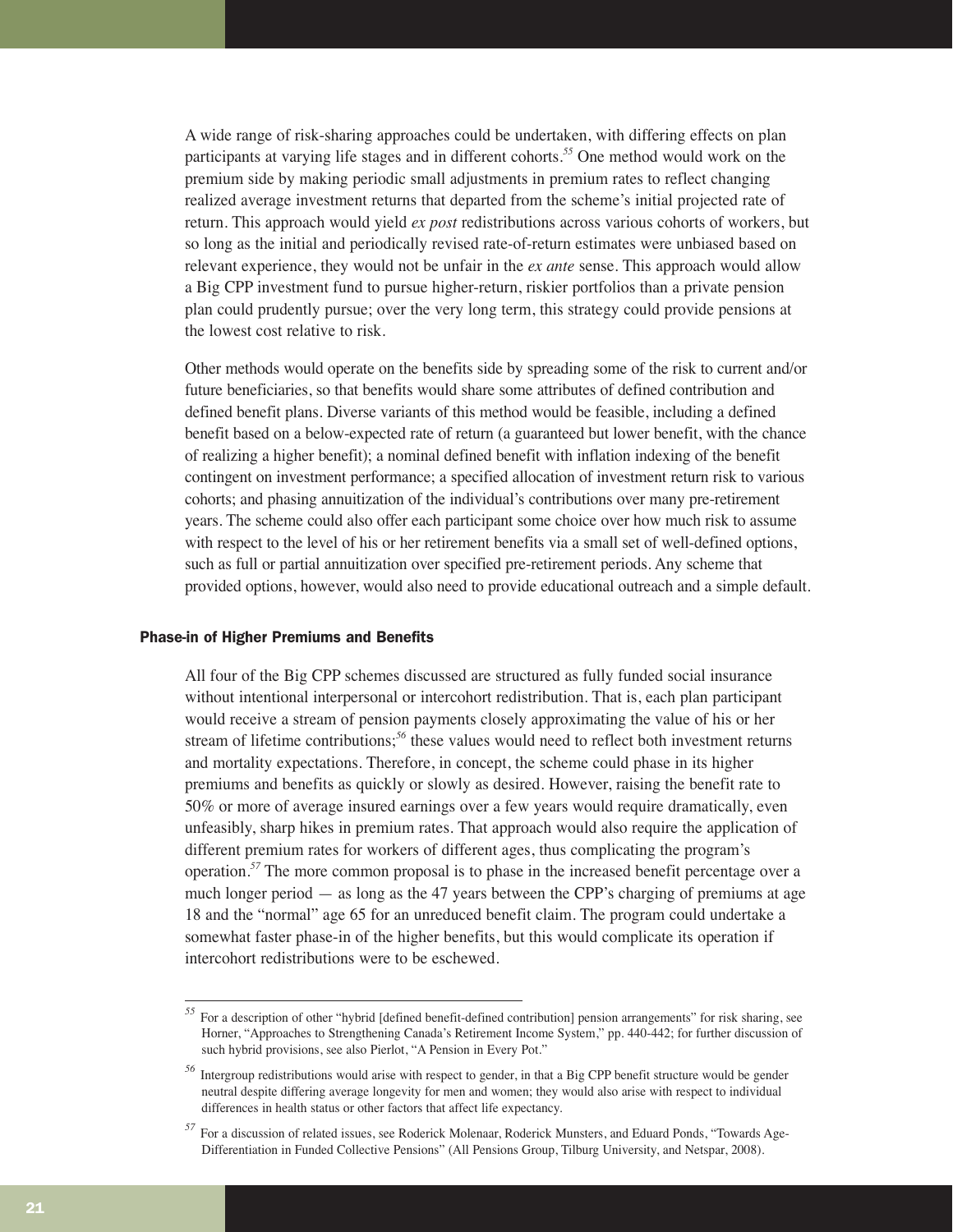The higher premium rates needed to finance any Big CPP scheme could and most likely should be phased in much more quickly than the higher benefits. Many years of higher premiums and the associated investment returns would be needed to finance significant increases in benefit levels. Big CPP proposals that address this matter envisage a five- to ten-year period of raising the premium rates; for comparison, the large CPP premium hikes that began in 1997 were phased in over six years. Any choice of phase-in period for premiums could be accommodated on the program's benefit side by a balanced gradual increase in the percentage used for retirees who claim at the "normal" benefit age of 65 and possibly further refinements to the discounts and premiums for "early" and "late" claims. Given rigidities in labour markets and wages, a multiple-year period for phasing in premium rate hikes would also help to minimize any adverse effects on labour demand and employment levels.*<sup>58</sup>*

#### IMPLICATIONS FOR OTHER PROGRAMS

A major expansion of CPP retirement benefits along the lines of the Big CPP proposals would carry important implications for other components of Canada's retirement income system. In this section, I outline some of these implications for the OAS/GIS program, workplace pensions, income tax provisions for savings, and individual savings choices. In the discussion, I assume the implementation of a Big CPP program that would replace at least 50% of the retiree's average lifetime insured earnings. Note that the Canadian Labour Congress proposal estimates that a 50% replacement rate could be fully financed by a 3 percentage point increase in the premium rate for both employers and employees, or a total 6 percentage point hike relative to the existing 9.9% combined employer-employee premium rate.*<sup>59</sup>*

#### The OAS/GIS

The OAS/GIS program is among the federal government's costliest, at \$34 billion in 2008; it is projected to increase at more than a 5% annual rate over the next several years as the babyboom generation retires. Of this total, OAS accounted for \$26 billion in 2008, with the remaining \$8 billion for the income-tested GIS.*<sup>60</sup>* The program is financed out of general revenues and thus will impose an increasing tax burden on current and future generations of workers, who will be declining in size relative to the growing population of retirees. Implementation of a Big CPP would offer the opportunity  $-$  though not the necessity  $-$  of gradually reducing and ultimately phasing out the universal OAS benefit. To protect lowerincome retirees, the GIS benefit would be increased in parallel with the OAS reductions.

*<sup>58</sup>* The employer portion of payroll tax hikes ultimately would fall mostly on workers, via lower compensation, but this adjustment process might take several years. For a review of the theory and empirical evidence on employment effects of various types of payroll taxes, see Jonathan R. Kesselman, *General Payroll Taxes: Economics, Politics, and Design* (Toronto: Canadian Tax Foundation, 1997), pp. 55-83.

*<sup>59</sup>* While the CLC proposal would double the replacement rate, it would entail less than a doubling of the premium rate because roughly 4 percentage points of the current rate is needed to cover the "legacy" costs of the program attributable to underfinancing in the earlier years.

*<sup>60</sup>* Human Resources and Skills Development Canada, *The CPP & OAS Stats Book 2009* (Ottawa: HRSDC, 2009), p. 74. The total for fiscal year 2010/11 is \$36.7 billion, rising to a projected \$45.2 billion in 2014/15, an annual growth rate of 5.3%; see Department of Finance, *Budget 2010: Leading the Way on Jobs and Growth* (Ottawa, 4 March 2010). OAS/GIS benefits totalled 2.4% of Canada's gross domestic product in 2010 and are projected to grow to 3.2% in 2030 with benefits indexed to prices; they would grow to 4.4% if they were instead indexed to wages (Horner, "Savings Incentives and OAS/GIS Costs," p. 123).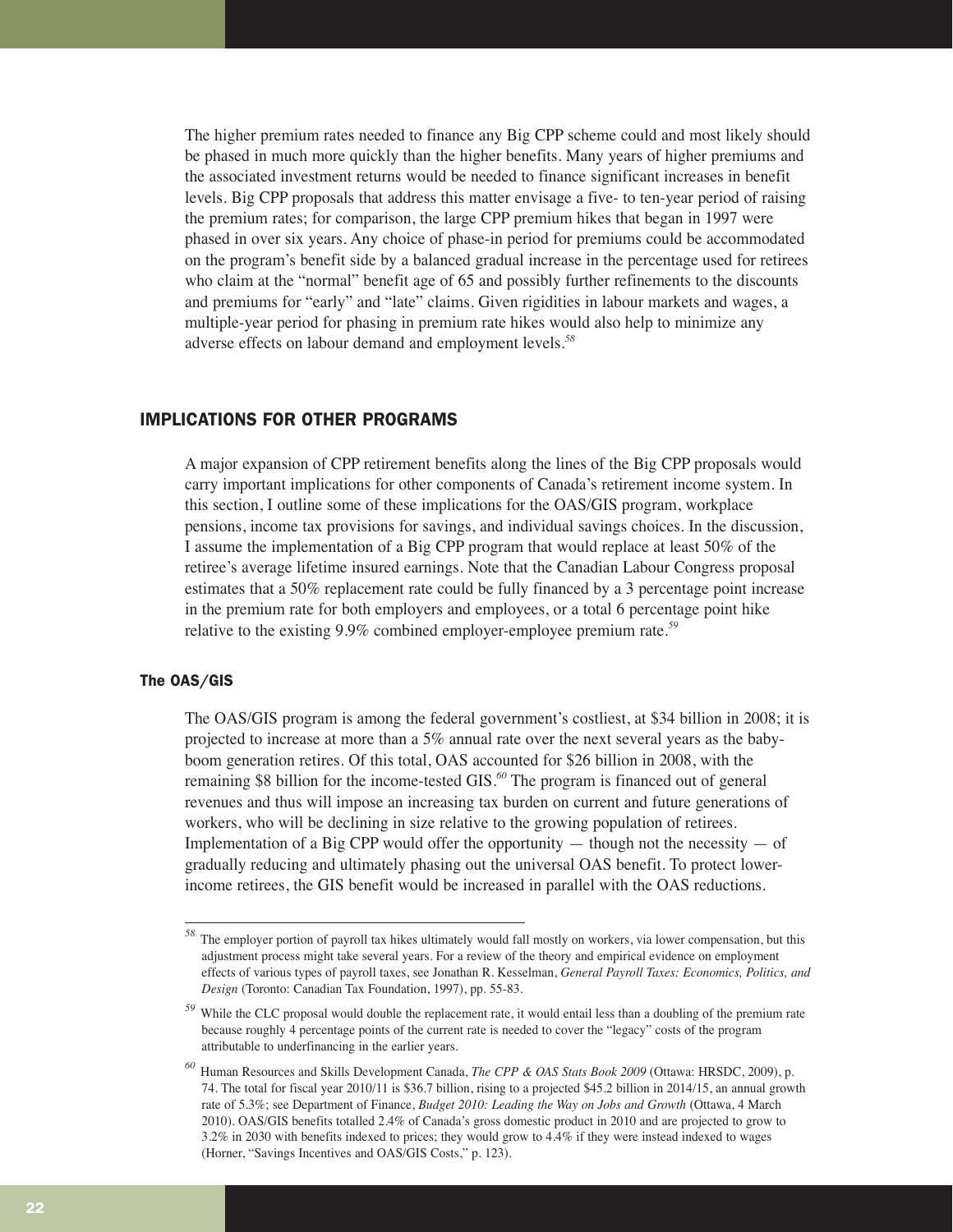Prospective benefits of the suggested OAS phase-out are multiple. First, the federal government would save the large funds consumed by the OAS, savings that would allow for a significant reduction in the rates of distorting taxes used to finance general revenues such as personal and business income taxes and the goods and services tax, yielding efficiency and growth gains for the economy. Second, the savings and work disincentives from the OAS clawback at upper incomes would be eliminated. By substituting a benefit-linked levy (the higher premiums needed to finance a Big CPP) for distorting general taxes, individual incentives of many kinds (including tax compliance) would improve. This financial shift from pay-as-you-go OAS to pre-funded CPP benefits — would also improve intergenerational equity by better matching burdens to benefits for each cohort. Relative to these advantages, the associated disadvantages of an OAS phase-out would be limited: the GIS would apply to an expanded range of lower incomes, thus invoking savings and work disincentives for more individuals, but this impact need not be large.*<sup>61</sup>*

#### Workplace Pensions

Over a very long phase-in period, the institution of a Big CPP would gradually displace part of or all workplace pensions for workers within the increased earnings coverage. For workplace pensions that offer benefits fully integrated with CPP benefits, this adjustment would require redrafting the terms of pension agreements. Various pension changes would have to take place over multiple bargaining cycles, unless plan members wished to have higher total retirement income, including the enlarged CPP benefits. At the extreme, after Big CPP benefits were mostly phased in, some workplace pensions might be abandoned entirely, while others might shift from a defined benefit to a defined contribution structure to reflect the increased defined benefit-type benefits from a Big CPP. If a Big CPP allowed opting out for workplace pensions meeting specified thresholds, then more generous workplace schemes would need no adjustments. In fact, such a provision might encourage the implementation of new workplace pension plans and the enrichment of existing plans to meet the specified opt-out threshold.

While the diminution of some workplace pensions might be seen as a negative of a Big CPP, the proposal would also carry significant benefits. All employers would face a more level playing field in their pension provisions and costs. For current workplace plans offering adequate benefits, the employer would face no added costs as workplace pension benefits and associated costs were scaled back to reflect the increased CPP benefits and premiums. Additional net burdens would befall only those employers that had not already offered adequate, or any, workplace pensions.*<sup>62</sup>* For employers that either discontinued their workplace

*<sup>61</sup>* Folding the single-person OAS benefit into the GIS maximum benefit and income testing the combined OAS/GIS figure at the current GIS clawback rate of 50% would raise the break-even income level by less than one-third. This increase could be offset by tighter targeting of the enlarged GIS benefit, such as raising the clawback rate to 60%, which Horner ("Savings Incentives and OAS/GIS Costs") shows to have only limited savings disincentives and, on balance, to save revenues. For analysis of the interactive work disincentive effects of the GIS clawback and CPP benefit adjustments for retirement age, see Kevin Milligan, "Making It Pay to Work: Improving the Work Incentives in Canada's Public Pension System," *C.D. Howe Institute Commentary* 218 (Toronto: C.D. Howe Institute, 2005).

*<sup>62</sup>* In fact, the costs of workplace pensions, whether paid nominally by employer or employee, likely fall fully on workers through lower cash compensation; similarly, evidence about the incidence of payroll taxes used to finance social insurance benefits indicates that employers' and employees' premiums are mostly borne by lower worker cash compensation (Kesselman, *General Payroll Taxes*, pp. 55-85).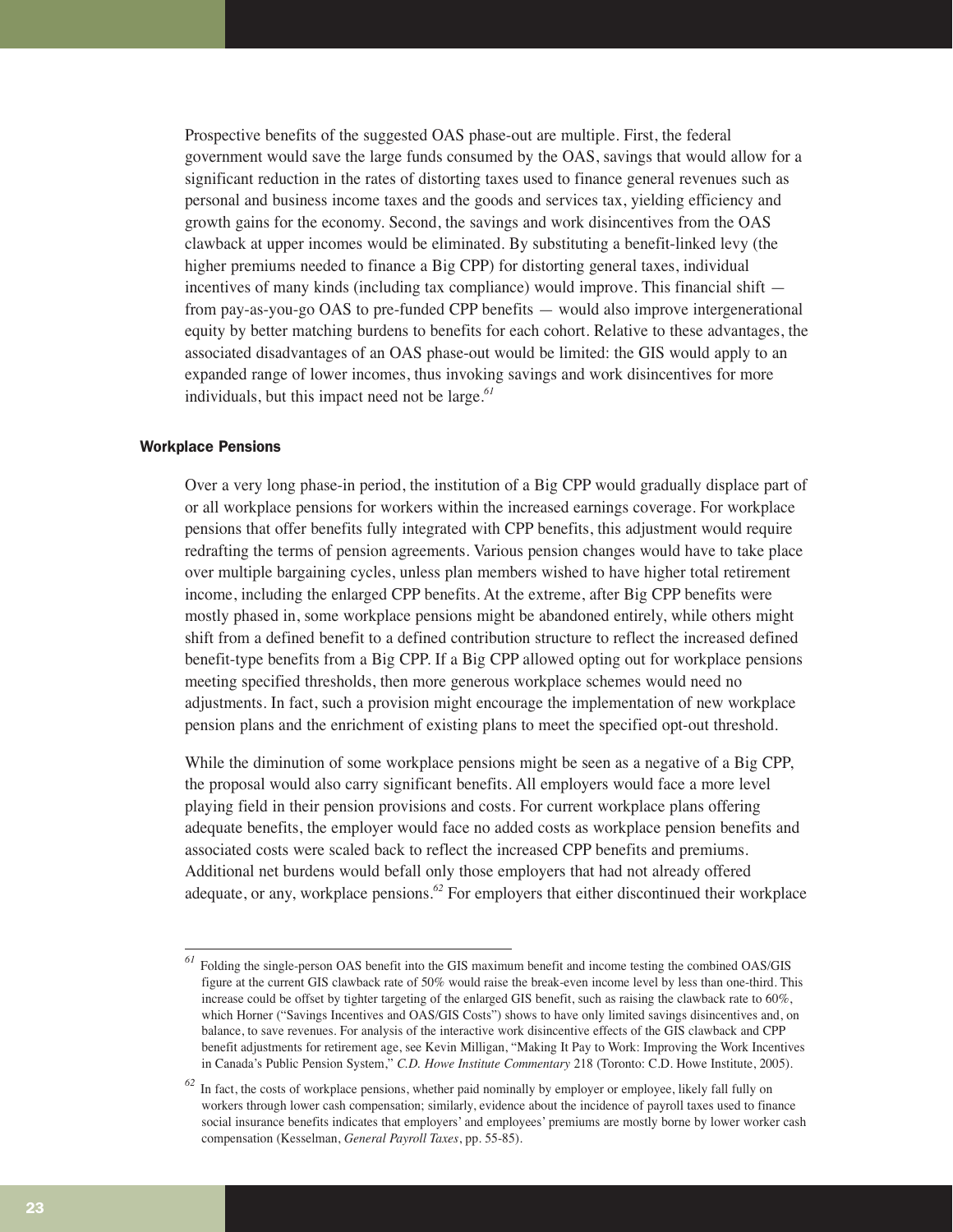pensions or shifted from defined benefit to defined contribution, significant financial, accounting, managerial, and regulatory savings would arise. Moreover, to the extent that a Big CPP reduced reliance on workplace defined benefit schemes that embody disincentives for worker mobility or for working beyond a specified period, further gains for workers and for economic efficiency should arise. Of course, these potential gains hinge on a Big CPP's embodying accurate actuarial discounts and premiums on benefits for "early" and "late" retirement, respectively, as does the current CPP scheme.

#### Tax Provisions for Savings

Some Big CPP proposals envisage changes to or abolition of the existing tax deductions for employers and individuals for savings in RPPs and RRSPs. Revenue foregone by the federal government in 2009 from these deductions was estimated at \$20 billion, with additional sums lost to provincial coffers.*<sup>63</sup>* Even without changes to tax deductions, a Big CPP should reduce savings significantly through both workplace pensions and individual RRSPs to reflect the increased future CPP retirement benefits. As a consequence, a substantial proportion of the \$20 billion of annual foregone revenues from tax deductions for savings should be eliminated. These revenue gains would augment any fiscal savings that might be sought from phasing out OAS benefits. A Big CPP scheme might also reduce the allowable deductions for RPP/RRSP contributions to reflect the higher savings via increased CPP premiums.*<sup>64</sup>* If the CPP's total employer-employee premium rate were increased by 6 percentage points, for example, allowable tax deductions for RPP/RRSP savings might be reduced from the current 18% of earnings to 12% over the relevant earnings range.

A concomitant tax reform with a Big CPP would be to make all CPP employee premiums both the current 4.95% rate and the increased rate — tax deductible rather than credited at the bottom-bracket personal tax rate. The Horner plan for an expanded CPP proposes this reform. This approach reflects the fact that the CPP is a system of income averaging over the employee's lifetime; since benefits are fully taxable, associated premiums should be fully deductible. Tax deductibility of employee CPP premiums would restore the treatment allowed prior to the 1987 tax reforms,*<sup>65</sup>* and it would also mirror the fully tax-deductible RPP/RRSP contributions that expanded CPP benefits would in part displace. Employer CPP premiums have always been deductible rather than creditable at an arbitrary rate.

*<sup>63</sup>* Department of Finance, *Tax Expenditures and Evaluations 2009* (Ottawa, 2009), p. 17. The breakdown of this total was \$11.3 billion for RPPs and \$8.5 billion for RRSPs. These figures are reduced from preceding years on account of depressed returns in fixed income and equity markets in 2009.

*<sup>64</sup>* Of course, this proposal would be complicated if a Big CPP offered an opt-out for superior workplace pension plans; this would require restricting the lower allowable percentage to RRSPs.

*<sup>65</sup>* For an analysis, see A. Pierre Cloutier and Bernard Fortin, "Converting Exemptions and Deductions into Credits: An Economic Assessment," in *The Economic Impacts of Tax Reform*, edited by Jack Mintz and John Whalley (Toronto: Canadian Tax Foundation, 1989).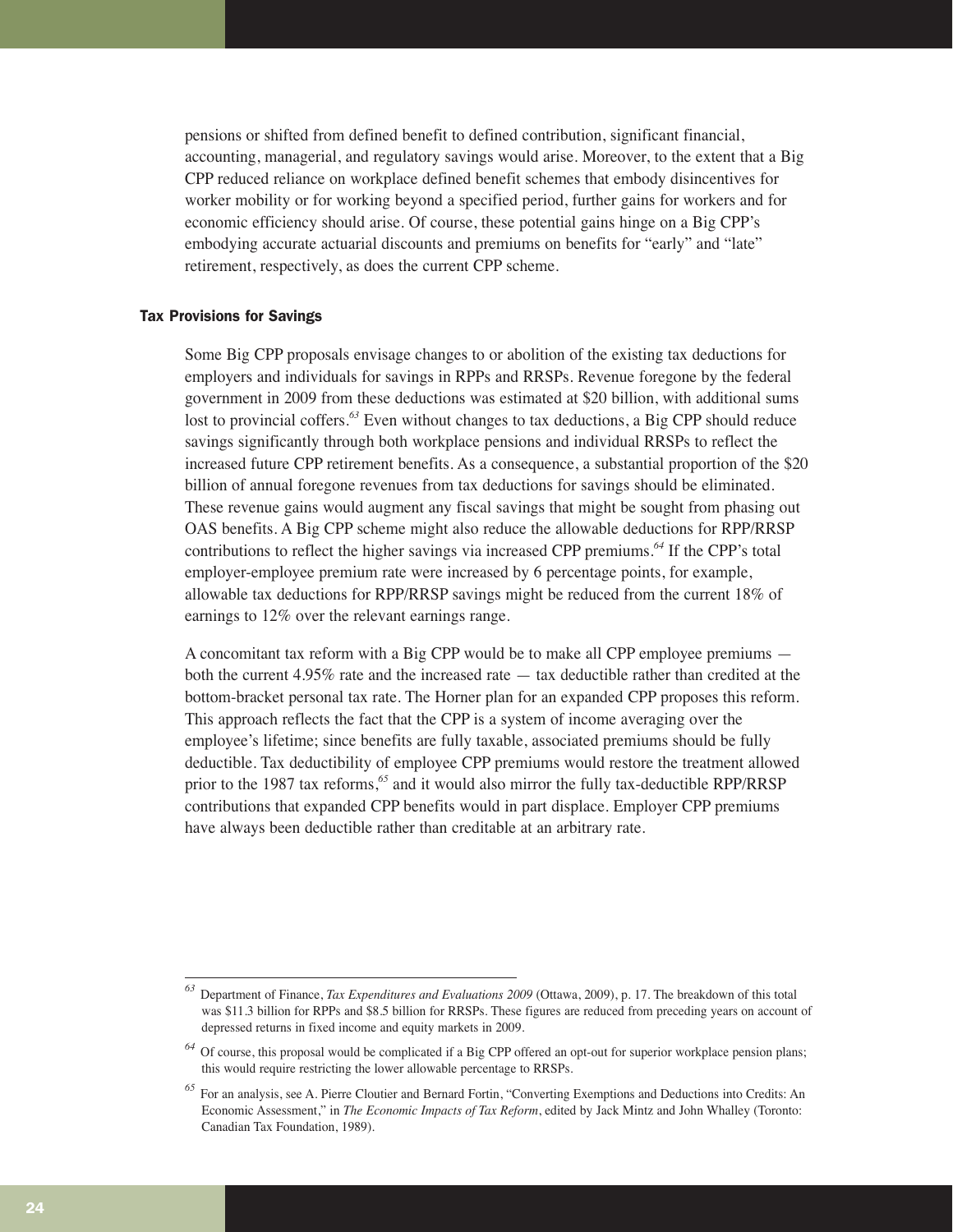#### Individual Savings

For many individuals, a fully mature large version of a Big CPP would fulfill most of their needs for retirement income apart from any savings via home equity. Hence, a Big CPP could eliminate most of the individual burdens incurred in time, effort, worry, risk, planning, and out-of-pocket expenses associated with saving, tax and financial planning, and investing. Higher earners above the earnings ceiling for coverage by a Big CPP would continue to engage in planning and investing activities, but they would be a relative minority of the public and more likely to possess the requisite knowledge and ability to bear associated costs. For individuals who were already saving adequately for their retirement prior to the phasing in of a Big CPP, the scheme would simply displace part of their workplace or individual savings. In fact, a Big CPP could reduce a typical individual's total saving needs for retirement because of its higher gross returns, lower investment and administrative costs, and forced saving at earlier ages (a dollar saved at age 30 is worth much more than a dollar saved at age 50 because of the compounding returns). Many begin to save seriously for their retirement relatively late in their working lives.

Most individuals likely would continue to undertake some savings outside of a Big  $\text{CPP}$  — for example, many want to own their home, and home equity is a major component of personal savings. The higher premiums required by a Big CPP would partially constrain the pursuit of home ownership by families early in their working lives, but this reduced demand for housing would also curtail upward pressure on housing prices. A Big CPP also might induce a better balance between home equity and financial assets in total savings, including individuals' accrual of financial assets held by the CPP investment authority. Unlike financial assets, wealth in the form of housing is hard to access for financing retirement income needs (apart from the rent saved by virtue of ownership). Moreover, savings via a Big CPP would be more diversified, less risky, and less idiosyncratic than the financial investments of many individuals. Some savings outside of CPP entitlements also would continue because it offers greater flexibility in accessing funds for diverse and unexpected needs.

#### A BIG CPP VERSUS OTHER PENSION REFORMS

Proposals for a Big CPP, in several variants, join the field with many other proposals for reforming the Canadian retirement income system. To what extent are these various alternatives either substitutes for or complements to a Big CPP scheme? Here I briefly survey the range of other proposals for reforms to workplace pensions, public pensions, and tax provisions for individual saving. I additionally examine a reform that is not being seriously considered in the current Canadian discourse but one that is worth reviewing as an alternative to a Big CPP — namely, mandatory employer-sponsored pensions. Proposed workplace defined benefit pension reforms are found to be mostly complementary with a Big CPP, though none supplants the multifarious reasons that support a move toward a Big CPP. Voluntary supplemental defined contribution proposals — which could be implemented as either private or public schemes — vie with Big CPP proposals but perform relatively poorly in important respects. Mandatory workplace pensions are an alternative to a Big CPP but would have several comparative deficiencies. Proposed reforms to tax provisions for savings would be ineffective in inducing needed additional savings at the individual level except possibly for very high earners.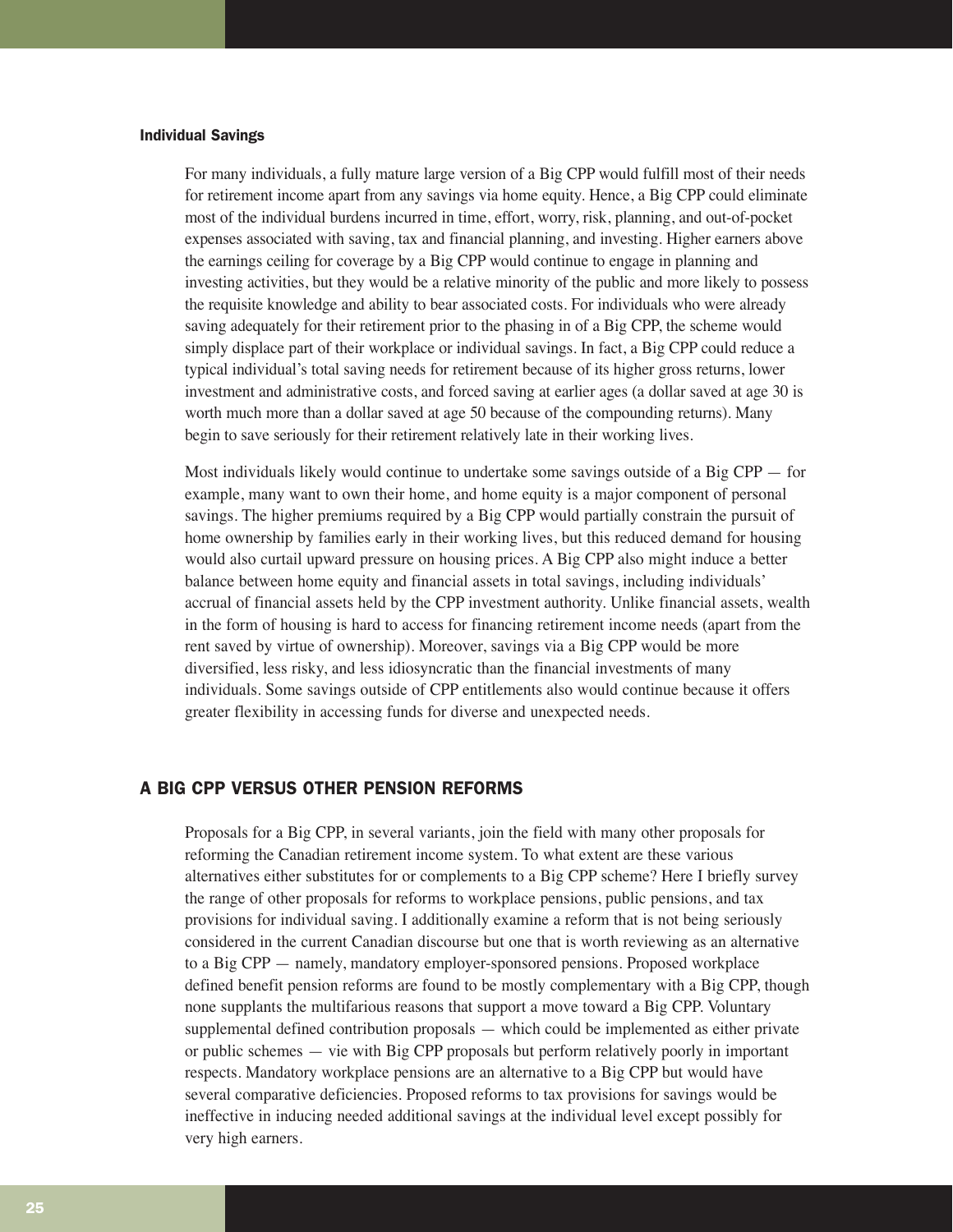#### Workplace Defined Benefit Pension Reforms

Recent years have seen numerous proposals for reforming the tax and regulatory environment for workplace pensions, with a particular interest in supporting defined benefit schemes and arresting their decline.*<sup>66</sup>* These proposals include: 1) allowing plan sponsors to create larger surpluses in their plans with tax-deductible contributions; 2) clarifying the legal ownership of plan surpluses, now often contested by plan members, so that plan sponsors have more incentive to fully fund their plans; 3) legislative changes to provide workers/pensioners with greater credit priority when sponsors with underfunded plans enter bankruptcy or restructuring proceedings; 4) changes in solvency valuations to avoid volatile changes in funding requirements resulting from mark-to-market valuations; and 5) following Ontario's lead, instituting insurance for pension plans.*<sup>67</sup>* All these proposals offer the promise of improved security for workplace defined benefit plans and, in some cases, greater fairness and reduced burdens for their sponsors. However, all of them together would fail to restore workplace defined benefit schemes to their scale of a generation ago; more likely, the ongoing decline of such schemes will continue unabated. As Keith Ambachtsheer notes, "It is also not clear how a more conducive tax and regulatory environment by itself would generate the significant increases in coverage and savings rates that appear to be needed."*<sup>68</sup>* While some of the proposed changes offer promise, they would not in any way undermine the arguments that support the expansion of mandatory public defined benefit schemes such as a Big CPP. Because a Big CPP would offer superior security of benefits and better labour market incentives, it dominates reforms that would enhance defined benefit pension arrangements.

#### Voluntary Supplemental Defined Contribution Proposals

Several proposals for voluntary supplemental pension schemes of the defined contribution variety have emerged recently and include both private sector and publicly operated schemes.*<sup>69</sup>* Among these proposals is a multi-sponsor pension plan, which would be privately operated by multiple employers with a pooled pension saving arrangement; regulatory and tax provisions that currently hinder such schemes would need to be altered.*<sup>70</sup>* Another proposal is a Canada Supplementary Pension Plan.*<sup>71</sup>* Also in this category are variants of voluntary supplemental

*<sup>66</sup>* Among many sources for these proposals, see Laidler and Robson, "Ill-Defined Benefits"; and Canadian Institute of Actuaries, *Retooling Canada's Ailing Pension System Now, For the Future: Canada's Actuaries Advocate Change* (Ottawa, 2009).

Laidler and Robson ("Ill-Defined Benefits") critique Ontario's pension insurance scheme for inducing greater risk taking by pension plan sponsors; a voluntary insurance scheme would suffer from adverse selection.

*<sup>68</sup>* Ambachtsheer, "Pension Reform," p. 15.

*<sup>69</sup>* For a detailed assessment of and comparison between voluntary supplemental defined contribution proposals (in particular, the Canada Supplementary Pension Plan) and Big CPP variants, see Steering Committee of Provincial/Territorial Ministers on Pension Coverage and Retirement Income Adequacy, "Options for Increasing Pension Coverage among Private Sector Workers in Canada" (Victoria, BC: Ministry of Finance, January 2010). For detailed assessments of proposals for government-facilitated voluntary pensions, see Bob Baldwin, "Pension Reform Alternatives: An Assessment" (paper prepared for the Institute for Research on Public Policy pension reform conference, Toronto, 4-5 May 2010); and Norma L. Nielson, "Should Government Facilitate Voluntary Pension Plans?" *SPP Briefing Papers* 3:1 (University of Calgary, School of Public Policy, July 2010).

*<sup>70</sup>* See Pierlot, "A Pension in Every Pot."

*<sup>71</sup>* See Keith Ambachtsheer, "The Canada Supplementary Pension Plan (CSPP): Towards an Adequate, Affordable Pension for *All* Canadians," *C.D. Howe Institute Commentary* 265 (Toronto: C.D. Howe Institute, 2008).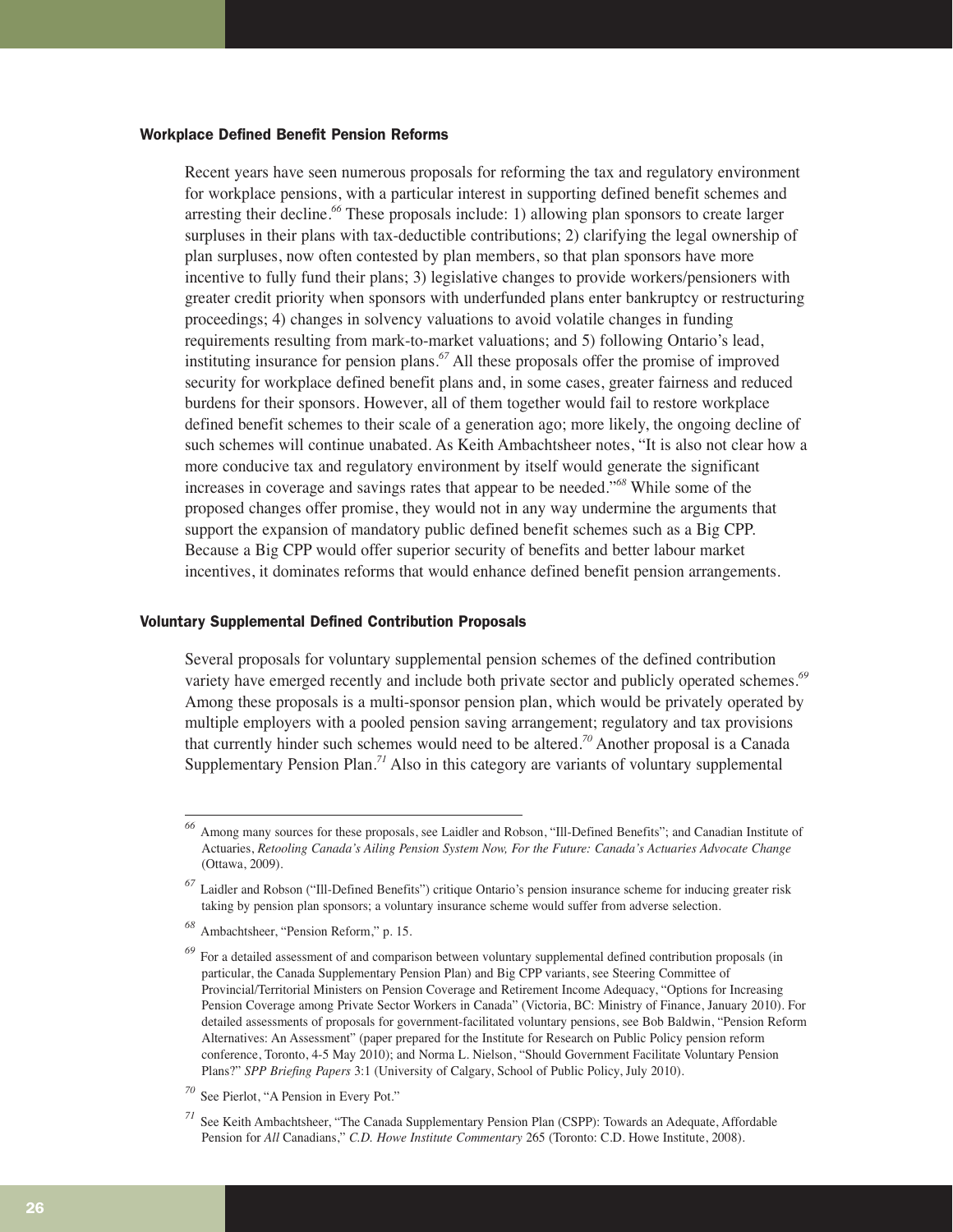defined contribution schemes being examined by Alberta, British Columbia, Ontario, and Nova Scotia;<sup>72</sup> these would be publicly operated plans based on provincial or regional coverage. Common to all of these proposals is that participation would be voluntary, with the choice at the level of the employer and/or individual employee. Some variants would include automatic enrollment of workers with inadequate workplace pensions, but even those would permit individuals to opt out. These schemes would reap the benefits of large scale, professional management, associated low costs, and lesser need for investment skill and finesse by the individual (hinging on the extent of investment options for each account holder). However, because participation in these schemes would be voluntary, the benefits would have to be of defined contribution form on account of likely adverse selection. With both voluntary participation and defined contribution benefits, these schemes would fall short of the benefit coverage and adequacy ensured by Big CPP proposals.*<sup>73</sup>*

#### Mandatory Workplace Pensions

One major policy alternative would be a mandate for all employers to provide pension coverage for their employees, as distinct from merely encouraging workplace plans or having automatic enrollment with opting-out provisions. Mandatory workplace pensions have been instituted in other countries, notably Australia, where experience suggests several deficiencies relative to the mandatory public pension approach. In Australia, the government requires that each employer contribute 9% (to increase to 12% by 2019) of each worker's earnings to a pension plan. These plans are commonly at the industry level and include accounts with financial institutions. They have been described, however, as typically sub-scale, entailing higher operating costs than larger or public schemes; they also suffer from deficient participant investing temperament and skills, which depress returns, and from the complexity of multiple accounts. Moreover, 87% of these Australian "superannuation" plans are in a defined contribution format, since most employers wish to avoid the financial risks entailed in backing defined benefit pensions.*<sup>74</sup>* More generally, the employer pension mandate policy would need to deal with possible exemptions for part-time workers and issues of minimum standards for an eligible pension plan along with allowable variations. In short, an employer mandate would rank inferior to a Big CPP on the basis of higher costs, higher risks for participants, greater complexity, and its bias toward defined contribution formats.*<sup>75</sup>*

*<sup>74</sup>* Leo de Bever, "View Point: Return from Oz," *Benefits Canada* (August 2008), p. 70.

*<sup>72</sup>* For a brief description and sources, see Steering Committee of Provincial/Territorial Ministers, "Options for Increasing Pension Coverage."

*<sup>73</sup>* Ambachtsheer ("Pension Reform," pp. 11-12) describes "four nudges" or default options that he asserts would raise the rate of participation and savings adequacy, but these likely would fall well short of universal coverage and benefit adequacy on account of the steep premium hikes that participants would face. One study finds that automatic enrollment (with opting out) can increase participation in voluntary schemes; see Brigitte C. Madrian and Dennis F. Shea, "The Power of Suggestion: Inertia in 401(k) Participation and Savings Behavior," *Quarterly Journal of Economics* 116 (4, 2001): 1149-1187.

*<sup>75</sup>* A similar critique of the employer mandate is provided by the Task Force on Income Retirement Policy (*The Retirement Income System in Canada*, vol. 1, pp. 212-220). It additionally notes the prerequisite of consensus among all the federal and provincial governments.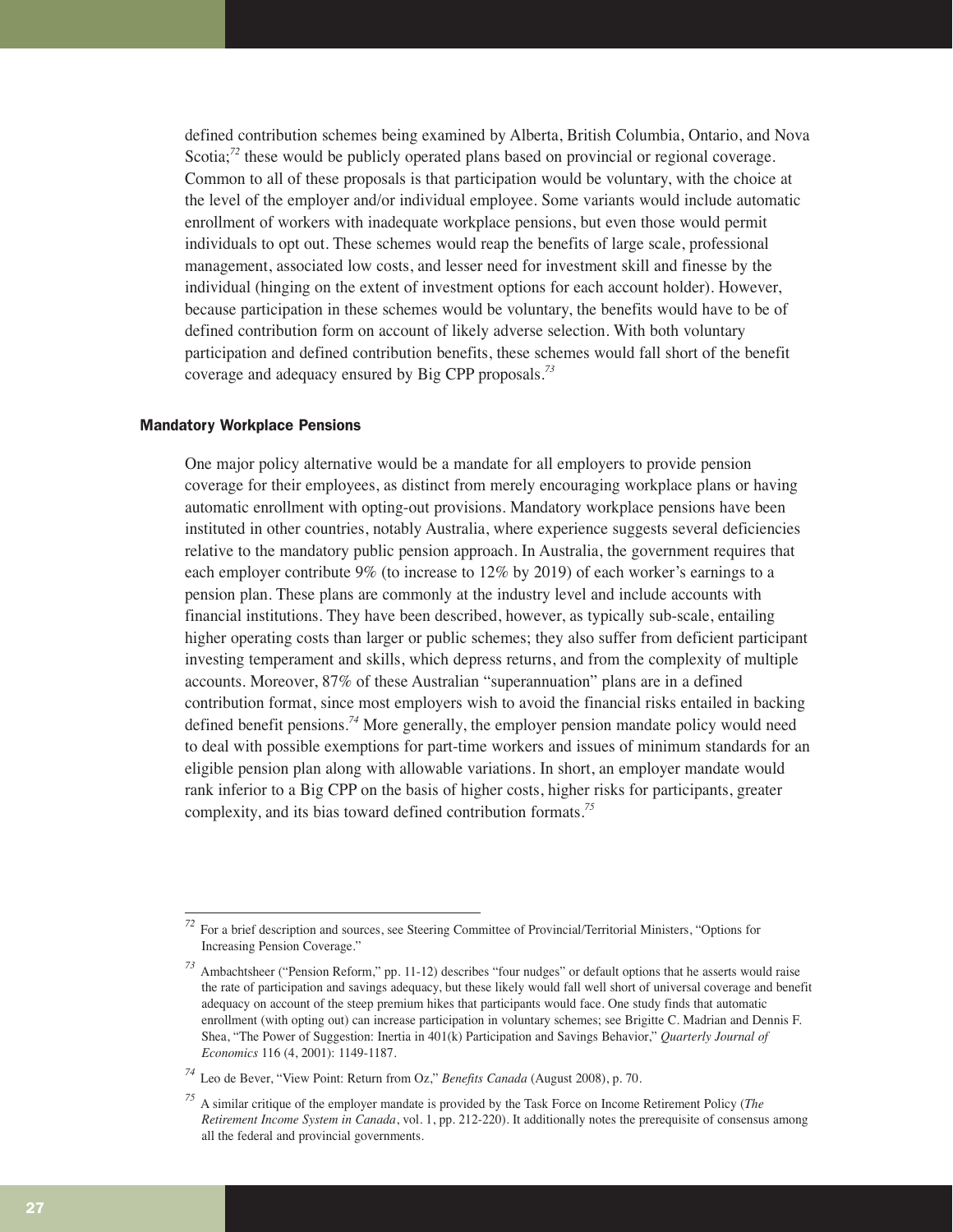#### Reforms to Tax Provisions for Savings

Workplace pensions and individual savings rely on provisions that permit tax deferral for limited amounts of contributions to RPPs and RRSPs. However, some reform proposals critique the allowable tax deductions as inadequate. Three principal concerns have been raised. First, the 18% of earnings limit does not permit sufficient lifetime saving to achieve the 70% replacement rate for some individuals who use workplace defined contribution or RRSP vehicles, particularly at upper-middle earnings.*<sup>76</sup>* Second, the 18% of earnings limit for defined contribution and RRSP savings is far less than the equivalent percentage allowed for workplace defined benefit plans, on account of the use of a faulty "factor of nine" formula.*<sup>77</sup>* Third, the annual dollar ceilings for defined contribution RPP and RRSP savings (\$22,450 and \$22,000, respectively, in 2010) are unduly constraining for upper earners.*<sup>78</sup>* To address these concerns, one proposal suggests raising the deductible contribution limit to 34% of earned income and the annual ceiling to \$42,000.*<sup>79</sup>* In contrast, the FSE-CPP proposal would fully eliminate the existing tax deductibility provisions.

The fallacy with raising the allowable percentage for contributions to tax-deferred plans is that very little additional saving would in fact result. The great majority of individuals currently contribute far less than their allowable limit, considering that they can carry forward unused contribution room from previous years. Total unused contribution room summed to a massive \$540 billion in 2008.*<sup>80</sup>* Indeed, very few individuals except higher earners who are constrained by the dollar limit (rather than the percentage limit) actually save enough to be affected.*<sup>81</sup>* Hence, for the great majority of the working population, raising the allowable percentage would do nothing to induce greater savings. Raising the dollar ceiling on contributions would relieve current constraints on high earners, but that would raise very different policy questions. The primary arguments for raising the dollar limits hinge on the prospective efficiency, equity, and simplicity gains from shifting the personal tax system further toward a consumption base.*<sup>82</sup>* Of course, much of the additional contributions would simply consist of shifting assets from taxable form to tax-deferred form.

*<sup>76</sup>* See Dodge, Laurin, and Busby, "The Piggy Bank Index"; and William B.P. Robson, "Cutting through Pension Complexity: Easy Steps Forward for the 2010 Federal Budget," *Backgrounder* 126 (Toronto: C.D. Howe Institute, 2010).

*<sup>77</sup>* See Pierlot, "A Pension in Every Pot"; and Robson, "Cutting through Pension Complexity."

*<sup>78</sup>* See Robson, "Cutting through Pension Complexity."

*<sup>79</sup>* Ibid.

*<sup>80</sup>* Statistics Canada, CANSIM database, table 111-0040.

*<sup>81</sup>* A substantial proportion of the unused contribution room is explained by lower earners who have insufficient resources to save or for whom tax-deferred saving is not advantageous and by middle earners who do not save enough to use their full contribution limits, including carry-forward room.

*<sup>82</sup>* See Jonathan R. Kesselman, "Tax Free Savings Accounts in a Consumption-Based Personal Tax," *Canadian Tax Journal* 57 (3, 2009): 533-562; available online at http://www.ctf.ca/PDF/2009ctj/09ctj3-kesselman.pdf.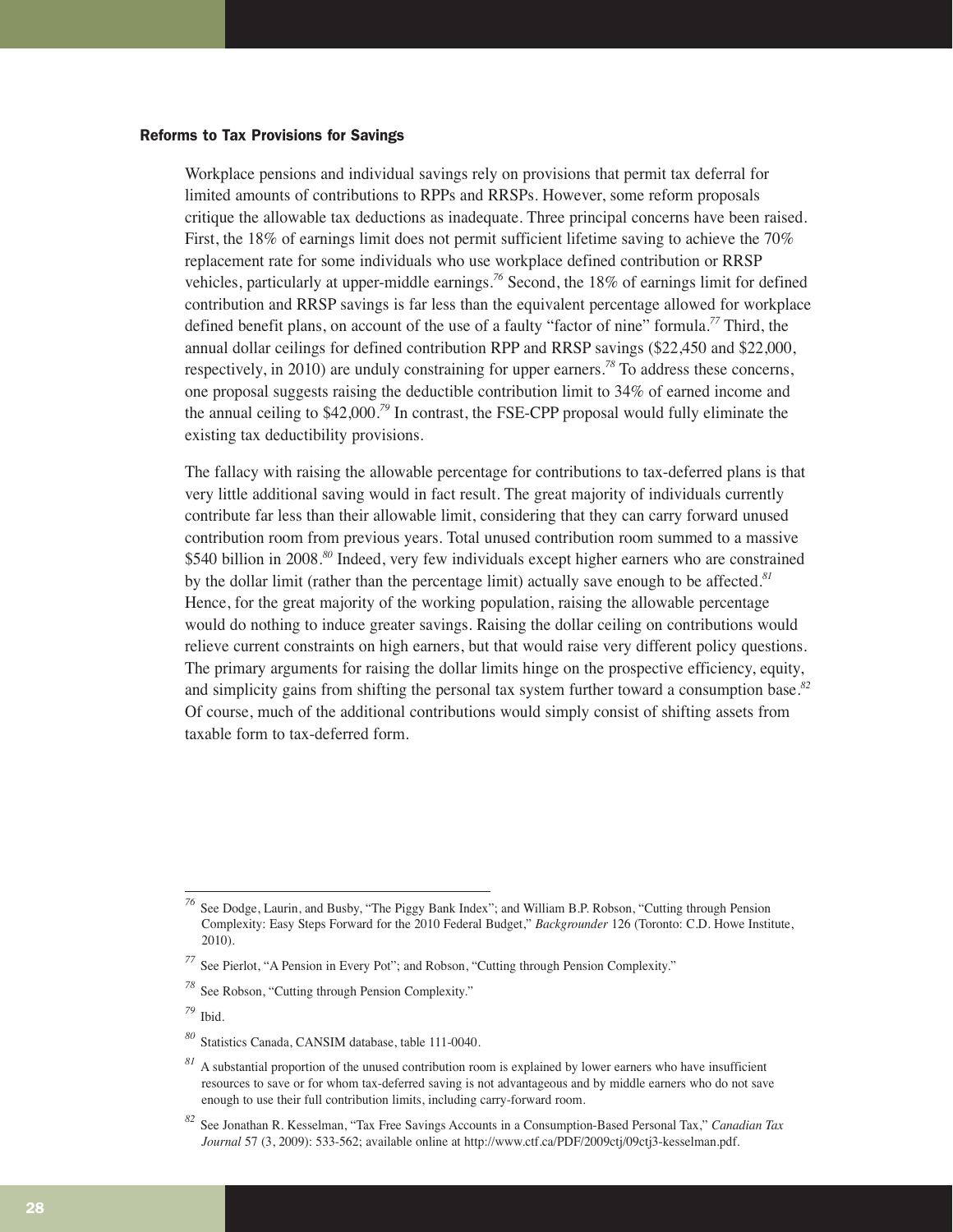#### CONCLUDING THOUGHTS ON A BIG CPP

My analysis and review of alternative proposals for reforming the retirement income system strongly support some form of Big CPP. Mandatory and universal coverage with higher benefit rates than the current CPP are essential to ensure benefit adequacy for all Canadians. The principal cost of pursuing a Big CPP would be the reduction in individual flexibility and choices concerning savings amounts, timing, and modes. The larger the increase in benefits under a Big CPP and the fewer the choices for opting out of the scheme, the greater would be the loss of this flexibility. However, while individual choice is attractive in principle, in practice a significant proportion of Canadian workers are making poor choices in both savings and investment decisions that do not serve their own longer-term best interests. The burgeoning discipline of "behavioural economics" is rapidly displacing the traditional theory of the individual as an omniscient, rational decision maker; lifetime savings and investing decisions are a perfect example of this shift. Moreover, phenomena such as adverse selection and the Samaritan's Dilemma suggest that mandatory coverage in a relatively rigid public pension scheme can actually yield more economically efficient and cost-effective outcomes than can unconstrained individuals in private markets.

While a sizeable and growing portion of retirees has inadequate income from all sources to sustain their accustomed living standards, the majority nevertheless enters retirement with adequate resources. Would expanding CPP benefits, therefore, not force many people to oversave? In fact, except for individuals with the lowest lifetime earnings, this outcome is unlikely to be common.*<sup>83</sup>* Over an extended period of transition to the enlarged CPP benefits, adjustments would arise through reduced workplace pensions (employers would have to pay increased CPP premiums), reduced individual tax-sheltered savings (increased employee CPP contributions also would enjoy tax-deferred status), and reduced non-tax-sheltered savings. As detailed earlier, the additional CPP benefits would be superior to their displaced counterparts in workplace pensions and individual savings. The superiority stems from greater security and diversification, lower investment costs, lower annuitization costs, improved work and mobility incentives, and better inflation indexation. Moreover, the enlarged savings via the CPP would not require individual expertise or resources to manage the associated investments. Thus, even for individuals who currently save enough, some additional forced saving via expansion of the CPP would be beneficial so long as their other savings could adapt and they did not lose too much valued flexibility regarding the timing and forms of saving and dissaving.

If one accepts the evidence supporting a move toward some form of Big CPP, important questions of policy design still remain. First, exactly how large should the benefit increases be in terms of the percentage of insured earnings and the insured earnings ceiling, while allowing some flexibility for varying individual circumstances? Second, exactly how, and how quickly, should the benefit increases be phased in? Third, should opting-out choices be permitted, particularly for individuals with adequate workplace pension coverage, or should a Big CPP be

*<sup>83</sup>* Concerns about forcing over-saving on lifetime low earners could be addressed by a CPP expansion along the lines of the "wedge" scheme of Wolfson ("On the Replacement of Canada's Retirement Income System"). Alternatively, saving by lower earners could be increased by having them cover a larger portion of their own retirement income support, since GIS claws back half of their incremental CPP benefits.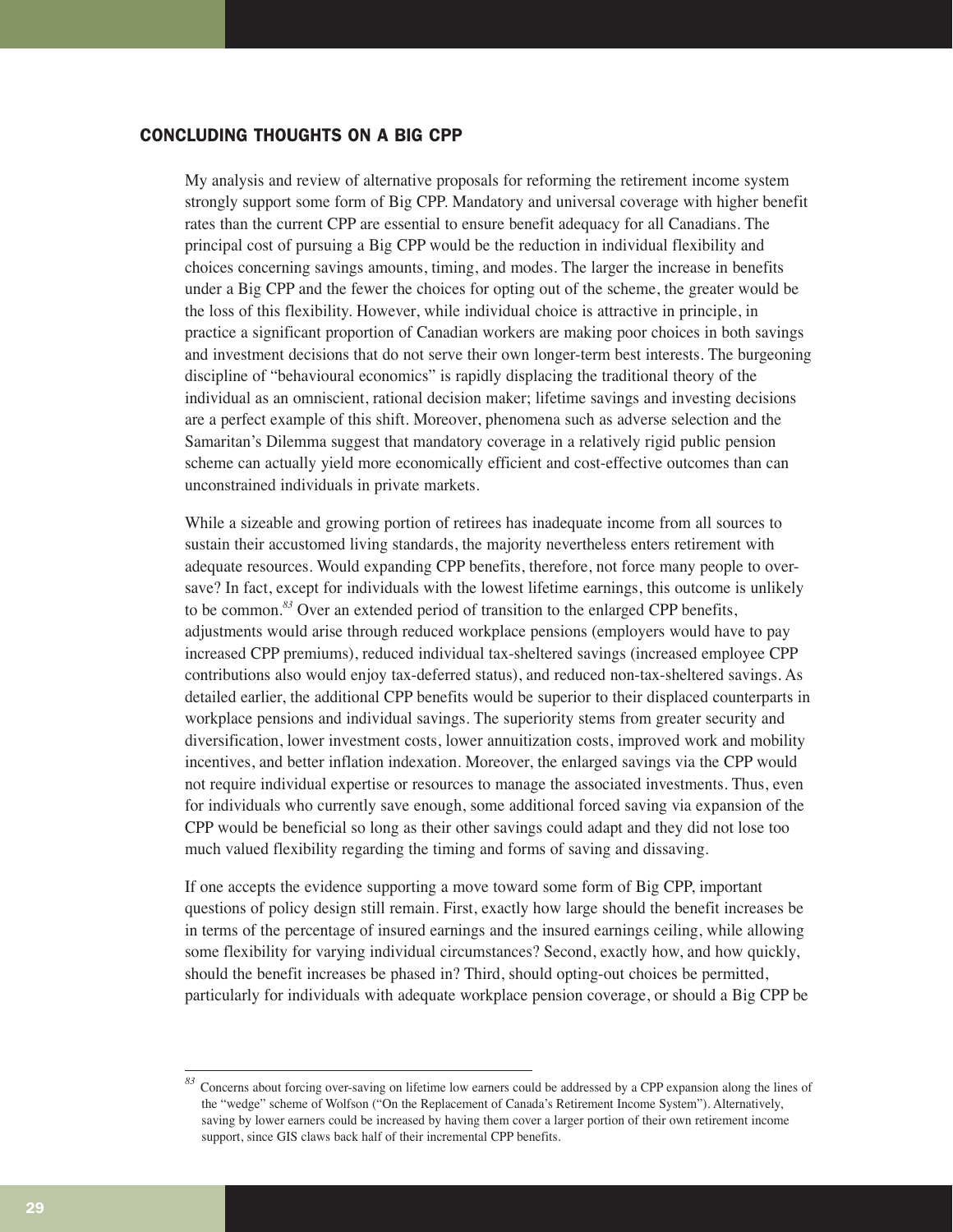allowed gradually to displace those pensions?*<sup>84</sup>* Fourth, what pressures might arise to divert Big CPP funds in favour of particular groups, and what if any provisions would be needed to ensure the scheme's long-run equity and durability? Since 1997 CPP legislation has required that any additional benefits be fully funded by additional contributions. And the CPP's current governance structure has proven immune to capture by particular groups — given its removal from direct politics and joint stewardship by the federal and provincial governments. While putting more of the country's retirement income system in one basket might concern some observers, the institutional constraints and experience to date provide some comfort.

The CPP was established in 1966 with a deliberate low replacement rate based on the expectation that workplace pensions and personal savings would grow to supplement the OAS/GIS to provide an adequate overall replacement rate for all Canadians.*<sup>85</sup>* That outcome has not occurred, and trends in workplace pensions as well as individual savings do not bode well for many future retirees. Moreover, even workers who save adequately and invest well bear costs and risks that are significantly higher than those a Big CPP could offer. Many of the original CPP's deficiencies were recognized as early as 1979, when the Task Force on Retirement Income Policy examined a Big CPP proposal and concluded that "a powerful case can be made for expanding the C/QPP."*<sup>86</sup>* More than 30 years later, public officials are finally acknowledging the case for expansion. In June 2010, the federal and provincial finance ministers agreed to work toward expanding CPP benefits along with requisite premium increases. Federal finance minister Jim Flaherty stated, "We agreed to consider a modest, phased-in, and fully funded enhancement to defined benefits under the Canada Pension Plan."<sup>87</sup> While essential details and final agreement have not yet been reached, further deliberations should focus on the proper scale for benefit expansion. This kind of reform opportunity arises at best once in a generation, and full maturation of expanded CPP benefits would take two generations. Accordingly, the greatest policy risk is that the promised "modest enhancement" will be overly cautious and constrained. Will the forthcoming CPP reforms be sufficiently "big" to meet the needs of Canada's growing senior population?

*<sup>84</sup>* My earlier discussion supports no allowance for opting outs, based on the superior properties offered by public indexed defined benefits as well as greater operational simplicity.

*<sup>85</sup>* Monica Townson, "What Can We Do about Pensions?" *Policy Brief* (Ottawa: Canadian Centre for Policy Alternatives, 2009), p. 4.

*<sup>86</sup>* Task Force on Income Retirement Policy, *The Retirement Income System in Canada*, vol. 1, p. 243. For an instructive review and analysis of the origins of the CPP, and business opposition to the proposal, see Kristina Babich and Daniel Béland, "Policy Change and the Politics of Ideas: The Emergence of the Canada/Quebec Pension Plans," *Canadian Review of Sociology* 46 (3, 2009): 253-271. For a description of the "Great Pension Debate" of the late 1970s and early 1980s and the defeat of proposals to expand the CPP (largely through opposition by the business community and Ontario's Progressive Conservative government), see Daniel Béland and John Myles, "Stasis Amidst Change: Canadian Pension Reform in an Age of Retrenchment," in *Ageing and Pension Reform Around the World: Evidence from Eleven Countries*, edited by Guiliano Bonoli and Toshimitsu Shinkawa (Cheltenham, UK: Edward Elgar, 2005), p. 257.

*<sup>87</sup>* "Flaherty, provinces reach CPP consensus," *CBC News*, 14 June 2010; available online at www.cbc.ca/canada/prince-edward-island/story/2010/06/14/pei-flaherty-pension-584.html. Note that Alberta finance minister Ted Morton expressed opposition to CPP expansion, citing its financial burden on younger workers (presumably thinking of his province). Yet a fairly structured reform would not penalize younger workers; in fact, over the longer run it would yield them the greatest benefits.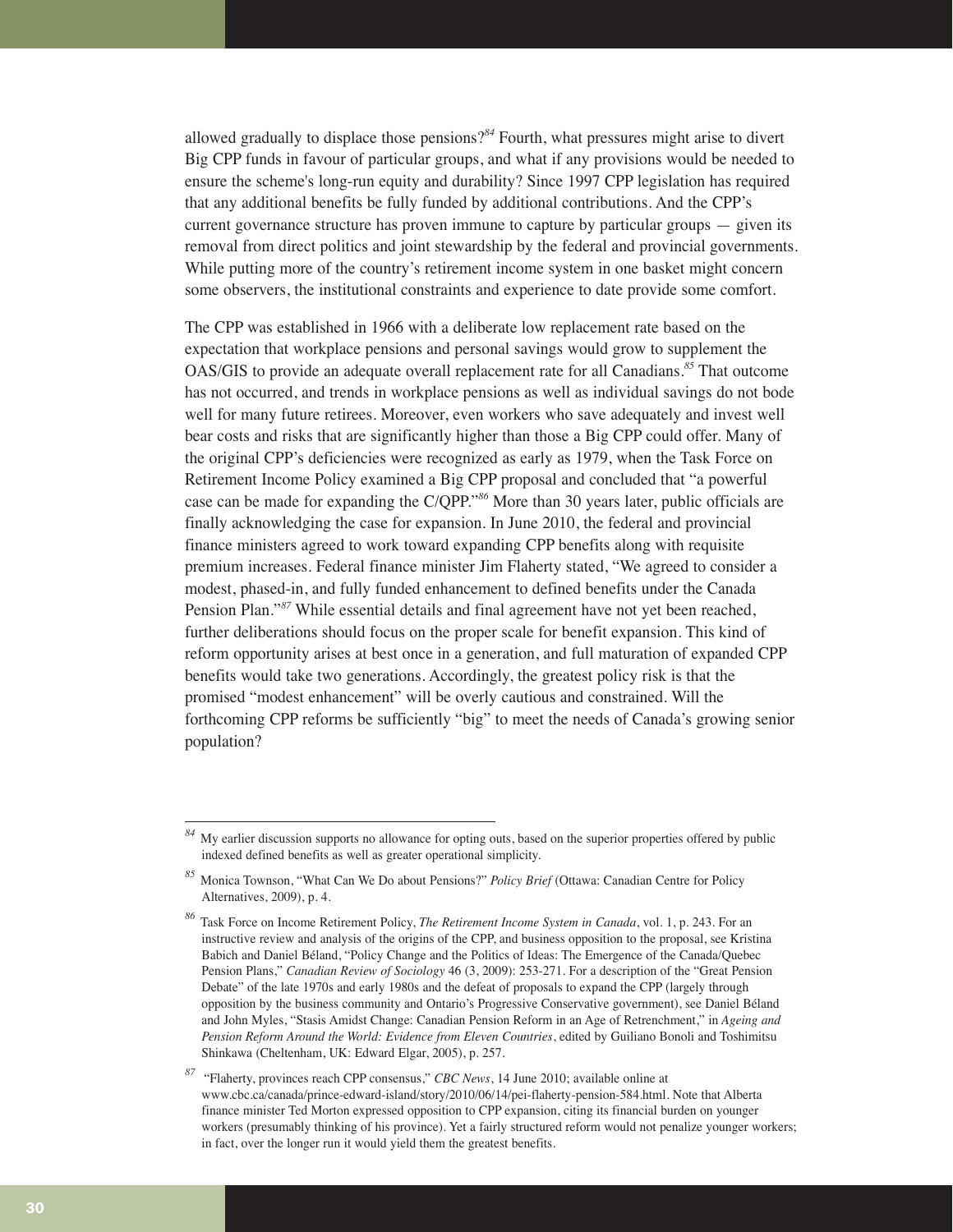#### ABOUT THIS PUBLICATION

The School of Public Policy Research Papers provide in-depth, evidence-based assessments and recommendations on a range of public policy issues. Research Papers are put through a stringent peer review process prior to being made available to academics, policy makers, the media and the public at large. Views expressed in The School of Public Policy Research Papers are the opinions of the author(s) and do not necessarily represent the view of *The School of Public Policy*.

#### OUR MANDATE

The University of Calgary is home to scholars in 16 faculties (offering more than 80 academic programs) and 36 Research Institutes and Centres including The School of Public Policy. Under the direction of Jack Mintz, Palmer Chair in Public Policy, and supported by more than 100 academics and researchers, the work of The School of Public Policy and its students contributes to a more meaningful and informed public debate on fiscal, social, energy, environmental and international issues to improve Canada's and Alberta's economic and social performance.

The School of Public Policy achieves its objectives through fostering ongoing partnerships with federal, provincial, state and municipal governments, industry associations, NGOs, and leading academic institutions internationally. Foreign Investment Advisory Committee of the World Bank, International Monetary Fund, Finance Canada, Department of Foreign Affairs and International Trade Canada, and Government of Alberta, are just some of the partners already engaged with the School's activities.

For those in government, The School of Public Policy helps to build capacity and assists in the training of public servants through degree and non-degree programs that are critical for an effective public service in Canada. For those outside of the public sector, its programs enhance the effectiveness of public policy, providing a better understanding of the objectives and limitations faced by governments in the application of legislation.

#### **DISTRIBUTION**

Our publications are available online at www.policyschool.ca.

#### **DISCLAIMER**

The opinions expressed in these publications are the authors' alone and therefore do not necessarily reflect the opinions of the supporters, staff, or boards of The School of Public Policy.

#### COPYRIGHT

Copyright © 2010 by The School of Public Policy.

All rights reserved. No part of this publication may be reproduced in any manner whatsoever without written permission except in the case of brief passages quoted in critical articles and reviews.

#### ISSN

1919-112x SPP Research Papers (Print) 1919-1138 SPP Research Papers (Online)

#### DATE OF ISSUE

October 2010

#### MEDIA INQUIRIES AND INFORMATION

For media inquiries, please contact Morten Paulsen at 403-453-0062.

Our web site, www.policyschool.ca, contains more information about The School's events, publications, and staff.

#### DEVELOPMENT

For information about contributing to The School of Public Policy, please contact Cheryl Hamelin, Director of Development, by telephone at 403-210-6622 or on e-mail at c.hamelin@ucalgary.ca.

#### EDITOR

Barry Norris